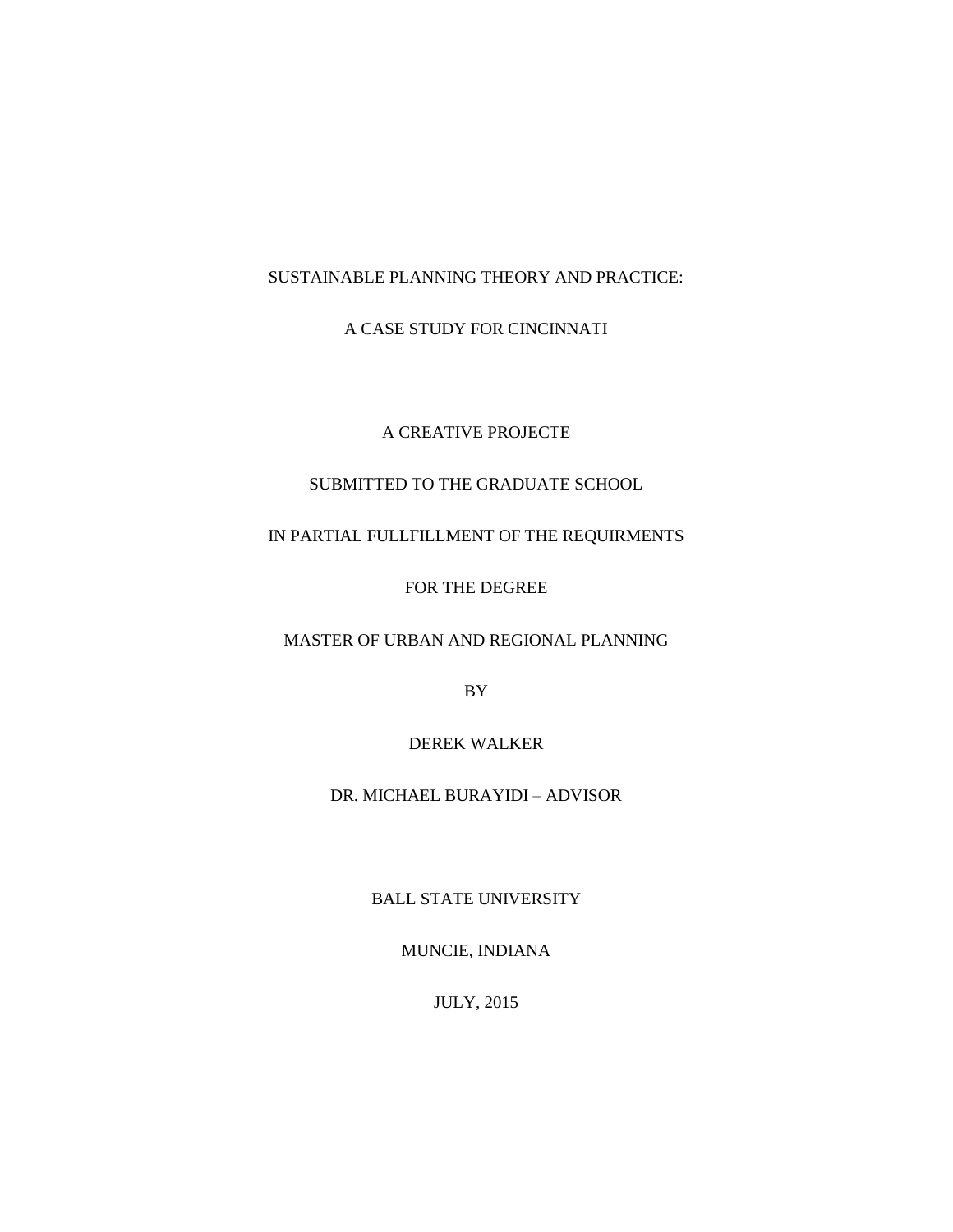### Table of Contents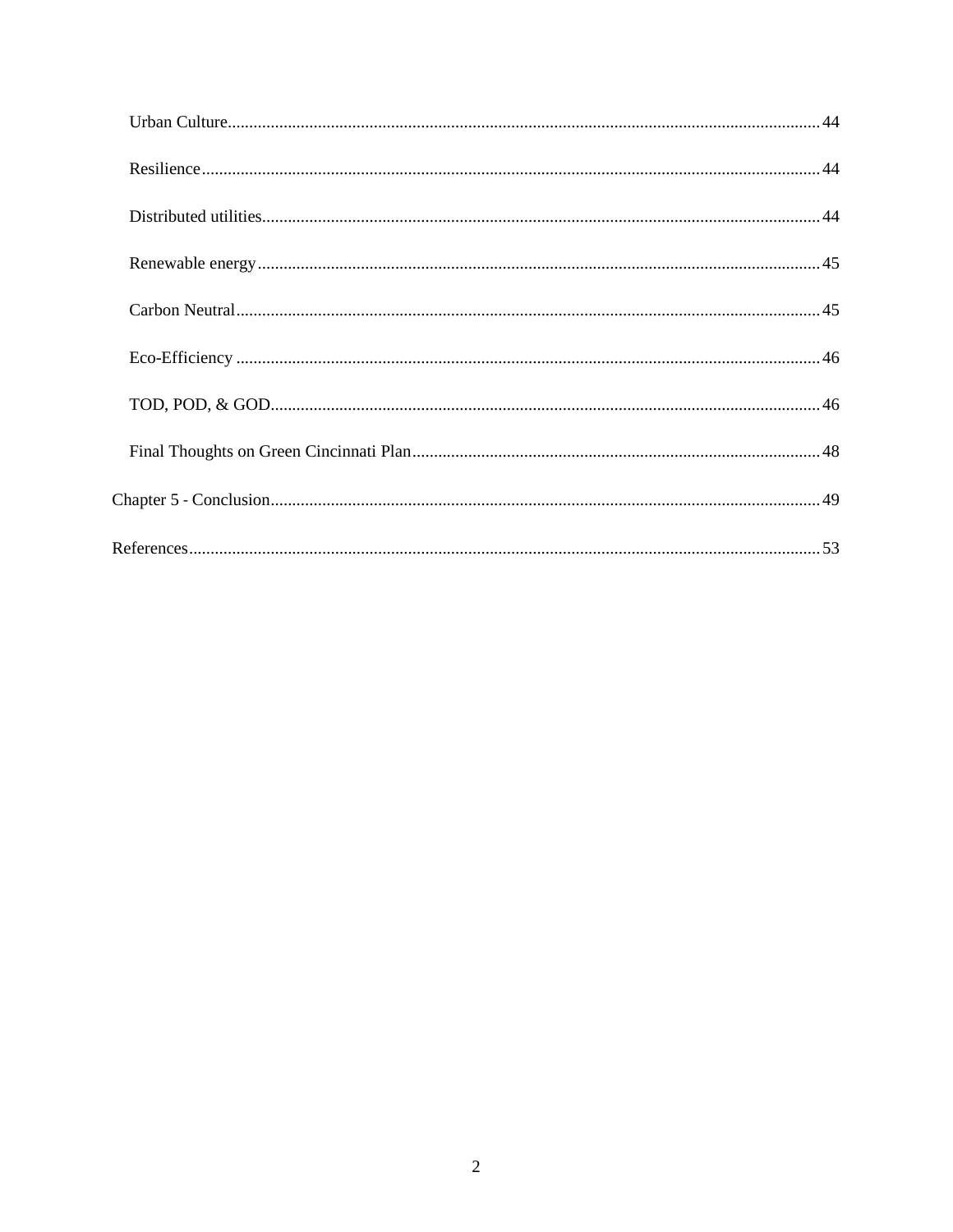### Acknowledgments

<span id="page-3-0"></span>It is with immense gratitude that I acknowledge the support and help of my Professor and Advisor Michael Burayidi, PhD, who provided direction and support to this creative project. He was crucial in identifying beneficial research, proof reading, and commenting on early drafts. Without his clear guidance this project would not have been possible.

I would like to thank Professor Eric Kelly, PhD who helped me develop my research topic nearly a year ago. With his guidance I was able to narrow down potential topics and discuss resources before finally settling on my chosen subject.

I would like to thank Christine Rhine, Administrative Coordinator to the Department of Urban Planning, who made sure that all forms were sent in to the graduate school and that every small detail was taken care of. Thanks to her I was able to direct my hours to the important aspects of my creative project.

Finally I would like to thank my significant other, Amber Walcott, for reading and commenting on my project. Her eye for grammatical errors was greatly appreciated during the late stages of the project. She provided a non-urban planning perspective, enabling her to identify area for more explanation making my project understandable to a broader range of audience.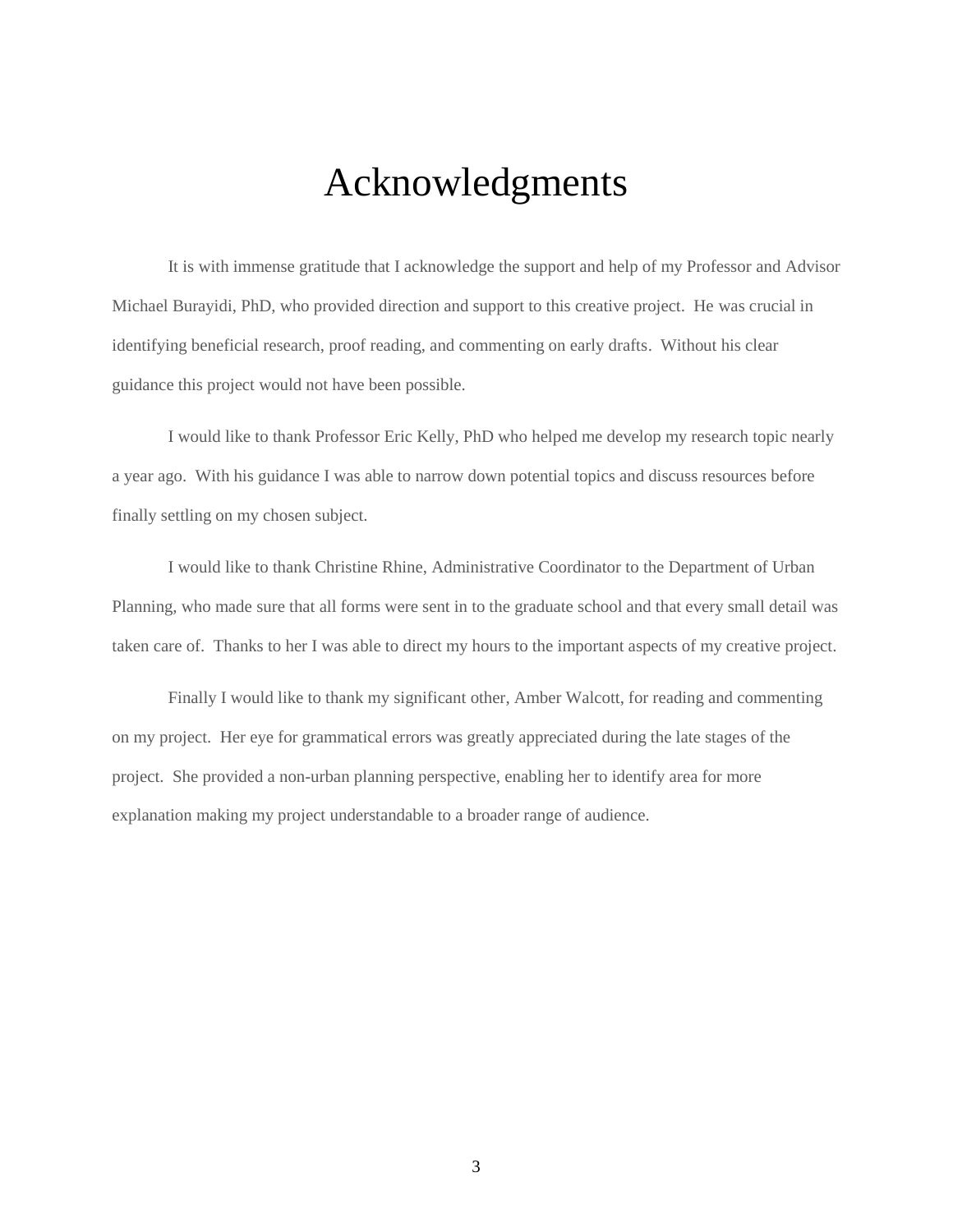## <span id="page-4-0"></span>Chapter 1 Introduction

Climate change and peak oil collectively pose one of the greatest challenges to humanity. Scientists overwhelmingly agreed that the time to act is now. While national and international entities attempt to compromise on the most equitable solution, cities should anticipate the implications of such talks while providing their own citizens with a resilient means of conducting their lives.

This research will review professional literature on sustainability, understanding both global and local implications. Reviewing such documents will provide a basic criteria for analyzing municipal plans throughout the nation, with an added focus on Midwestern Rustbelt Cities. Multiple plans will then be reviewed in an attempt to grasp what works and what has fallen short. Finally, a critical review of the Green Cincinnati Plan will be conducted.

This creative project not only attempts to provide decision makers of Cincinnati with a means of planning into the future but also cities throughout the Midwest. Ideally from reviewing the work, professional planners will be able to critically analyze their own plans to provide a road to resilience in the face of global climate change.

#### <span id="page-4-1"></span>**Statement of the Project**

Climate change and peak oil collectively pose one of the greatest challenges to humanity. Scientists overwhelmingly agree that the time to act is now. While national and international entities attempt to compromise on the most equitable solution, cities and other local governments should anticipate the implications of such talks while providing their own citizens with a resilient means of conducting their lives. The theory of sustainability may be the most efficient means of combating these great challenges. This project will provide a framework for planners who are developing sustainable plans.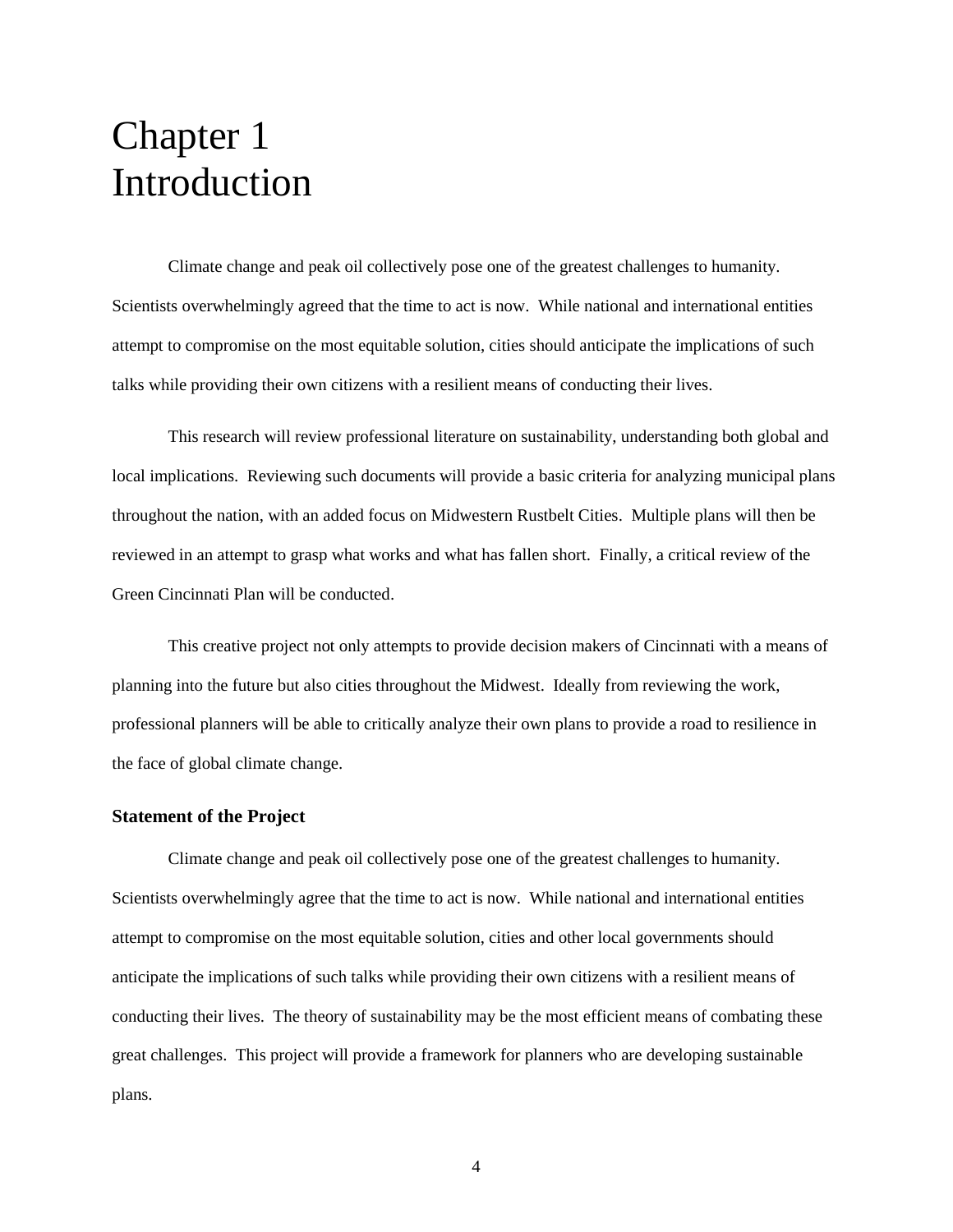#### <span id="page-5-0"></span>**Defining Sustainability**

Many professionals define the term sustainability slightly differently, but the framework for which it is defined is largely the result of the World Commission on Environment and Development (WCED). In 1983 the United Nations created the independent body to "re-examine the critical environment and development problems on the planet and to formulate realistic proposals to solve them, and to ensure that human progress will be sustained through development without bankrupting the resources of future generations" (p. 3). To fulfill this objective the WCED released *Our Common Future* (1987).

 The report justifies the call to action explaining the implications of deforestation, poverty, and the alarming increase of environmental degradation. This results because we can get away with this course of action as future generations have no vote or consideration in today's decisions. With this justification the WCED defines sustainable development as, development "that meets the needs of the present without compromising the ability of future generations to meet their own needs" (p. 43).

Additionally in Berke and Conroy's (2000) "Are We Planning for Sustainable Development? An evaluation of 30 Comprehensive Plans" an extended definition of sustainability is provided. Building off of the work completed by WCED they describe sustainability as "a dynamic process in which communities anticipate and accommodate the needs of current and future generations in ways that reproduce and balance local social, economic, and ecological systems, and link local actions to global concerns" (p. 23).

This definition had further implications of promoting sustainability. The WCED (1987) notes that all three systems of sustainability (ecological, economic, and social) are connected and alterations to one will have effects on others within that of the individual system and the other two systems. For example, ecological issues are dependent on or are a result of other issues. In other words, deforestation leads to soil instability which effects the ability to produce agriculture which in turn increases ocean salinity. These independent environmental issues are also linked to both social and economic issues.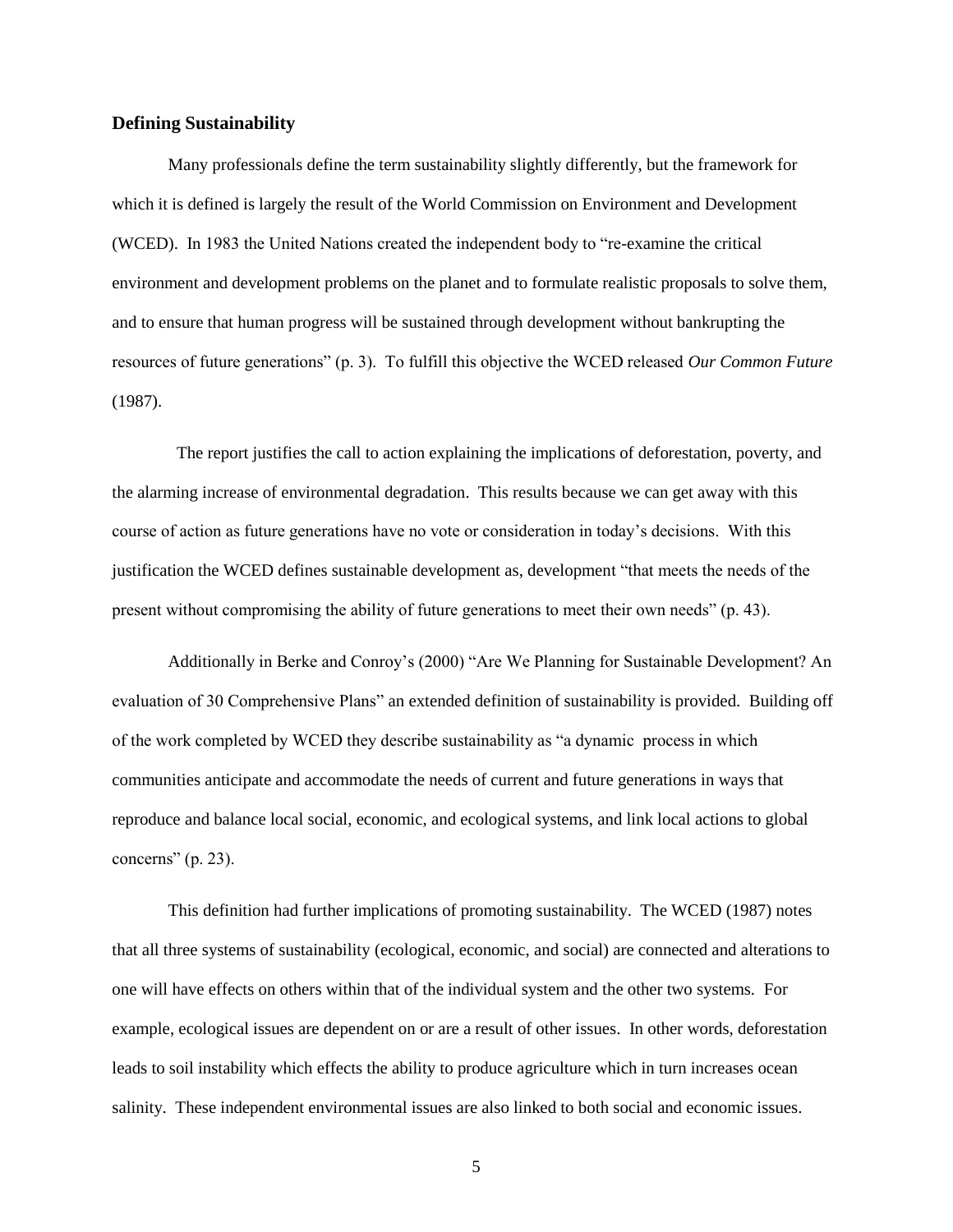Deforestation will decrease farm yield and agriculture dependent populations will witness economic issues that will result in poverty which in turn will force populations to over exploit natural resources for the sake of survival, which furthers environmental degradation.

By understanding the complexity of sustainability it can only conceivably be productive by solving problems at the local level. Only here can one entity possibly understand the unique ecological, economical, and social systems. The regional governments can be better at promoting what the WCED (1987) demands. When responding to each individual unique interconnected system the individual entities view sustainable development as a "global objective" (para. 37-40). The WCED (1987) sums this up nicely in one sentence, "The unity of human needs requires a functioning multilateral system that respects the democratic principle of consent and accepts that not only the Earth but also the world is one" (p. 41). When attempting to solve unsustainable issues, the planners must look at the issues in the context of other interconnected systems and they must be solved simultaneously if we wish to get to the root of the problem.

#### <span id="page-6-0"></span>**Political Implications of Sustainability**

There are political implications to keep in mind when developing sustainability plans. Phillip Berke and Maria Conroy (2000) evaluate the use of sustainable development principles being integrated into community plans to understand what effects these principles have on plan elements. In their article, "Are We Planning for Sustainable Development?" the authors scored comprehensive plans and compared plans that integrated sustainable development with those that did not.

Surprisingly the study found that the use of sustainability principles had little effect on plan score, which was weighted with whether plans required or considered actions. They suggest that this could be explained by those plans that do not directly use sustainability principles, instead use them with politically sensitive words rather than stating them directly. As the authors believe, this is an effective means of plan making and a great skill for plan makers to have as these planners truly understand what sustainability attempts without directly stating. This integration of sustainability could help take the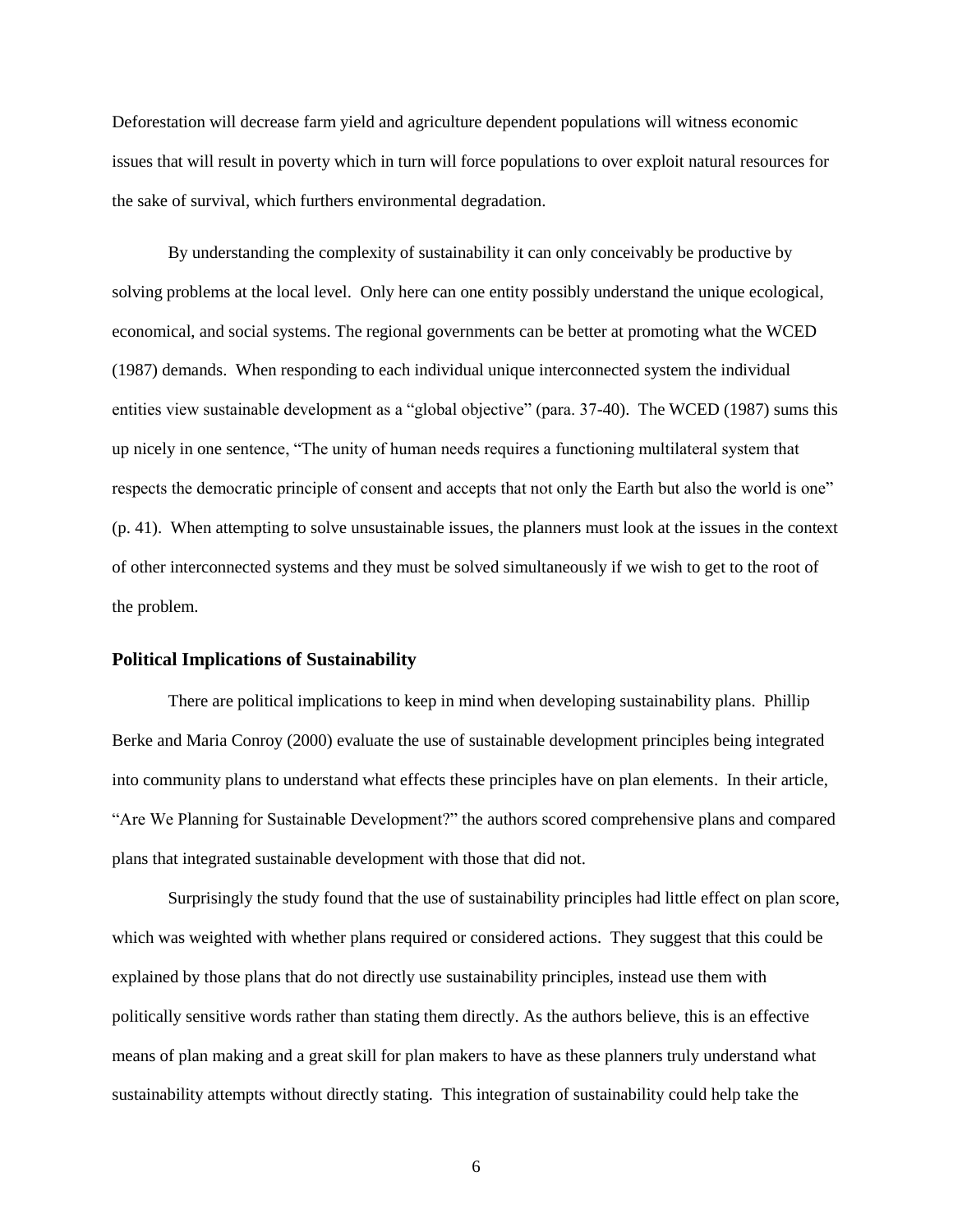political element out of the plan, as sustainability appears to be the obvious ideal when it is simply explained rather than stated. It does not appear as if the authors considered implementation as they only examined plans, which makes me question why they only considered plans 10 to 20 years old. They explain this as a means of standardizing the plans and by doing this they can assume that the planners have not had much practice with sustainability. The authors could have benefited from a more current look on sustainability plans.

Sustainability is a critical component of future planning that all planners must understand thoroughly to have hope in solving  $21<sup>st</sup>$  century problems. The sooner planners start acting on sustainability initiatives the less severe problems will become in the immediate and distant future. As sustainability initiatives begin to be incorporated throughout everyday lives the numerous positive effects the theory produces will gain recognition and, then the bulk of the population will open up to its ideas and demand this type of development. It appears as if a majority of professionals are well aware of the problems developing from unsustainable development but are too tentative to act, as if it is not within the planners' scope of work. Though it can be dangerous to blindly tackle these problems without full public support, the current situation demands further understanding and planners must embrace sustainability and incorporate it throughout their practice.

#### <span id="page-7-0"></span>**Explanation of Project**

The goal of this research is to understand sustainability and how the theory can comprehensively provide solutions to the twenty first century problems threatening our common future. After briefly describing the severity of the problems that are already surfacing globally, the context will shift down to a local level in understanding how American cities have attempted sustainability planning. This will be done by discussing sustainability through professional works while attempting to understand how sustainability is achieved. This understanding will be used to create a criteria in assessing the Green Cincinnati Plan. Finally, recommendations will be made on improving the plan, in a manner that is not as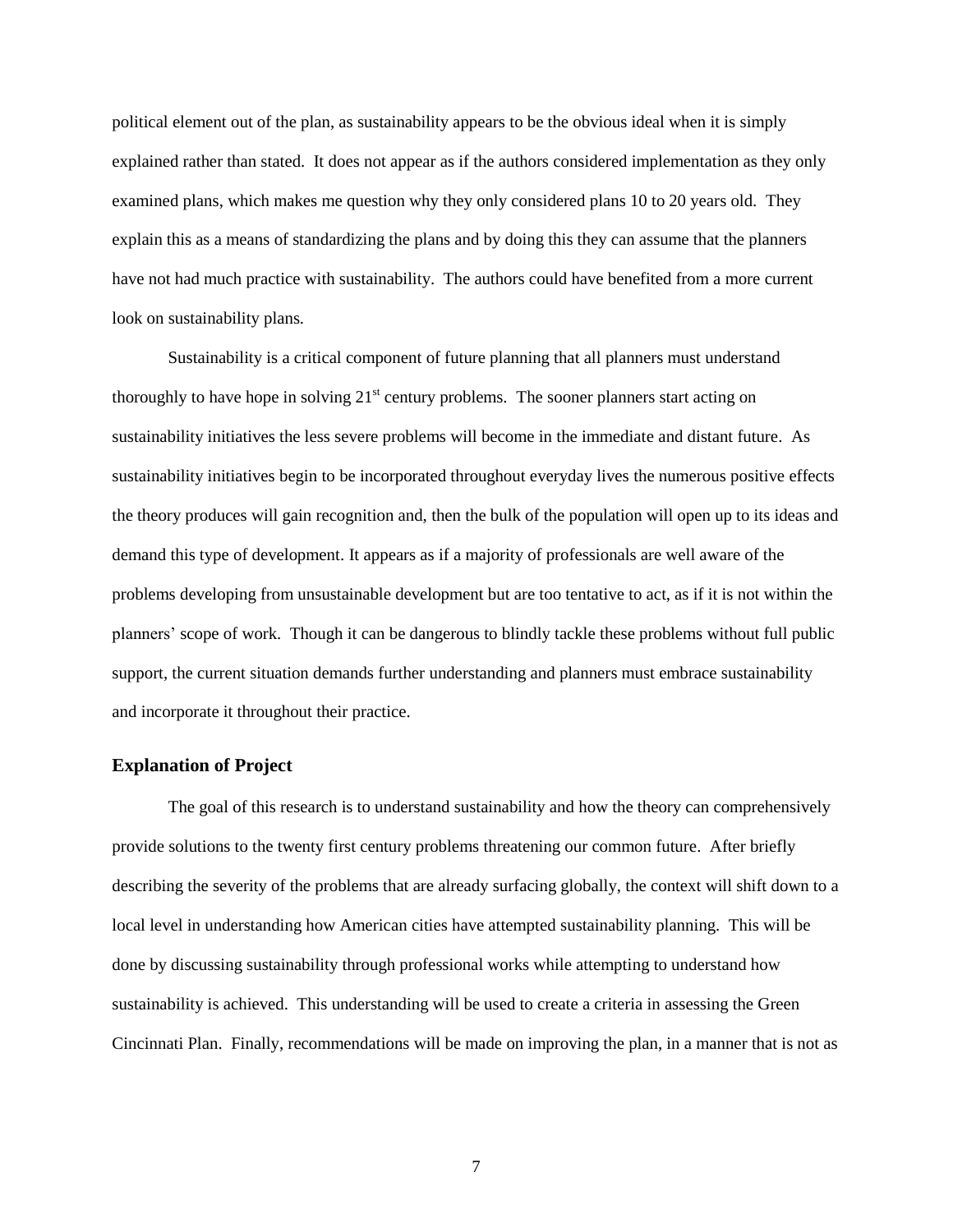politically vulnerable by integrating sustainability concepts rather than directly using terms as Burke and Conroy suggest.

This creative project will tend to focus on Midwestern Rustbelt Cities with similar problems to that of Cincinnati, but will draw from some of the more aggressive action seen from municipalities throughout the rest of the United States. Ideally this project will provide a framework for planners to develop and update plans in a manner that incorporates sustainability to the degree demanded by the World Commission on Environment and Development (WCED).

This research will review professional literature on sustainability, understanding both global and local implications. Reviewing such documents will provide a basic criteria for analyzing municipal plans throughout the nation, with an added focus on Midwestern Rustbelt Cities. Multiple plans will then be reviewed in an attempt to grasp what works and what has fallen short. Finally, a critical review of the Green Cincinnati Plan will be conducted.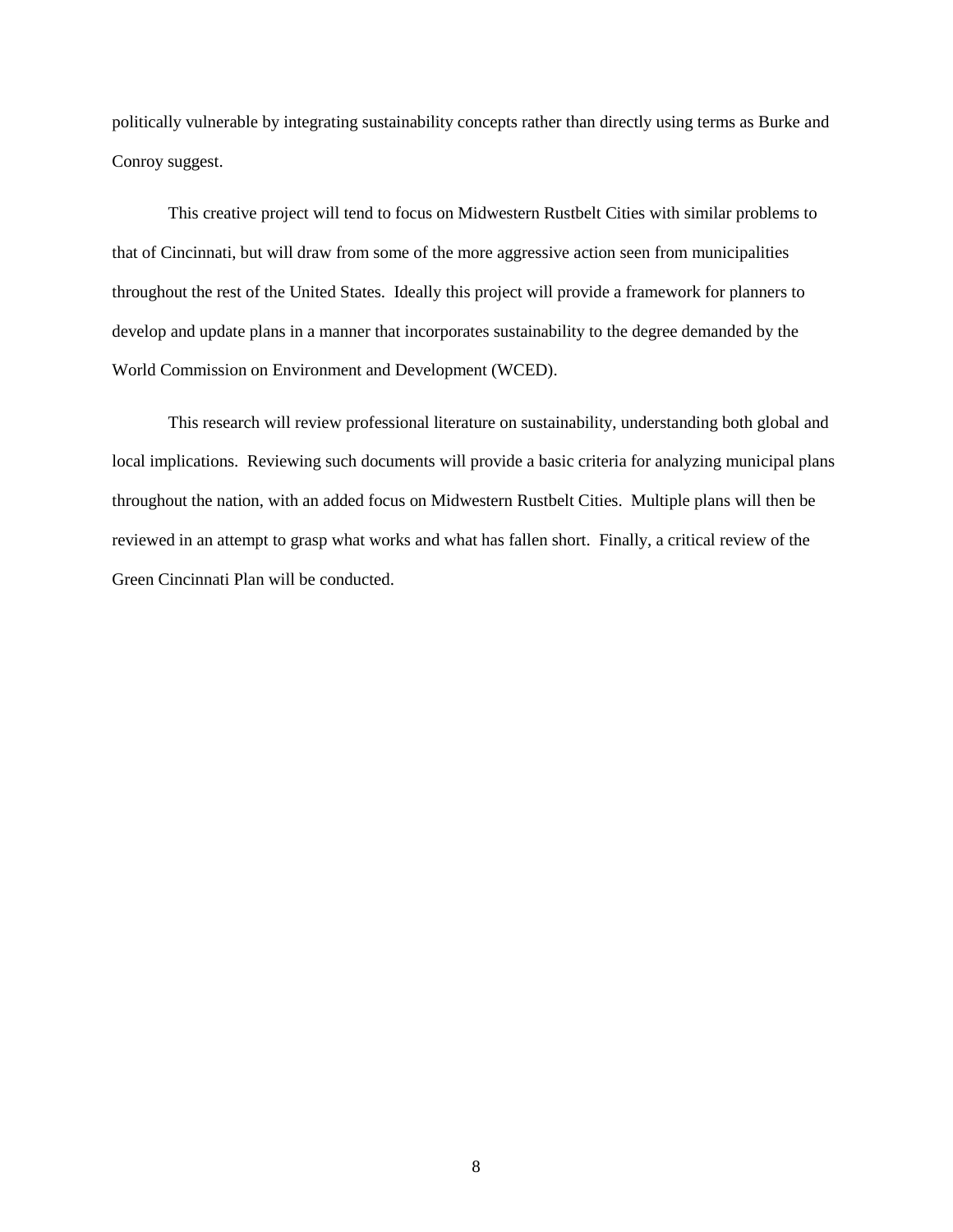## <span id="page-9-0"></span>Chapter 2 Planning Background

The definition of sustainability has been set for the remainder of this paper. To quickly revisit, the WCED (1987) states that sustainable development is development "that meets the needs of the present without compromising the ability of future generations to meet their own needs" (p. 43). More broadly put by Berke and Conroy (2000), sustainability is "a dynamic process in which communities anticipate and accommodate the needs of current and future generations in ways that reproduce and balance local social, economic, and ecological systems, and link local actions to global concerns" (p. 23). With this theoretical basis in mind, the project will briefly describe the implications of why such practice is demanded and then examine how sustainability is practiced in the real world.

#### <span id="page-9-1"></span>**Setting the Context- the Current Situation**

Newman, Beatley, and Boyer (2009) discuss the implications of climate change and peak oil to cities in their book *Resilient Cities – Responding to Peak Oil and Climate Change*. The authors explain six reasons why cities should respond to climate change; that it's a "political necessity" and if cities fail to respond then the citizenry will suffer from inevitable increase in prices; to reduce "impacts on the environment" as oil use is responsible for one third of greenhouse gasses; to reduce "impacts on human health" because of clean air and unhealthy behaviors that follow automobile dependence; response will lead to "greater equity and economic gain" which can be enhanced by improving walkability and transit access; "less economically vulnerable" so business will continue when peak oil passes; and to "result in more peaceful, resilient cities" (p.7).

The world has seemed at times to be approaching peak oil, based on events like the 1973 oil crisis and with gas prices surpassing \$4 per gallon in recent years. The introduction of hydraulic fracking, a water intensive means of extracting natural gas and oil, and other technological advances may seem to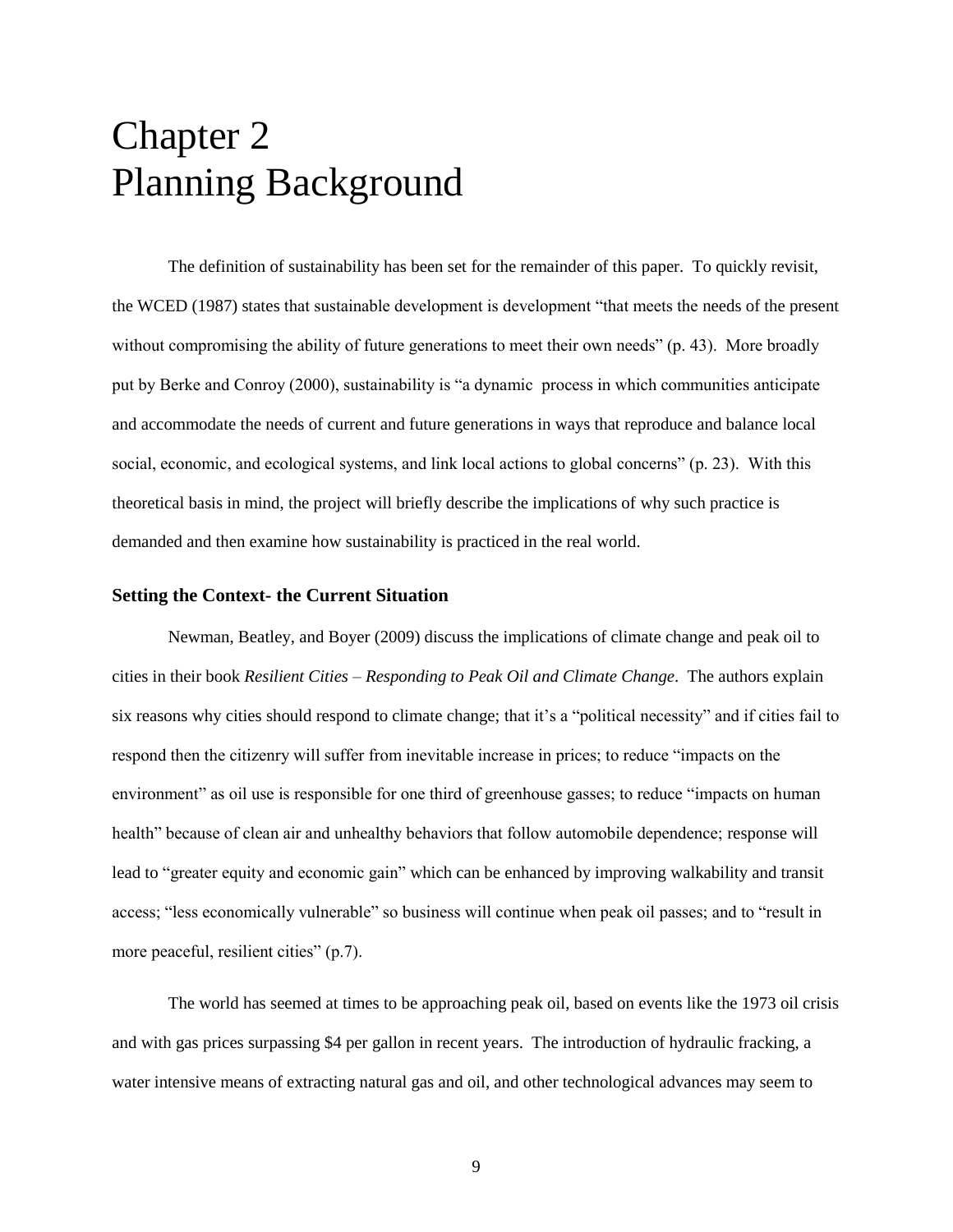extend the threats of peak oil. Newman et al. (2009) state, "estimates from government sources in the United Kingdom and the U.S. are saying that the oil peak will occur sometime between 2010 and 2020" (p.22). Given current technology and lax regulation on fracking this could be slightly prolonged, however the dire predictions of climate change remain the same. According to the Intergovernmental Panel on climate Change (IPCC):

Each of the last three decades has been successively warmer at the Earth's surface than any preceding decade since 1850. The period from 1983 to 2012 was likely the warmest 30-year period of the last 1400 years in the Northern hemisphere [additionally]. . . The globally averaged combined land and ocean surface temperature data  $\dots$  show a warming of 0.85 °C over the period 1880 to 2012. (2014, p 2)

Not only is there clear evidence that Earth's climate is changing and at a rapid pace, but it is also clear that human activity is the main driver of the change. The IPCC goes on to explain the causes of this warming:

Anthropogenic greenhouse gas emissions have increased since the pre-industrial era, driven largely by economic and population growth, and are now higher than ever. This has led to atmospheric concentrations of carbon dioxide, methane and nitrous oxide that are unprecedented in at least the last 800,000 years. Their effects, together with those of other anthropogenic drivers, have been detected throughout the climate system and are extremely likely to have been the dominant cause of the observed warming since the mid- $20<sup>th</sup>$  century (p. 4).

For a city, region, state, or any other entity to respond to climate change and peak oil it is best to understand the situation. Newman et al. (2009) explain that the greatest contributors to global warming in the U.S. are "transportation (28%)", "industry (30%)", "commercial (17%)", "residential (17%)", and "agriculture  $(8\%)$ " (p.18). The authors draw additional information from the IPCC explaining, "preventing atmospheric average temperature from increasing 2 to 2.5 degrees Celsius will require the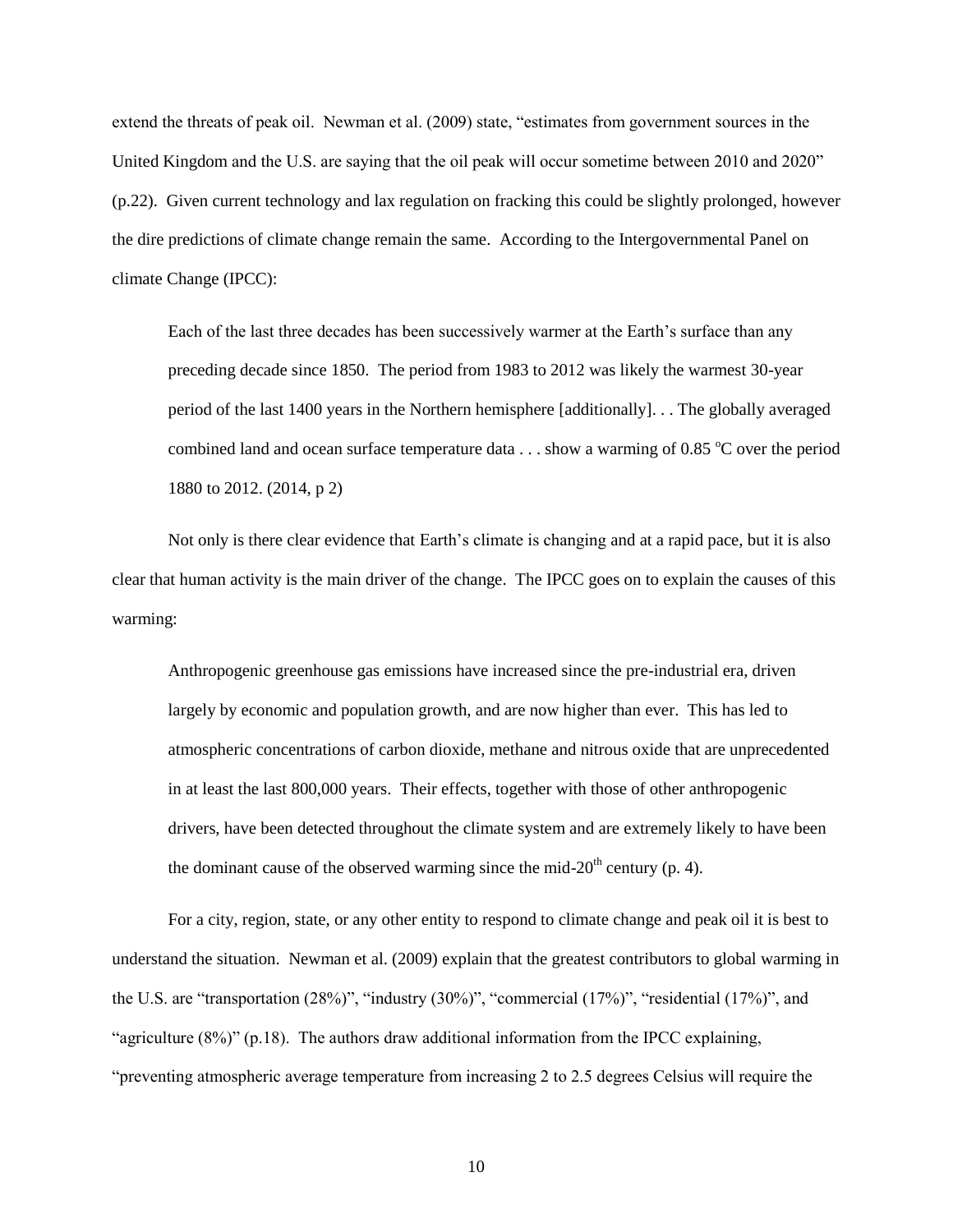world to reduce greenhouse gas emissions by at least 50 percent by 2050" (p. 18). The authors also note that the transition can be smooth, "to reduce our fossil fuel 50 percent by 2050 requires just a 1.73 percent decline each year" (p. 33).

Though it still seems possible to respond to climate change it will not be easy. Newman et al. (2009) quote James Lovebock, the scientist that first noticed the ozone impacts of CFCs; "[Lovebock] believes that climate change is now irreversible and that by the end of the century human population will be reduced from 7 billion to 500 million. He believes by 2020 we will see the start of extreme weather, and then collapse will begin" (p.37). This would be a catastrophe for not only the three E's of Sustainability (Economy, Environment, and Equity), but also any other system on the planet. A global population of 500 million by 2100 should not be an option, if Lovebock's prediction has any accuracy as such that global population is reduced below 5 billion or so then major injustices would result. To save future generations from great suffering cities, countries, and the entire globe must embrace sustainability. The following section discusses professional literature for developing criteria in evaluating sustainability plans.

#### <span id="page-11-0"></span>**Solutions to Unsustainable Practice**

To gain a critical perspective on sustainability the project will draw understandings from Benfield's (2014) *People Habitat: 25 Ways to Think about Greener, Healthier Cities*, M. Roseland (2012) "Toward Sustainable Communities: Solutions for Citizens and Their Governments"; and P. Newman, T. Beatley, and H. Boyer (2009) "Resilient Cities: Responding to Peak Oil and Climate Change"

Banfield's (2014) book provides a framework for developing sustainability criteria. Banfield (2014) makes an important consideration when understanding how cities function. He understands that cities are dependent on their region and true sustainability can really only be achieved regionally. Additionally Banfield notes that on a per capita basis cities are significantly more sustainable compared to that of their sprawling suburbs, which tend to be just outside of their jurisdiction. Therefore, cities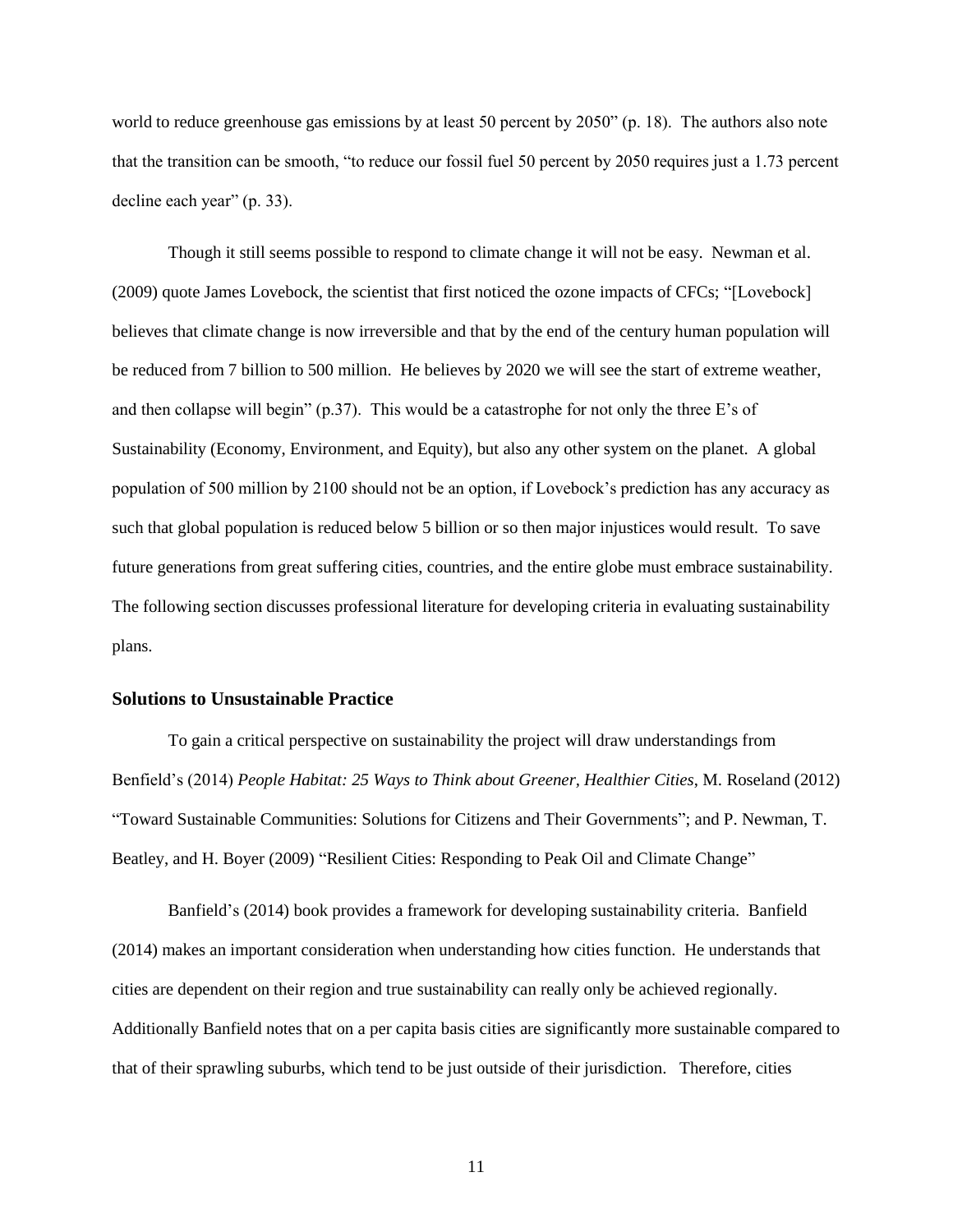should promote compact redevelopment in the urban core and reduce the sprawling nature of suburban development to reduce infringement on vital resources.

Portland began taking this idea of regional sustainability seriously in 1978 when they established "the nation's only directly elected regional government" (Banfield, p. 8, 2014). Banfield discusses the many successes that resulted in planning and policies that enhance quality of life and the environment. Most distinguishable, Portlanders have created a more compact development pattern, witness much lower driving rates compared to the nation, and reduced emissions below 1990 levels as the population grew by 18 percent. Banfield (2014) notes two other successes from attempting to solve problems regionally; California's SB 375 was successful in placing requirements and giving authority to metropolitan governments to reduce greenhouse gas through land use and transportation decisions; and *Ontario's Places to Grow Initiative*, gave a regional government the authority to amend municipal decisions on local planning decisions. (para. 11)

Banfield's (2014) second chapter, *What Seems Green May Be Brown* reiterated his point of the previous chapter that cities need to address problems regionally. In the second essay Banfield explains that even if a project claims to be net zero it could still be unsustainable if it fails to consider proximity. In other words efficient buildings are not efficient if the residents must commute an hour for work and/or recreation.

The following chapter discusses why, when both elements, efficient buildings and compact city revitalization, are achieved the results are praiseworthy. In this chapter Banfield explains the importance of terms like "embodied energy" (p. 24) which is the energy already used to construct old buildings. When considering "embodied energy" it is more efficient to reuse buildings and structures rather than to simply demolish them.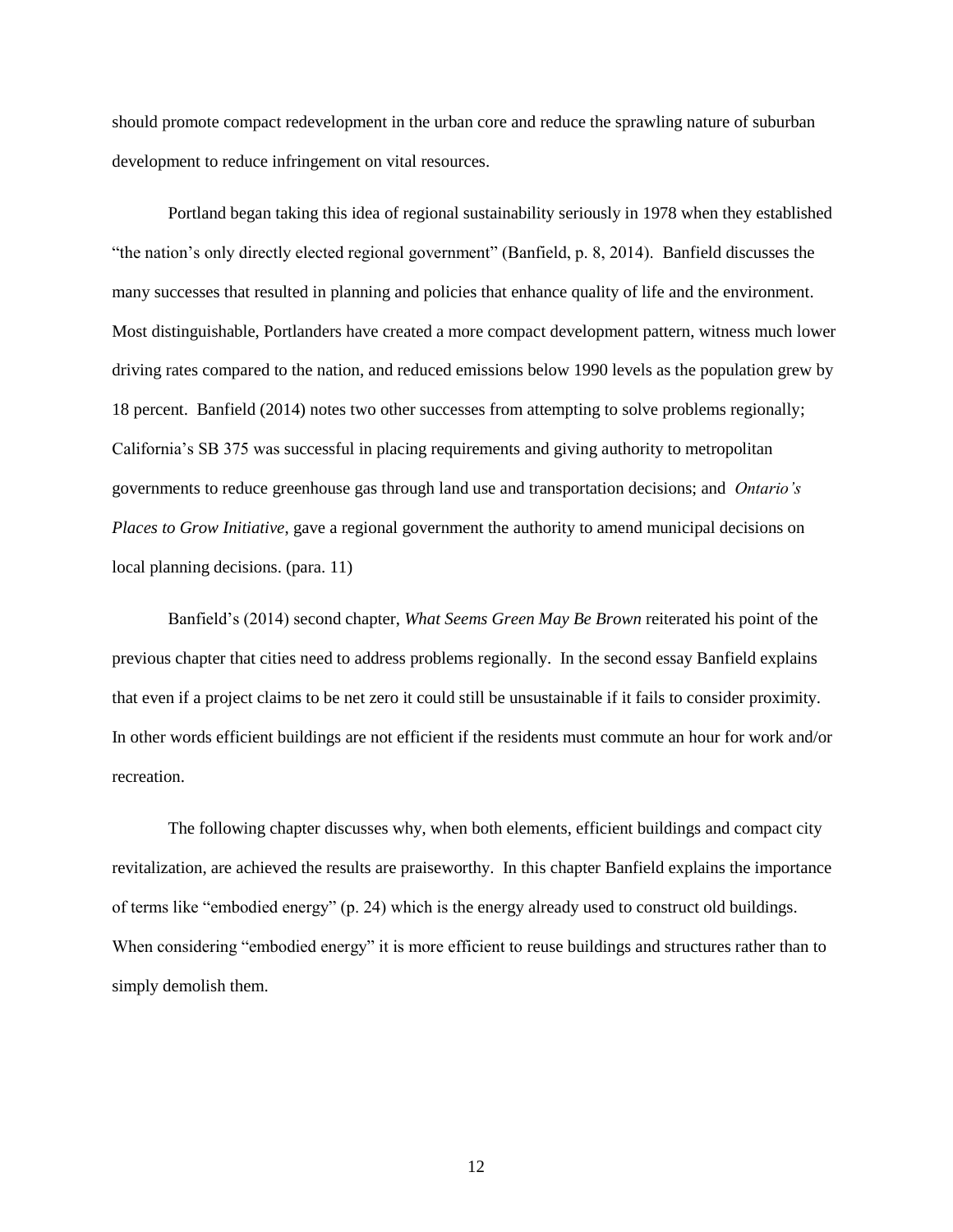From the first four chapters three main points can be drawn. Problems should be understood and responded to regionally, there is more to sustainability than technology improvements, energy use and carbon emissions are best solved regionally by land use and the availability of transportation.

Banfield's fifth chapter revolves around gentrification, which is the notion that when redevelopment occurs, higher income residents will enter the neighborhood stimulating further economic development and in turn raising property values and displacing current residents. Gentrification often strengthens the tax base and spurs economic activity. Banfield believes that cities should mitigate the negative effects of gentrification by ensuring that these neighborhoods "are also strong and hospitable enough to hold on to existing residents" (p. 43). Banfield ends this essay explaining how cities must do a better job of attracting families with children.

In chapter six Banfield explains how cities need nature. He cites the Trust for Public Land to explain how beneficial pocket parks can be in increasing tax revenue, paying for the park in 15 years. Additionally green infrastructure can significantly reduce public impacts and when combined with street trees can immensely softening the urban density (2014).

Banfield also believed that cities must pay attention to legacy and stated, "a city's chances for lasting success will be enhanced when it recognizes its historic assets; builds upon those assets by courting the kinds of businesses and residents that appreciate their unique character; and preserves those assets for the future, with appropriate law, policy, and practice" (2014, p 70). He provides supplemental data when building upon historic assets for the future. There is a "massive" shift in the housing market. Banfield (2014) notes according to the 2012 Census Bureau:

People are marrying later, if at all . . . [the] number and portion of people living alone has increased. The portion of children living with two parents has dropped dramatically from 1960, from just under 90 percent of all children to around 70 percent in 2012 . . . [and] average household size has gone down. (p. 81)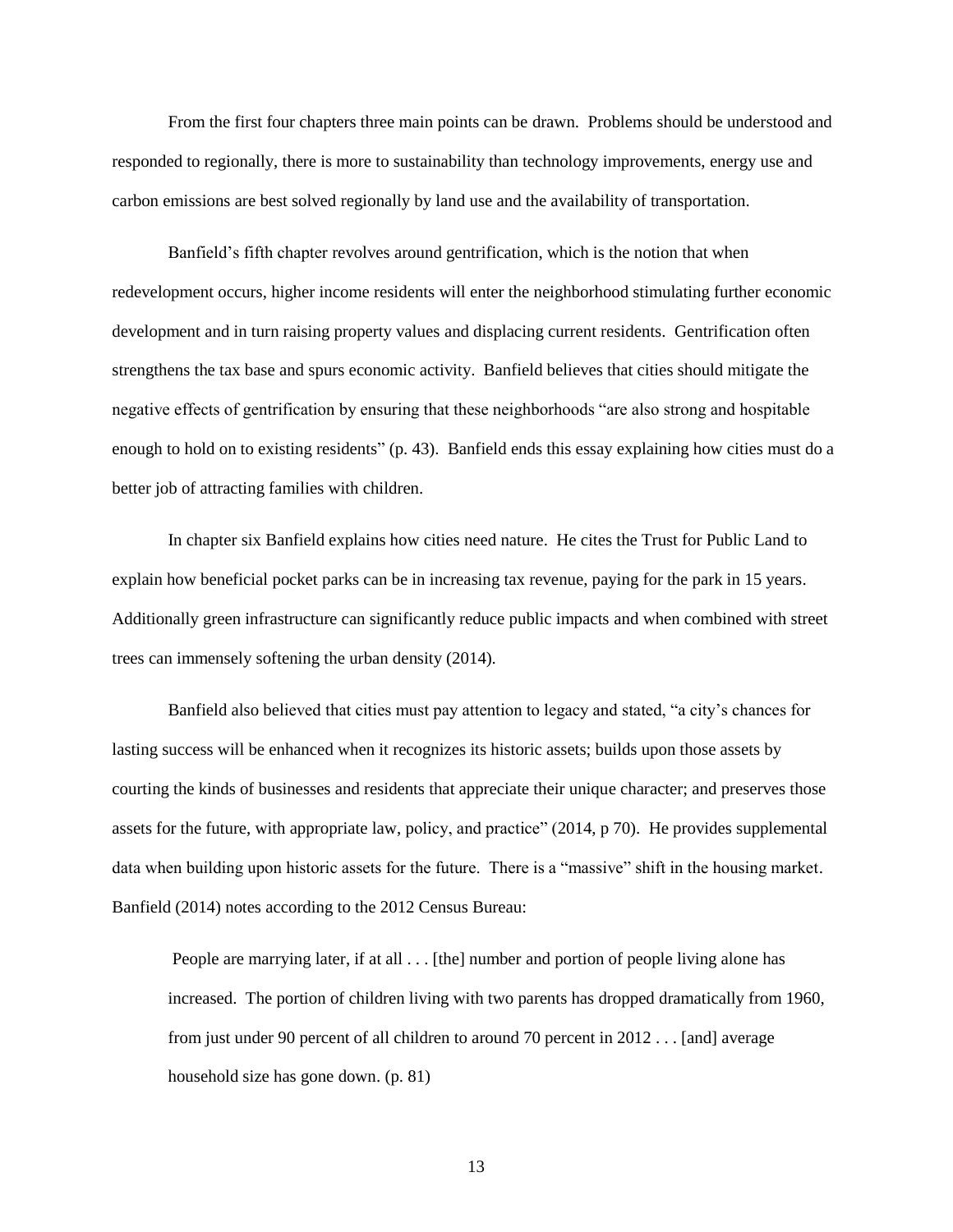With this data Banfield recommends cities "encourage the use of old buildings in new ways to foster intermingled homes, work places, and shops" and a new approach to education ". . . that stresses creativity, instead of orderly" (p. 87).

Smart growth is another important element of sustainability. Banfield (2014) claims that densities must be increased by "retrofitting low density suburbs" and "reinvesting in disinvested parts of central cities and older towns and burbs" (p. 102).

While communities begin to densify and reinvest in themselves they must keep design and quality in mind. Developmental design can be messy, but it must be similar to that of its context, or more specifically as Banfield (2014) claims the design "must be constructed at a pleasing scale, with the materials and building components that welcome people, to get along with its neighbors" (p. 119). This can aid in another component demanded by Banfield, "place making". By making a place livable the demand to live in sprawling neighborhoods that infringe upon natural resources is reduced. Additionally Banfield quotes an article published in 2011 in the *Urban Affairs Review*, "Understanding the Pursuit of Happiness in Ten Major Cities" which states,

Cities that provide easy access to convenient public transportation and to cultural and leisure amenities promote happiness. Cities that are affordable and serve as good places to raise children also have happier residents. We suggest that such places foster the type of social connections that can improve happiness and ultimately enhance the attractiveness of living in the city (p. 137).

Banfield summarizes the importance of design and place making and what it means to human health when he stated, "If we don't get places right for people it won't matter what they can do for the environment" (p. 140).

Banfield wrote five chapters along the topics of multimodal transportation including: walkable and bikable neighborhoods and the importance of reducing automobile dependence. In comparison to other developing countries including Canada, Britain, Sweden, Germany, and Spain "Americans came in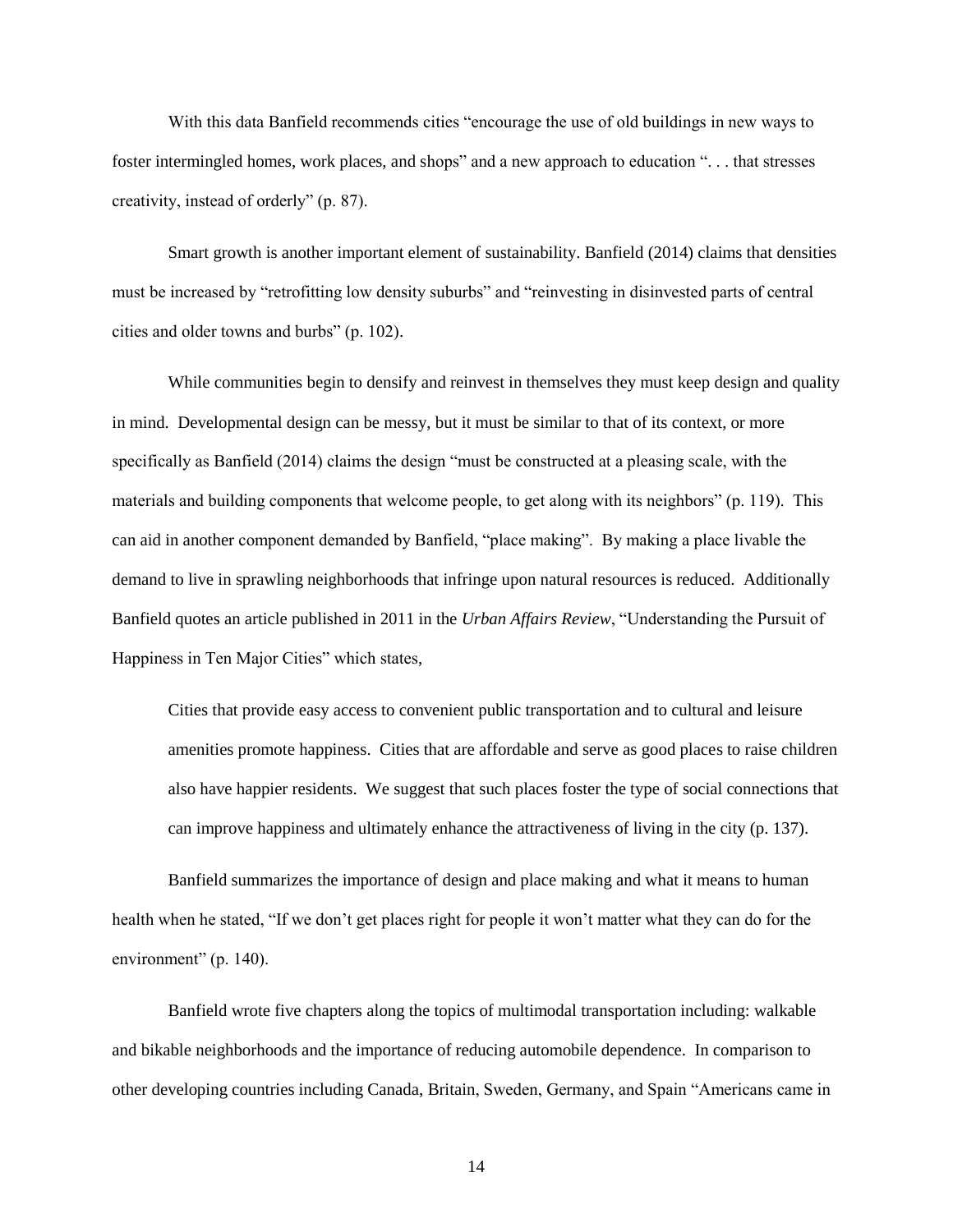dead last in transit use, walking, and bicycling" (p. 144). Banfield points out how this is mostly a result of few communities having things to walk to within a safe and easy distance. He suggests,

The challenge in creating sustainable people habitat is to maximize convenience and livability for the community's residents, workers, and visitors while minimizing the burdens on the environment created by the basic need simply to get around (p. 158)

Banfield's point is reinforced when considering the changes in schools. He notes, "As recently as 1973, some 60 percent of school-age children walked or biked to school . . . today the portion is about 13 percent" (p. 163). He explains that this is because schools are no longer centrally located and pedestrian infrastructure no longer leads to schools.

An essay on food production is also introduced, and though Banfield sees the benefit of community gardens and other means of food production he does not believe it should compromise walkability. Along this discussion Banfield states,

. . . we still need cities to be cities – walkable, compact places of urbanity – and we still need the countryside to be the countryside in order for both to reach their full potential for sustainability (p. 200) . . . what we need is a compact regional development footprint, with conserved farmland outside that footprint (p. 206).

In addition to keeping the value of cities, Banfield notes that urban life should be made for faith. Along this discussion he poses five points to keep in mind when keeping *the cities as the cities* which include, "many cultural differences among people requiring sensitivity"; "a heightened importance of work and career"; "an increased number of edgy people, who seek change"; "artists, who have their own way of experiencing life"; and "the importance of helping the poor" (p. 215).

Newman et al. (2009) discuss "resiliency", another term that is directly related to sustainability. The authors state that "the ability to experiment and innovate is the tissue of hope and the core of resilience" (p. 5). The authors determine a cities resiliency by assessing its "ability to respond to a natural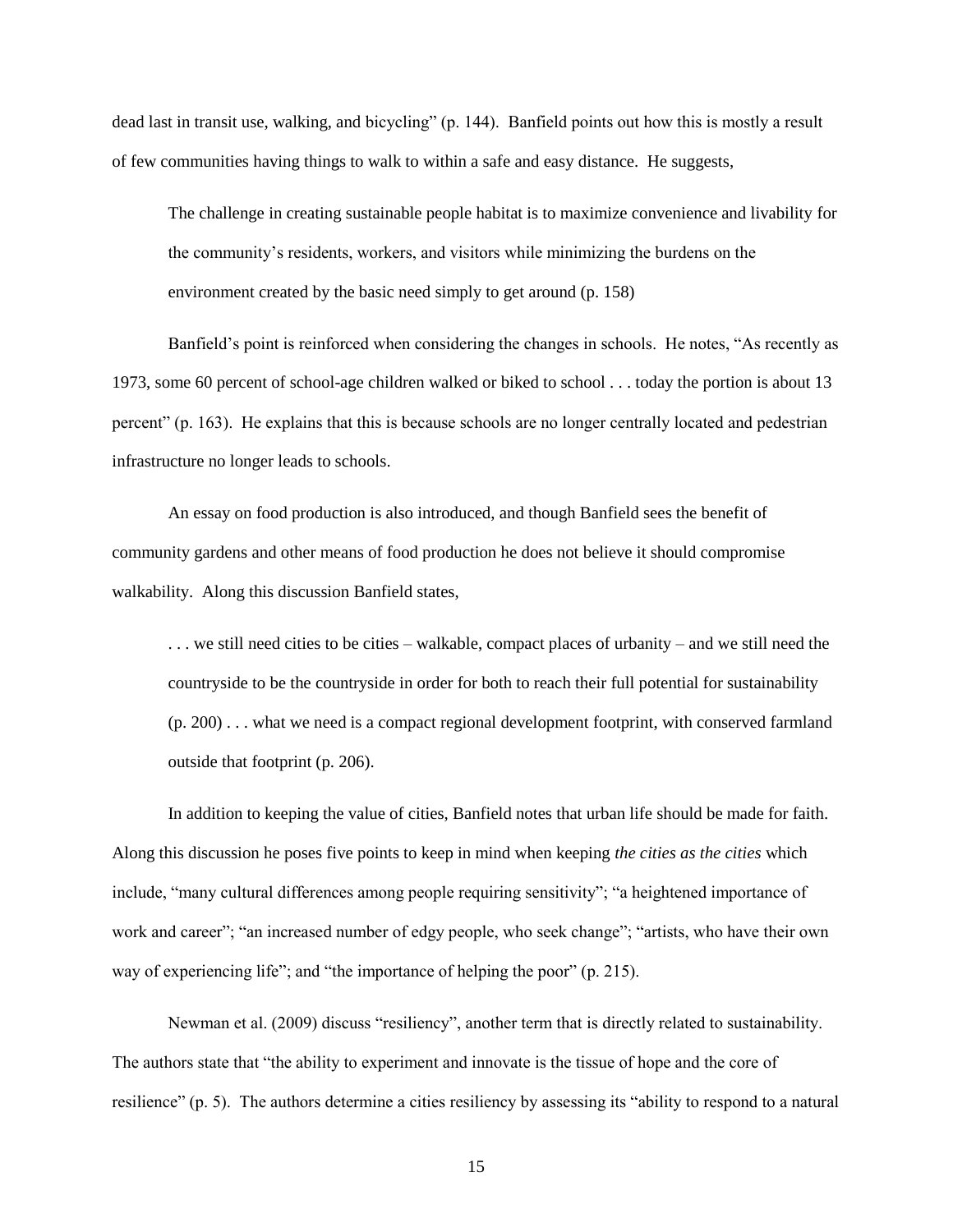resource shortage and response to the recognition of the human impact on climate change" (p. 6). Resilient cities can "adapt to change, . . . [because they have built-in systems] such as a diversity of transportation and land-use systems and multiple sources of renewable power that will allow a city to survive shortages in fuel supplies" (p. 6).

Like Banfield (2014), Newman et al. (2009) see cities as the best response to climate change and state, "they provide the greatest opportunity to lessen emissions due to the high-density development, walkability, and availability of/or potential for mass transit" (p. 18). Newman et al. (2009) see four possible scenarios when responding to peak oil and climate change. The first scenario, which was previously discussed, is "Collapse" as the global population would have difficulty responding to the changing climate and the decreased resources. The second scenario is the "Ruralized City" which ruralizes the suburbs for agriculture, but is likely to turn exclusive. The third scenario discussed is the "Divided City" which pushes the poor outside of the newly efficient urban core. The fourth option is the "Resilient City" which the authors explain as,

People will have access to jobs and services by transit or walking as well as the use of electric cars for short car journeys. Intercity movement will move toward fast electric rail and will be reduced considerably by the new generation high quality interactive video conferencing. Green building design and renewable fuels will be a part of all neighborhoods . . . Ecovillages will form around transit centers [and] rural regions surrounding will be connected by freight rail. (p. 51)

The resilient city is comprised of 7 elements: "Renewable Energy City", "Carbon Neutral City", "Distributed City", "Photosynthetic City", "Eco-Efficient City", "Place-Based City", and "Sustainable Transport City" (Newman et al, 2009, p. 55). The authors define each element as:

- *The Renewable Energy City*: Urban areas powered by renewable energy technologies from the region to the building level (p. 57).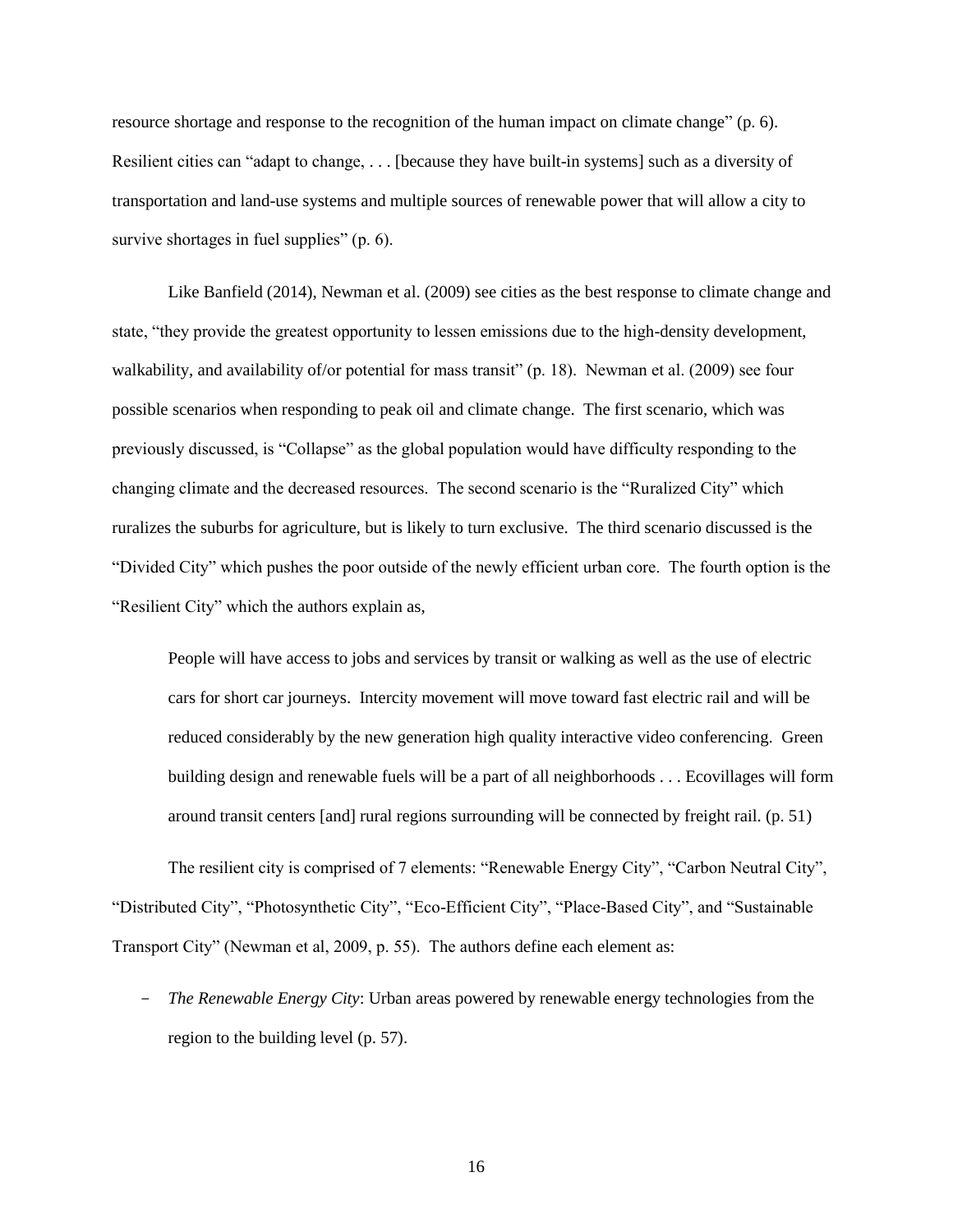- *Carbon Neutral City*: Every home, neighborhood, and business is carbon neutral (p. 63), which means the net carbon emitted is zero. Net carbon is calculated by the total emissions released during construction, operation, and maintenance of the building $(s)$ , however some emissions could be mitigated with the creation or rehabilitation of natural systems and green spaces that consume carbon.
- *Distributed City*: Cities will shift from large centralized power, water, and waste systems to small-scale and neighborhood-based systems (p. 69).
- *Photosynthetic City*: The potential to harness renewable energy and provide food and fiber locally will become part of urban green infrastructure (p. 74).
- *Eco-Efficient City*: Cities and regions will move from linear to circular or closed-loop systems, where substantial amounts of their energy and material needs are provided from waste streams (p. 79).
- *Place-Based City*: Cities and regions will understand renewable energy more generally as a way to build local economy, nurture a high quality of life, and create a strong commitment to place (p. 81).
- *Sustainable Transport City*: Cities, neighborhoods, and regions will be designed to use energy sparingly by offering walkable, transit-oriented options for all, supplemented by electric vehicles (p. 84).

As discussed earlier, transportation accounts for 28 percent of the U.S. greenhouse gas emissions (Newman et al., 2009, p.18). This is an aspect of the U.S. lifestyle that is in dire need of modification. In response, Newman *et al* (2009) provide seven elements for a more resilient transportation system:

- A transit system that is faster and more efficient than traffic in all major corridors, so that people are encouraged to use the system instead of a highly polluting personal vehicle.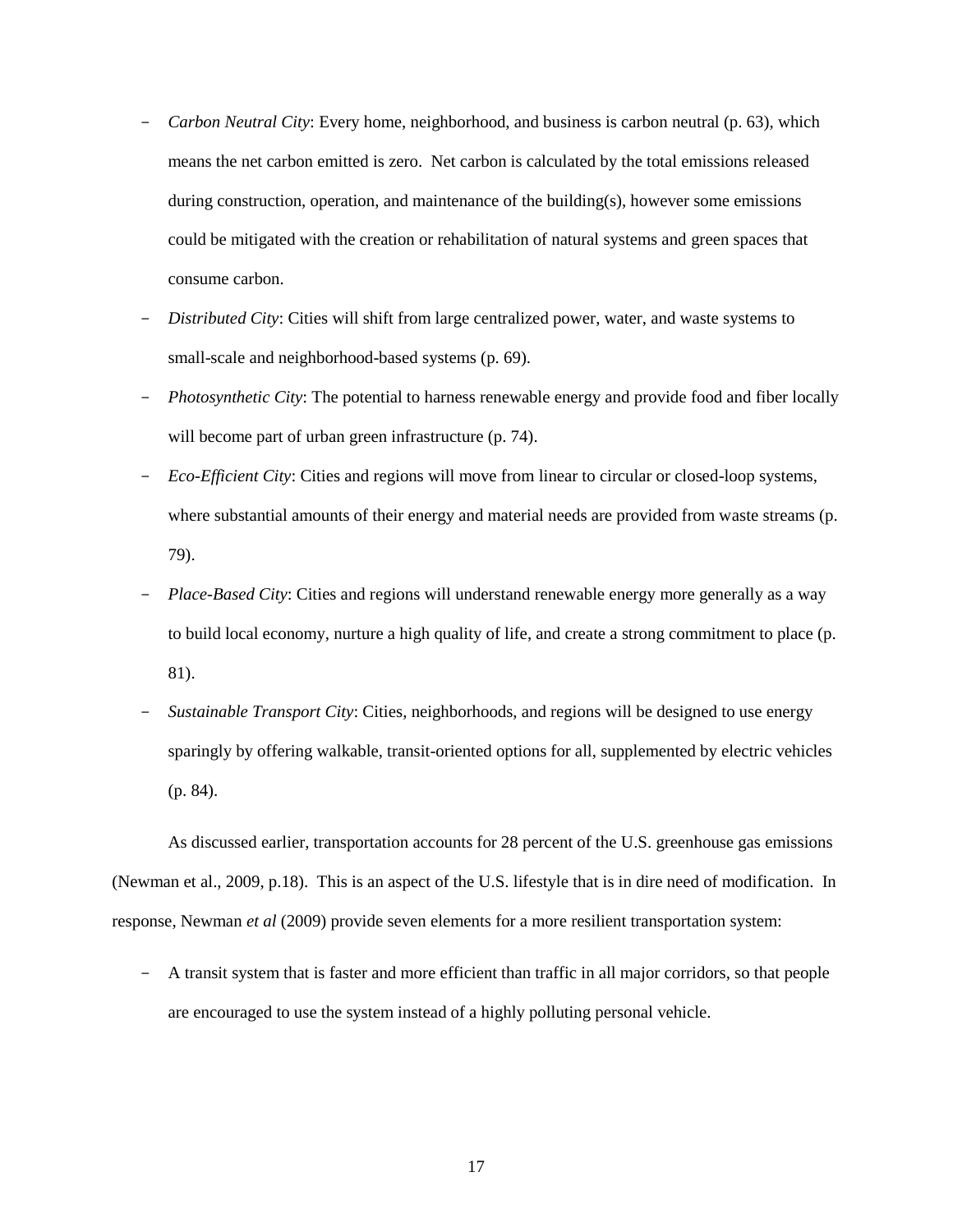- Viable centers along corridors dense enough to service a good transit system . . . Transit needs densities over [fourteen] people and jobs [per acre] of urban land and for walking/cycling . . . [forty per acre] (p. 95).
- Giving priority to pedestrians and bicyclists in centers (p. 98)
- Services and connectivity that can guarantee frequent day and night access (p. 100)
- Phasing out freeways and phasing in congestion taxes to fund sustainable transport (p. 102)
- Continual improvement of vehicle engines, especially a move to electric vehicles (p. 105)
- Strong regional and local governance and strong citizen support to enable visionary green transport (p. 108)

Newman *et al* (2009) conclude their book with ten steps toward creating a resilient city: "Set the vision, prepare an implementation strategy" (p. 112); "Learn on the job" or be innovative with evaluations and implementations (p. 115); "Target public buildings, parking, and road structures as green icons" (p. 117); "Build TOD [Transit Oriented Development], POD [Pedestrian Oriented Development], and GOD [Green Oriented Development] together" (p. 118); "Transition to resilient infrastructure step by step" (p. 122); "Use prices to drive change where possible" (p. 125); "Rethink rural regions with reduced oil dependence" (p. 128); "Regenerate households and neighborhoods" (p. 132); "Facilitate localism" from food, energy, materials, and even tourism (p. 138); "Use approvals to regulate for the post-oil transition (p.142)" such as reductions in oil, carbon dioxide, and/or water.

Aside from discussing much of the same elements of sustainability as Banfield (2014) and Newman et al (2009), Roseland (2012) expands slightly more on what he considers "Just Sustainability" in his book "Towards Sustainable Communities" (p. 239). Roseland states, "Changing weather patterns, declining agricultural output in developing nations and costs of mitigation and adaption wreak the greatest havoc for those with the least disposable income. Awareness is growing that climate change adaptation strategies must be *just* as well as *sustainable*". Roseland recommends asking and responding to a list of questions which include: "What is a fair per capita share of water? Who are the most vulnerable among us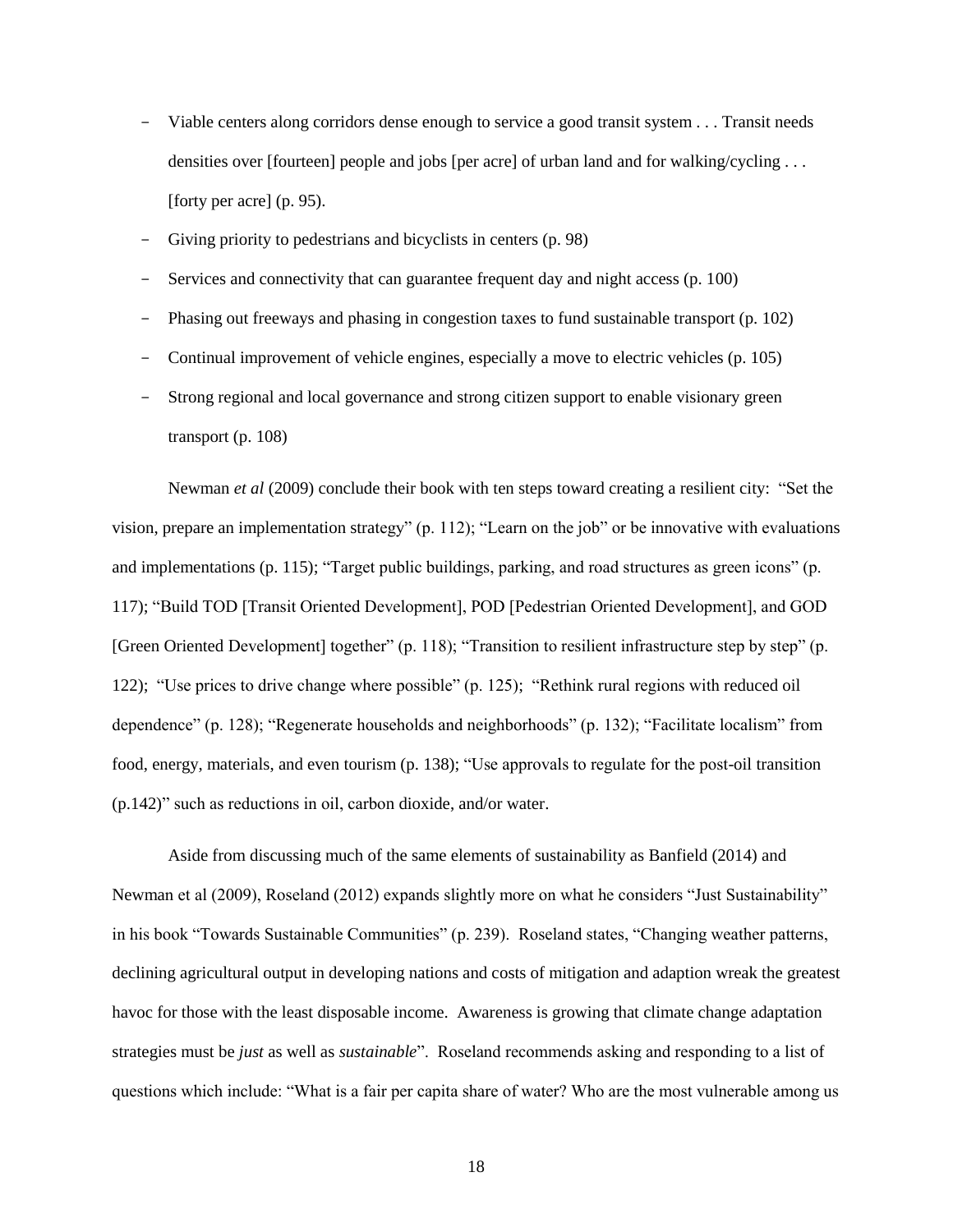during extreme weather events, why is this so, and what can we do to address that? How can our planning processes be made more democratic?" (p. 240).

Additionally Roseland (2012) attempts to provide a framework to guide local governments in pursuing sustainability initiatives. Along this topic, Roseland discusses the importance of public participation (p. 263) and consensus-based decision-making (p. 264) and how they can be enhanced with workshops like charrettes (p. 265). An important strategy that should be incorporated into sustainability plans is what Roseland (2012) calls "transition management" (p. 267). Transition management understands that the science, means of achieving goals, and even goals themselves may change over time. This is similar to how Roseland (2012) views sustainability, he states,

Sustainability is not a destination but a process – one that will evolve in light of new scientific understandings about how ecological and human systems interact. Its conceptually fluid nature means that public participation in defining and planning for sustainability is not just desirable but critical. (p. 272)

Sustainability is not reducing the cost of doing business for global companies to relocate or expand in a community but rather investing in infrastructure and highly skilled labor to improve quality of life (Roseland, 2009, para. 305). Perhaps the best words of advice is Roseland's quote from Hancock's (2001) work "*People, Partnerships and Human Progress: Building Community Capital*" in which is stated,

There are no quick-fix solutions to the creation of healthier cities and communities, instead a long-term commitment to multiple small steps must be taken. In essence, a healthy community and a healthy city is created one household at a time, one street at a time, one block at a time, one neighborhood at a time and one day at a time. Multiple small strategies provide multiple opportunities to learn and also provide a margin for failure, because failure will occur and is a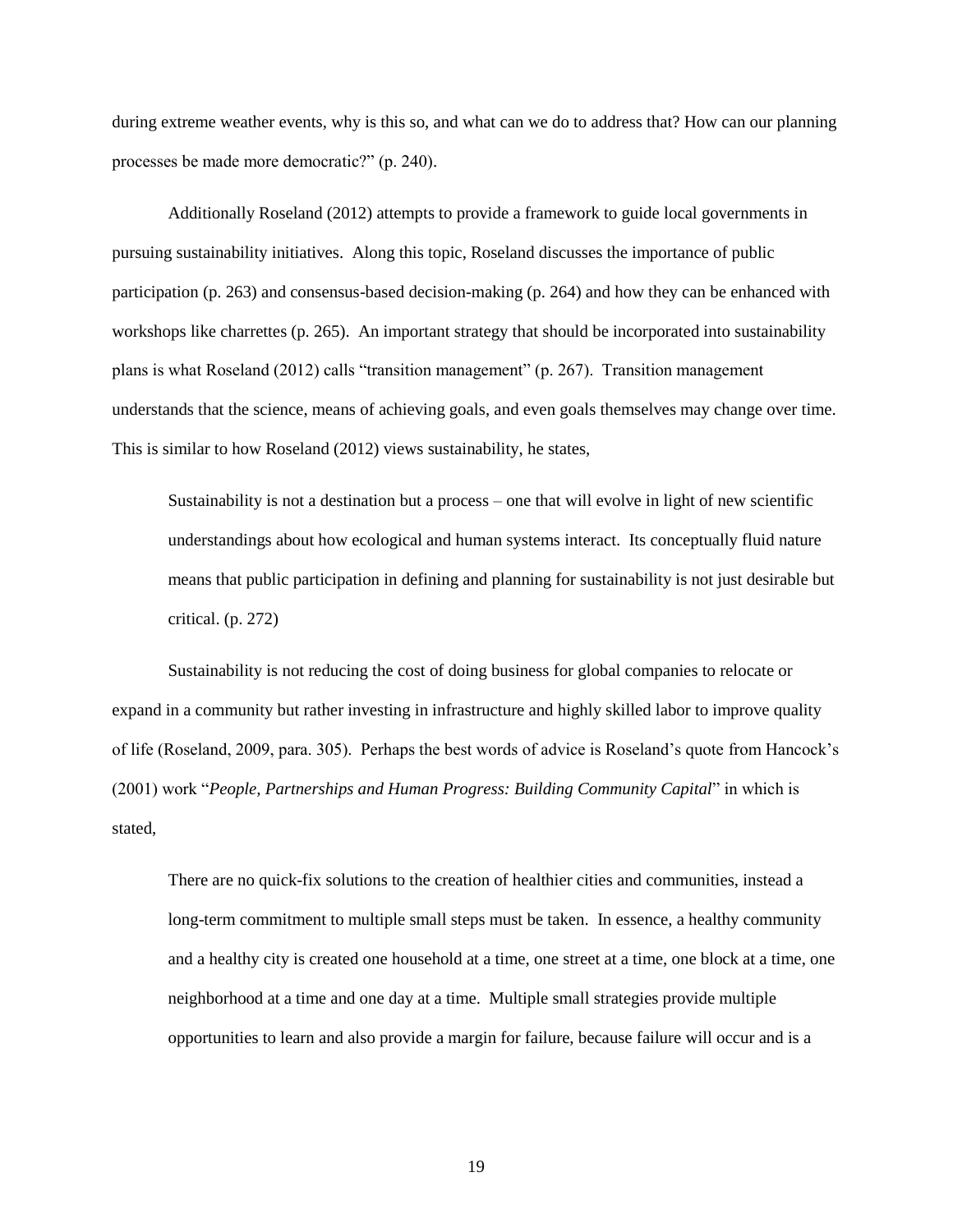learning experience that needs to be accepted, not penalized. The challenge for cities is to learn how to create community capital as a fundamental strategy for creating a healthy city. (p. 308)

The need for sustainability probably began when the U.S. quit solving problems locally and tried to incorporate the profit maximizing effects of the assembly line to everything from manufacturing, to the design and construction of buildings and infrastructure, to the planning process. However, as Roseland and Hancock state, and many others that would surely agree, sustainability needs to be solved one small project at a time while always considering the global implications.

All sustainability plans should above all foster creativity and localism while attempting to create place. These three components will simultaneously create resilience, as local officials and leaders will have the capacity to be innovative and overcome adversity, strengthen the economy by focusing on local materials which will broaden the job base, and create a unique sense of place that will draw people into staying. Along with these overarching themes, sustainability plans should respond to each of the criteria listed in table 1. This criteria and the supplemental implications will be considered when reviewing sustainability plans throughout the US.

# Criteria How does plan respond to each question Regional consideration Does plan consider regional implications and is it intergovernmental in approach? Community participation **How** involved was the community in decision making? Transition management Is the plan expected to evolve overtime?

### <span id="page-20-0"></span>Table 1 Sustainability Criteria **Criteria for Evaluating Sustainability Plans**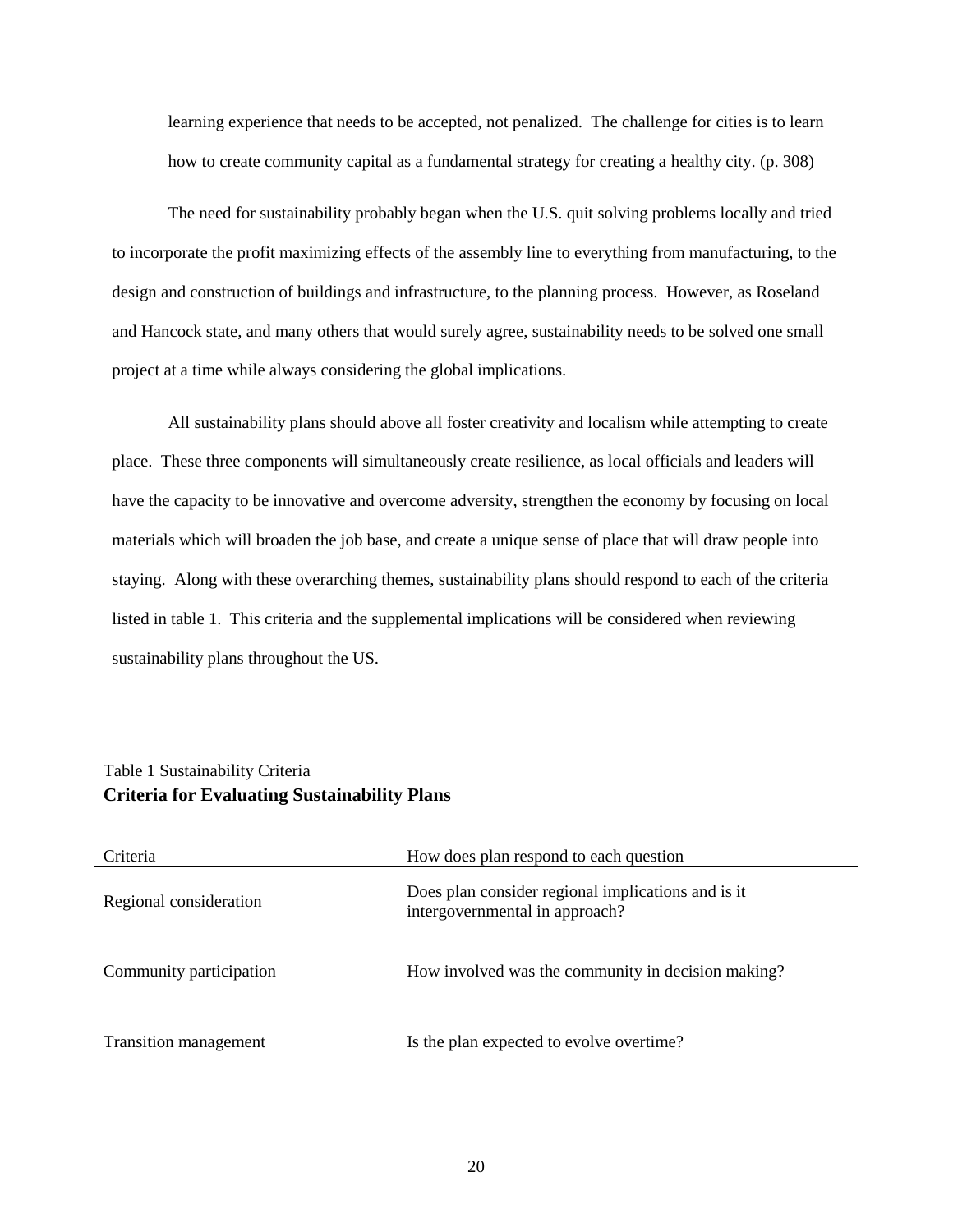| Provide for residents as well as future<br>residents | Adequate affordability, providing all residents with equity and<br>the appropriate economy and environment.                                                                                                                                                                |
|------------------------------------------------------|----------------------------------------------------------------------------------------------------------------------------------------------------------------------------------------------------------------------------------------------------------------------------|
| Vulnerable populations                               | Does the plan answer questions like: What is a fair per capita<br>share of water? Who are the most vulnerable among us during<br>extreme weather events? Why is this so, and what can we do to<br>address that? How can our planning processes be made more<br>democratic? |
| Land use and transportation                          | Stressed more than technology improvements, such as compact<br>land use and multimodal transportation (pedestrians, bicycles,<br>and automobiles).                                                                                                                         |
| Legacy                                               | Reuse structures and learn from historic aspects of community,<br>ensuring new construction lasts into the future.                                                                                                                                                         |
| <b>Integrated Nature</b>                             | Conservation of natural systems plus parks and green<br>infrastructure                                                                                                                                                                                                     |
| <b>Urban Culture</b>                                 | Supports diversity, change seekers, and social services.                                                                                                                                                                                                                   |
| Resilience                                           | The ability to innovate and overcome adverse effects with<br>creative solutions.                                                                                                                                                                                           |
| <b>Distributed Utilities</b>                         | Shift from large centralized power, water, and waste systems to<br>small-scale and neighborhood-based systems.                                                                                                                                                             |
| Renewable Energy                                     | Urban areas powered by renewable energy technologies from<br>the region to the building level.                                                                                                                                                                             |
| <b>Carbon Neutral</b>                                | Every home, neighborhood, and business is moving towards<br>carbon neutral. Where all carbon emitted is mitigated.                                                                                                                                                         |
| Eco-Efficient                                        | Waste Reduction & Recycling. Move from linear to circular or<br>closed-loop systems, where substantial amounts of their energy<br>and material needs are provided from waste streams.                                                                                      |
| TOD, POD, & GOD                                      | Is Transit Oriented Development, Pedestrian Oriented<br>Development, and Green Oriented Development integrated?                                                                                                                                                            |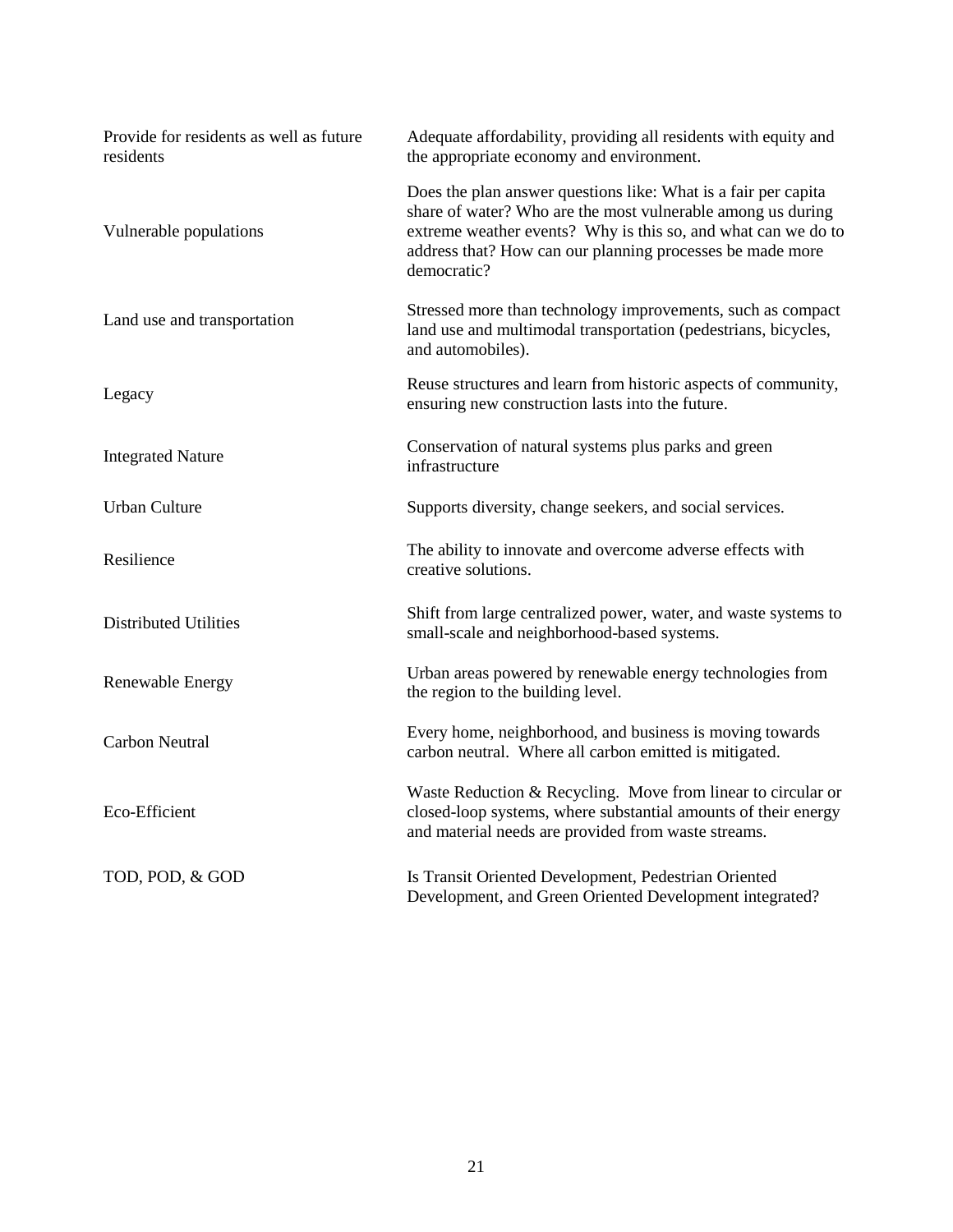# <span id="page-22-0"></span>Chapter 3 Sustainability Planning in Practice

The following chapter will analyze nine sustainability plans (ten counting Cincinnati's in the next chapter) to better understand how they match up against the fifteen criteria elements. Each of the plans will be scored zero to three on each criterion for how well they meet each sustainability element, for a maximum score of forty-five. A zero will be given when the plan fails to acknowledge a sustainability element, a one will be equivalent to poorly meeting the criteria, two for average, and three for meeting the aggressive action required. Objectives that outline clear action steps will receive higher ratings, and those that simply encourage, advocate, consider, or other similar non-acting verbs will receive fewer points. This same rating system will be used to measure Cincinnati's plan before making suggestions and recommendations in the final chapter.

First Portland's *Climate Action Plan* (2009) and Los Angeles' *pLAn* (2015) will be used as the model plans. This is because these two cities have been acknowledged as leaders in sustainability. Portland recently won the Sustainable Communities Award, an international award, which recognizes the city that, "shows the pathway to sustainable, resilient, and low carbon communities" (City Climate Leadership Awards, 2014). While Planetizen claims, "Los Angeles is already well positioned to achieve STAR certification due to previous environmental initiatives such as its precedent-setting feed-in tariff from the municipal utility, it's rapidly growing public transportation system, and its new initiatives to reduce water consumption" (Wells, 2015). Then seven city plans located near Cincinnati with similar urban problems including: *Pittsburgh Climate Action Plan Version 2.0* (2012), *The Baltimore Sustainability Plan* (2009), Sustainable *Cleveland Municipal Action Plan* (2013), *Chicago Climate Action Plan* (2008), *ReFresh Milwaukee* (2013), *Sustain Louisville* (2013), and *City of St. Louis Sustainability Plan* (2013). The chapter will end with a brief discussion and table of total scores and what this information means for Cincinnati.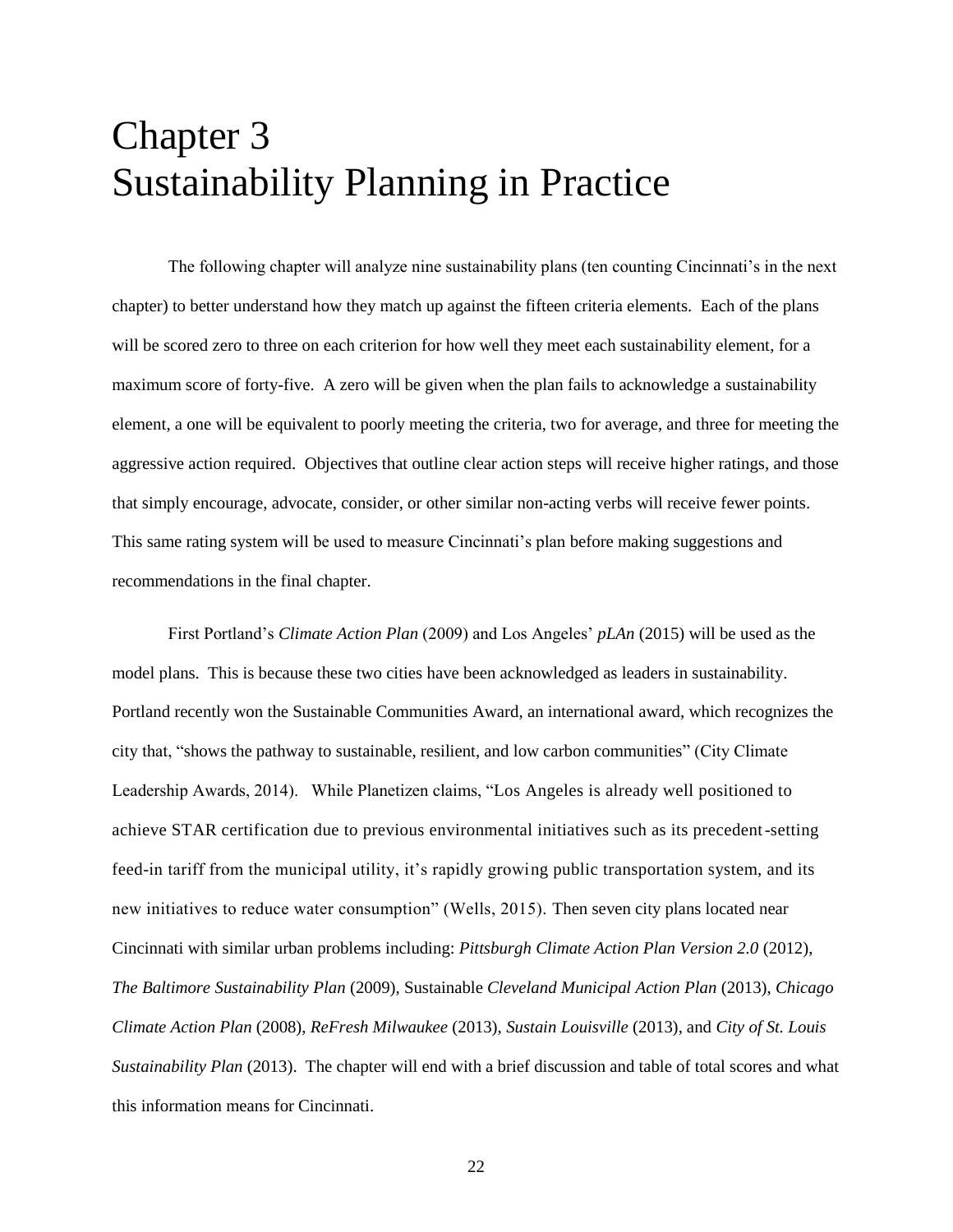### <span id="page-23-0"></span>**Case Studies and Assessments**

Table 2 City of Portland and Multnomah County Climate Action Plan (2009)

| Criteria                                     | Assessment                                                                                                                                                                                                                                                                                                                                                                      | <b>Score</b><br>$(0-3)$ |
|----------------------------------------------|---------------------------------------------------------------------------------------------------------------------------------------------------------------------------------------------------------------------------------------------------------------------------------------------------------------------------------------------------------------------------------|-------------------------|
| Regional consideration                       | The plan was developed in collaboration with Metro,<br>Portland's regional government and Tri-Met, the provider of<br>public transportation for the region. The two have "guided<br>investment in light-rail, mixed-use development and an<br>integrated multimodal transportation system."                                                                                     | 3                       |
| Community participation                      | Eight public meetings were held in which it was estimated<br>over 400 people attended. Additionally over 2,600 comments<br>and suggestions were gathered with the meetings and online<br>forums.                                                                                                                                                                                | $\overline{2}$          |
| Transition management                        | The plan was expanded on from prior work in 1993 and 2001,<br>an already evolving document. Additionally the plan calls for<br>yearly progress, updated actions every 3 years and re-<br>examining of objectives every 10 years.                                                                                                                                                | 3                       |
| Provide for residents, today<br>and tomorrow | Portland is already thinking about tomorrow's residents,<br>expecting higher populations as a result of "climate refugees".<br>To support this population the region is focusing on increasing<br>green industry jobs and requiring companies to hire a high<br>proportion of local workers.                                                                                    | 1                       |
| Vulnerable populations                       | The plan does not thoroughly address vulnerable populations.<br>However, the plan does require energy performance ratings for<br>all homes to help residents choose appropriate housing.                                                                                                                                                                                        | 1                       |
| Land use and transportation                  | The plan addresses transportation and infrastructure well, but<br>slightly less on land use. It states "90% of Portland residents.<br>Can easily walk or bike to meet all basic daily, non-work<br>needs and have safe pedestrian or bicycle access to transit."<br>Additionally the plan calls for 20-minute complete<br>neighborhood concepts, and a reduction of VMT by 30%. | 2.5                     |
| Legacy                                       | A large component of the plan focuses on retrofitting<br>buildings and homes for energy efficiency, but fails to<br>consider the historic and cultural aspects needed for legacy.                                                                                                                                                                                               | 1.5                     |
| <b>Integrated Nature</b>                     | Aggressive action is considered to, "Expand the urban forest<br>canopy to cover one-third of Portland, and at least 50% of<br>total stream and river length.                                                                                                                                                                                                                    | $\overline{2}$          |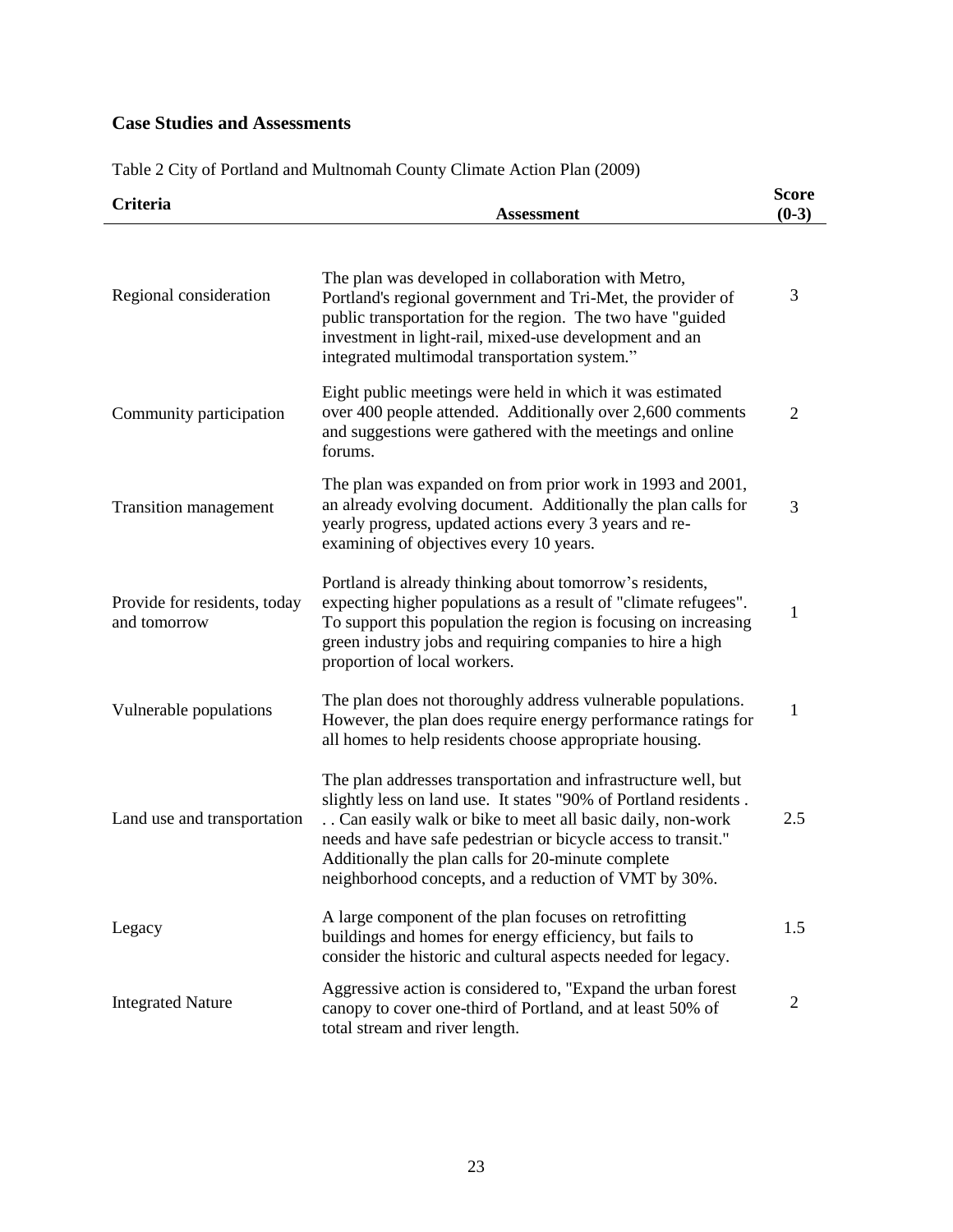| <b>Urban Culture</b>         | Though quality of life initiatives may be incorporated in other<br>plans, no attention is given in Portland's climate action plan.<br>Without urban culture populations will leave cities, ultimately<br>losing the fight to climate change.                                                     | $\overline{0}$ |
|------------------------------|--------------------------------------------------------------------------------------------------------------------------------------------------------------------------------------------------------------------------------------------------------------------------------------------------|----------------|
| Resilience                   | The action plan shows resiliency by increasing local food,<br>reducing energy use of buildings built before 2010 by 25%<br>through energy efficiency, ensuring that new buildings can<br>adapt to the changing climate, and developing a community<br>wide public engagement campaign.           | 2              |
| <b>Distributed Utilities</b> | The plan calls for 10% of total energy used to be produced on<br>site, and 15% of energy used for city operations.                                                                                                                                                                               | $\overline{3}$ |
| Renewable Energy             | The city will purchase or generate 100% of electricity for city<br>operations from renewables, and produce 10% of total energy<br>used within the county from on-site renewables.                                                                                                                | 2.5            |
| <b>Carbon Neutral</b>        | The plan calls for an 80% reduction in greenhouse gas<br>emissions by 2050. This is achieved by aggressive actions<br>such as "achieve zero net greenhouse gas emissions in all new<br>buildings and homes" and incentivizing those who consider<br>life-cycle emissions in their constructions. | 2.5            |
| Eco-Efficient                | The plan calls for the popular "reduce, reuse, and recycle."<br>Goals include reduce solid waste by 25% and recover 90% of<br>all waste generated.                                                                                                                                               | $\overline{2}$ |
| TOD, POD, & GOD              | The plan strategizes for walkable and bikable neighborhoods<br>with access to transit, with established renewable energy<br>goals. It fails to integrate these all in one, in the development<br>of neighborhoods.                                                                               | $\overline{2}$ |
| Score                        | Portland's plan is articulated well. The goals and objectives<br>are followed by reasonable, specific actions needed to achieve<br>success. The reason Portland is considered a national leader in<br>sustainability is their regional authority and great plan making,                          | 30             |

Table 3 City of Los Angeles, California - pLAn (2015)

| <b>Criteria</b>        | <b>Results</b>                                                                                                                                                                    | <b>Score</b><br>$(0-3)$ |
|------------------------|-----------------------------------------------------------------------------------------------------------------------------------------------------------------------------------|-------------------------|
| Regional consideration | Little regional consideration was given in the plan. The plan<br>stated desires to advocate and be a leader for other cities, but<br>does not attempt to solve regional problems. | 0.5                     |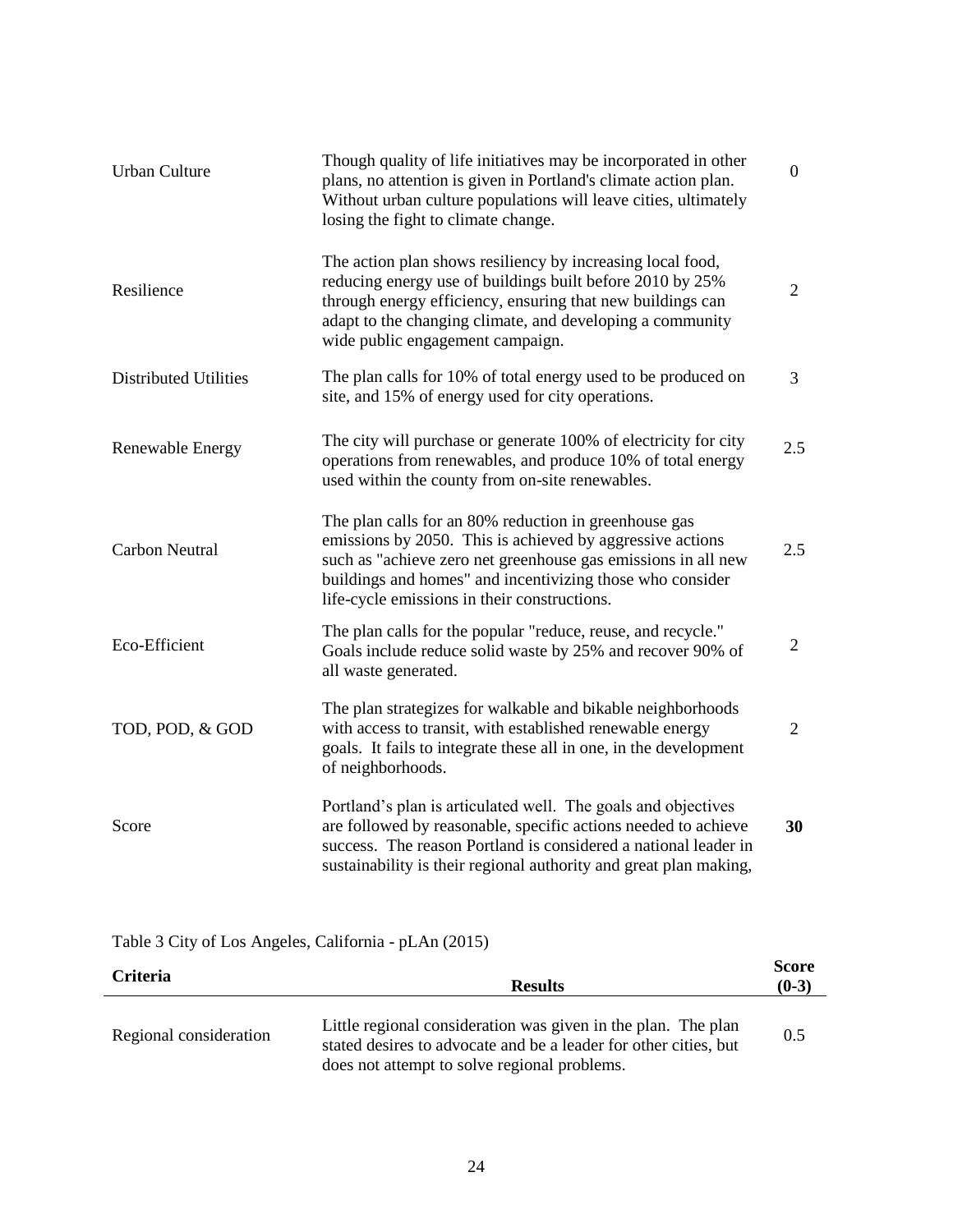| Community participation                      | Little information was given about how the plan involved the<br>community but does state that it consulted "hundreds of<br>individuals and organizations."                                                                                                                                                                                                                          | $\mathbf{1}$ |
|----------------------------------------------|-------------------------------------------------------------------------------------------------------------------------------------------------------------------------------------------------------------------------------------------------------------------------------------------------------------------------------------------------------------------------------------|--------------|
| <b>Transition management</b>                 | This is the first plan of this type for LA, but calls for annual<br>reports on progress, lessons learned, and innovation while<br>having major updates every 4 years.                                                                                                                                                                                                               | 3            |
| Provide for residents, today<br>and tomorrow | The plan attempts to meet housing and provide jobs for<br>residents. This is accomplished by increasing cumulative new<br>housing construction to 275,000 by 2035, adding 150,000<br>green jobs by 2025, and developing a comprehensive<br>green/clean business development plan.                                                                                                   | 2            |
| Vulnerable populations                       | Improved air quality and reduced toxicity in most affected<br>neighborhoods, preserving existing affordable housing,<br>providing fresh food within 1/2 mile of all low income<br>residents, increasing the minimum wage to \$13.25/hour,<br>expanding affordable housing solar programs to low-income<br>customers, and achieving zero days of unhealthy levels of air<br>by 2025. | 3            |
| Land use and transportation                  | Ensures 65% of new housing units built by 2035 are within<br>1,500 ft. of transit; improve pedestrian and bicycle<br>infrastructure and other sustainable transportation emphasizing<br>proximity to mass transit; and increase percentage of all trips<br>made by walking, biking, or transit to at least 50% by 2050.                                                             | 1.5          |
| Legacy                                       | Aside from retrofitting buildings for energy efficiency, no<br>efforts are outlined in the plan to ensure historical assets are<br>carried into the future.                                                                                                                                                                                                                         | 0.5          |
| <b>Integrated Nature</b>                     | By 2035, 65% of residents will live within 1/2 mile of a park<br>or open space. Cleanup of the San Fernando groundwater<br>basin. Restore at least 11 miles of the LA River.                                                                                                                                                                                                        | 1.5          |
| Urban Culture                                | Increase the vibrancy of streets. Increase the city's average<br>walk score to 75 by 2025.                                                                                                                                                                                                                                                                                          | 1.5          |
| Resilience                                   | Ensure that the city has extra water storage; provide city wide<br>WIFI; retrofit older buildings for natural disasters, including<br>seismic safety ratings; and increasing street trees and cool<br>roofs to reduce the urban heat island effect.                                                                                                                                 | 2.5          |
| <b>Distributed Utilities</b>                 | Calls for an increase in local renewable energy generation, but<br>does not specify distribution. Sources 50% of water locally by<br>2035, and captures 150,000 acre-feet per year of stormwater.                                                                                                                                                                                   | 1            |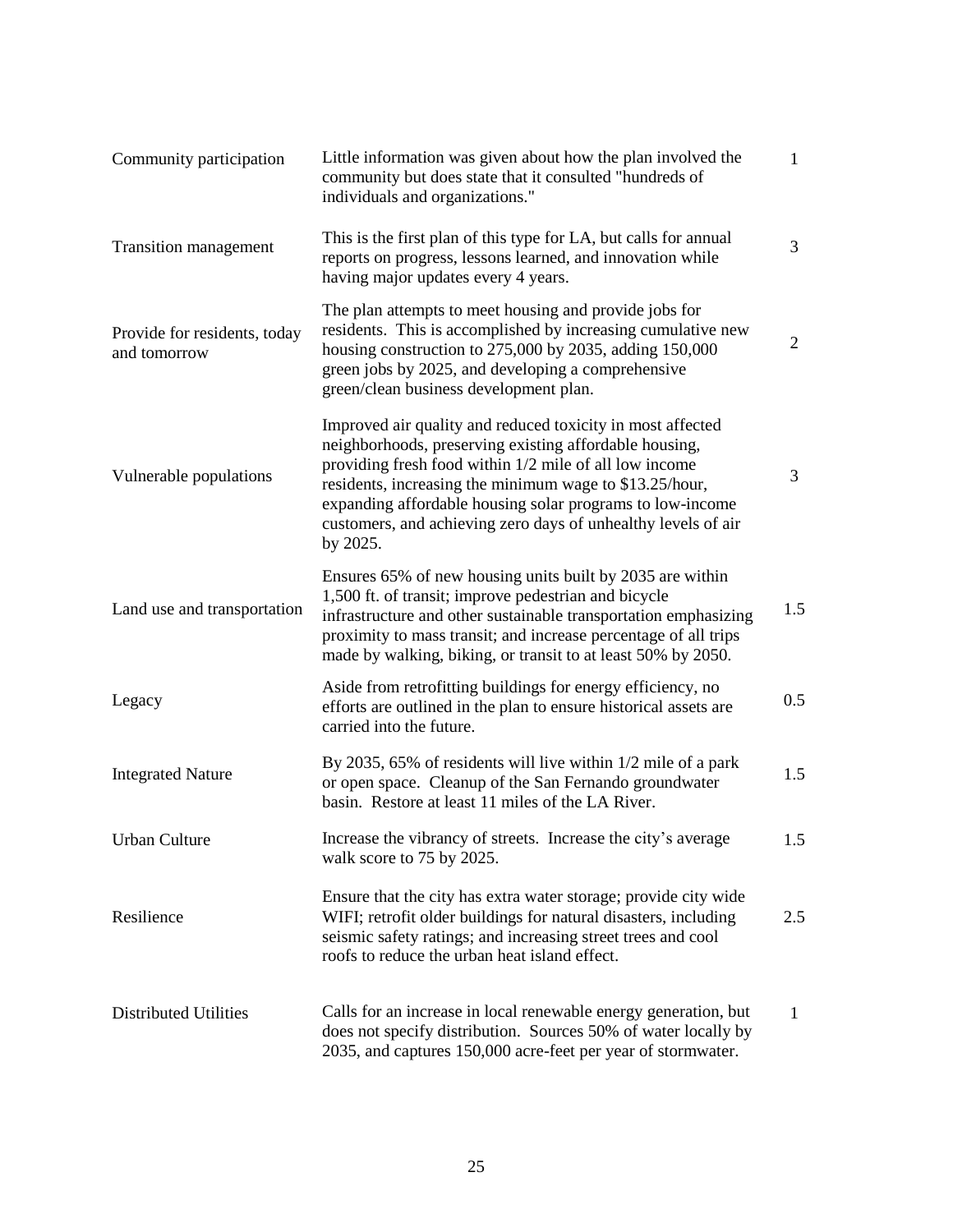| Renewable Energy | Increase cumulative total megawatts (MW) of solar<br>photovoltaic (PV) power to 900-950 by 2025 and 1,500-1,800<br>by 2035, while increasing capacity storage to at least 1,654-<br>1,750 MW.                                                                                                | 2  |
|------------------|----------------------------------------------------------------------------------------------------------------------------------------------------------------------------------------------------------------------------------------------------------------------------------------------|----|
| Carbon Neutral   | Reduce per square foot energy use by 30% for all buildings by<br>2035, reduce overall greenhouse gas emission by 80% by<br>2050, and retire all coal power plants.                                                                                                                           | 2  |
| Eco-Efficient    | Increase landfill diversion rate to at least 90% by 2025 and<br>95% by 2035. Develop an anaerobic digester. Increase<br>construction and demolition waste recovery requirements<br>beyond the current 65%. Retrofit city asphalt plant to produce<br>at least 50% recycled concrete asphalt. | 2  |
| TOD, POD, & GOD  | Focuses on building housing next to transit, improving bicycle<br>and pedestrian infrastructure, and promotes renewable energy;<br>but does not integrate the concepts                                                                                                                       | 1  |
| Score            | The plan had many innovative ideas that are appropriate for<br>the area, such as water conservation and responding to seismic<br>activity, but could have used slightly more detail in renewable<br>energy and building reuse.                                                               | 25 |

### Table 4 City of Chicago, Illinois - Climate Action Plan (2008)

| <b>Criteria</b>                              | <b>Results</b>                                                                                                                                                                           | <b>Score</b><br>$(0-3)$ |
|----------------------------------------------|------------------------------------------------------------------------------------------------------------------------------------------------------------------------------------------|-------------------------|
| Regional consideration                       | Plan states that they considered "impacts on surrounding<br>counties", but provide no evidence to support this claim.<br>However, one initiative is to support intercity passenger rail. | 0.5                     |
| Community participation                      | The plan claims that several hundred businesses, civic and<br>environmental leaders were consulted in preparing the plan.<br>However no more details were provided to explain extent.    | 0.5                     |
| <b>Transition management</b>                 | Acknowledges that plan is a working document, but provides<br>no framework for revisiting goals, objectives, or actions.                                                                 | $\Omega$                |
| Provide for residents, today<br>and tomorrow | Aside from mentioning how to reduce costs through efficiency<br>improvements for homes little was discussed on how to<br>improve residents' lives.                                       | 0.5                     |
| Vulnerable populations                       | Focus a heat response plan on vulnerable populations.                                                                                                                                    |                         |
| Land use and transportation                  | Double walking and bicycling trips to one million per year by<br>2020; and increase transit ridership by 30%, including<br>incentivizing transit use.                                    | 1                       |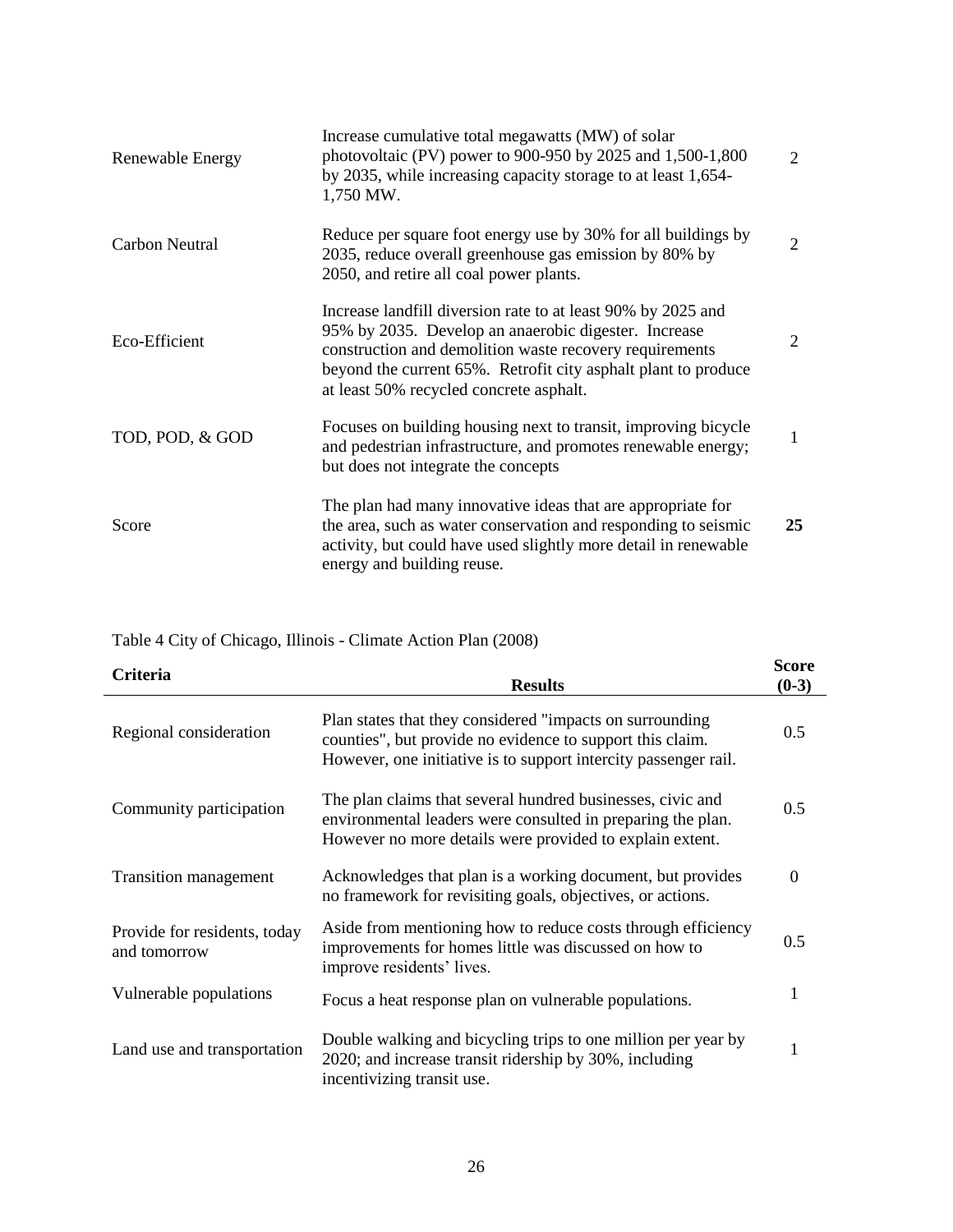| Legacy                       | Does not discuss how to preserve historic and cultural assets.                                                                                                                                                                                                  | $\mathbf{0}$ |
|------------------------------|-----------------------------------------------------------------------------------------------------------------------------------------------------------------------------------------------------------------------------------------------------------------|--------------|
| <b>Integrated Nature</b>     | Increase the number of rooftop gardens from 400 to 6,000 by<br>2020; new large development must capture first half inch of<br>rain on site; and plant one million trees in parks, parkways,<br>and private yards by 2020.                                       | 1.5          |
| <b>Urban Culture</b>         | Promote walkability and bikeability.                                                                                                                                                                                                                            | 0.5          |
| Resilience                   | Improve efficiency of 50% of residential buildings, and<br>retrofit 50% of the commercial and industrial building stock.                                                                                                                                        | 1.5          |
| <b>Distributed Utilities</b> | Promote household renewable power, and increase efficient<br>power generated onsite using distributed generation and<br>combined heat and power.                                                                                                                | 0.5          |
| <b>Renewable Energy</b>      | Procure enough renewable energy to reduce electricity<br>emissions 20%; double current household scale renewable<br>electricity generation.                                                                                                                     | 1            |
| <b>Carbon Neutral</b>        | Reduce greenhouse gas emissions by 30% through efficient<br>buildings by 2020, and update energy code.                                                                                                                                                          | 1.5          |
| Eco-Efficient                | "Explore" phase out of HFC's by 2020. Reduce, reuse, and<br>recycle 90% of city's waste by 2020.                                                                                                                                                                | 1            |
| TOD, POD, & GOD              | Recommends TOD, and explains the savings.                                                                                                                                                                                                                       | 0.5          |
| Score                        | Much of Chicago's plan touches on the criteria but provides no<br>course of action for how the city plans to achieve goals and<br>objectives. It often simply states if the city achieved X<br>objectives it would save Y amount of greenhouse gas<br>emission. | 11.5         |

Table 5 City of Baltimore, Maryland - The Baltimore Sustainability Plan (2009)

| <b>Criteria</b>              | <b>Results</b>                                                                                                                          | <b>Score</b><br>$(0-3)$ |
|------------------------------|-----------------------------------------------------------------------------------------------------------------------------------------|-------------------------|
| Regional consideration       | Does not consider the importance of the region and its<br>implications for sustainability.                                              | 0                       |
| Community participation      | Engaged over 1,000 citizens and held over 18 public<br>meetings.                                                                        |                         |
| <b>Transition management</b> | Office of Sustainability will monitor progress and produce<br>annual reports to "check in, renew commitment, and<br>celebrate success." |                         |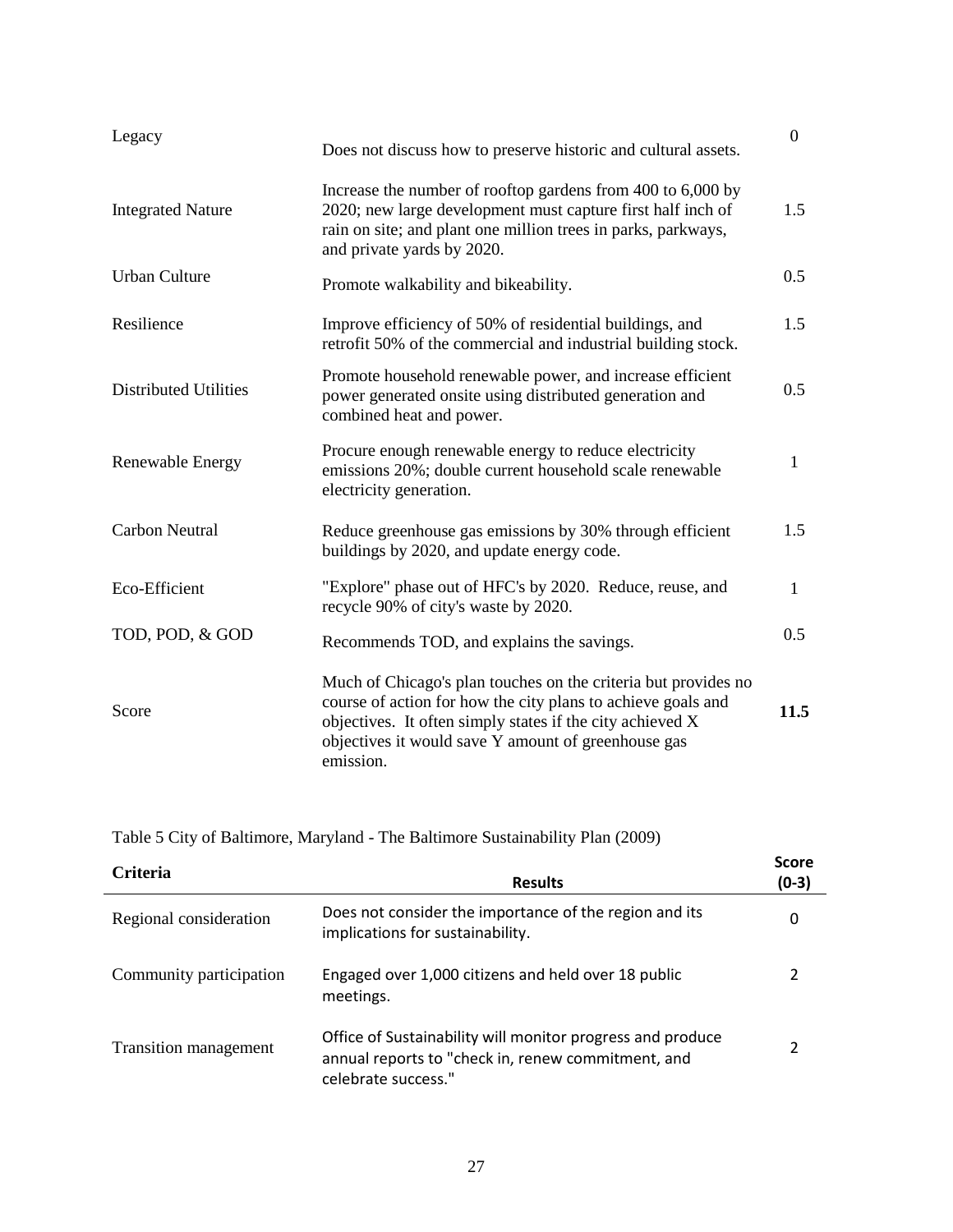| Provide for residents, today<br>and tomorrow | The plan recommends adopting a policy and/or plan to<br>eliminate pesticide and other toxic chemicals; ensure<br>coordination among weatherization, land remediation, and<br>healthy homes activities; and ensure that local government is<br>purchasing from local businesses if the business produces the<br>product for less than 5% more of market value.                       | $2^{\circ}$  |
|----------------------------------------------|-------------------------------------------------------------------------------------------------------------------------------------------------------------------------------------------------------------------------------------------------------------------------------------------------------------------------------------------------------------------------------------|--------------|
| Vulnerable populations                       | Improve the health of indoor air; increase percentage of land<br>under cultivation; expand safe routes to school program; and<br>track the disparity of transportation costs by neighborhood<br>relative to income                                                                                                                                                                  | 1.5          |
| Land use and transportation                  | "Explore" a more efficient fleet for city vehicles; improve and<br>expand public transit; and implement bicycle master plan.                                                                                                                                                                                                                                                        | $\mathbf{1}$ |
| Legacy                                       | Return abandoned properties to productive use; promote the<br>redevelopment of brownfield sites with incentives; "should"<br>consider a resource preservation plan to reuse buildings and<br>their material; and protect ecology and biodiversity.                                                                                                                                  | 1.5          |
| <b>Integrated Nature</b>                     | Ensure that local water bodies are fishable and swimmable;<br>provide public recreation space within 1/4 mile of all<br>residents; restore stream corridors; create and support a land<br>trust to support community managed open space; and reduce<br>impervious surface to 50% on all redevelopments.                                                                             | 2.5          |
| <b>Urban Culture</b>                         | Educate about litter and improve enforcement of current<br>sanitation code, and strengthen enforcement of dumping and<br>litter laws.                                                                                                                                                                                                                                               | 0.5          |
| Resilience                                   | Create watershed-based natural resource management plan;<br>require aggressive energy efficiency standards in all new<br>structures greater than 10,000 square ft.; mandate efficiency<br>upgrades to homes at point of sale; double tree canopy by<br>2037; support innovative and piolet projects about<br>technology; and improve all school buildings to LEED<br>certification. | 1.5          |
| <b>Distributed Utilities</b>                 | The plan discusses some renewable energy goals that by<br>nature distribute utilities, but little attention is given to the<br>importance of this element.                                                                                                                                                                                                                          | 0.5          |
| Renewable Energy                             | "Strive" to produce 50 MW of renewable energy by 2020;<br>"plans" to generate 7 MW by methane-capture at city's 2<br>wastewater treatment facilities.                                                                                                                                                                                                                               | 1.5          |
| <b>Carbon Neutral</b>                        | Reduce greenhouse gas emissions by 15% by 2015, and<br>create a climate action plan.                                                                                                                                                                                                                                                                                                | 1.5          |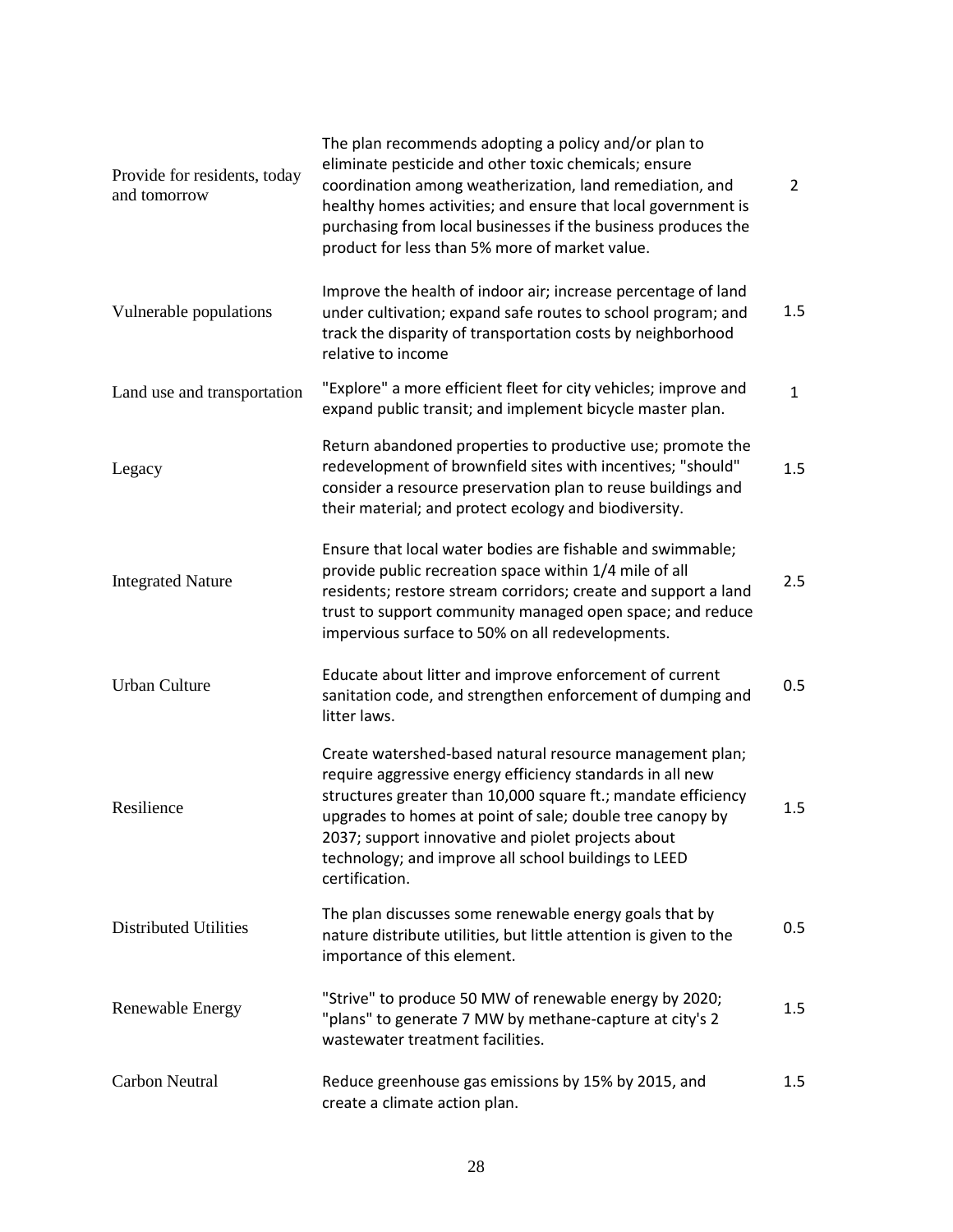| Eco-Efficient   | Maximize reuse and recycling of materials; minimize the<br>production of waste; link industrial and commercial users to<br>close waste loops; expand composting program; increase<br>recycling opportunities; and implement sustainable landscape<br>maintenance practice. | $\mathcal{P}$ |
|-----------------|----------------------------------------------------------------------------------------------------------------------------------------------------------------------------------------------------------------------------------------------------------------------------|---------------|
| TOD, POD, & GOD | Failed to consider the relationship between land use, density,<br>transportation, and green design.                                                                                                                                                                        | 0             |
| Score           | Baltimore's plan was unique in that it placed emphasis on<br>cleaning up litter and attempting best practices for<br>maintenance (such as vegetation), but failed to provide<br>detailed action steps on sustainable transportation systems<br>and energy generation.      | 20            |

Table 6 City of Pittsburgh, Pennsylvania - Pittsburgh Climate Action Plan Version 2.0 (2012)

| <b>Criteria</b>                              | <b>Results</b>                                                                                                                                                                                                                                                                                   | <b>Score</b><br>$(0-3)$ |
|----------------------------------------------|--------------------------------------------------------------------------------------------------------------------------------------------------------------------------------------------------------------------------------------------------------------------------------------------------|-------------------------|
| Regional consideration                       | Plan states intentions to "continue to work with Allegheny"<br>County and the Greater Pittsburgh region. The plan states that<br>there is significant overlap between Allegheny County<br>government and city wide climate action and sustainability<br>plans. However, they are still separate. | 1.5                     |
| Community participation                      | The plan does not discuss if the community was involved in<br>plan development but does provide an initiative to "establish<br>interactive public feedback system regarding sustainability<br>initiatives."                                                                                      | 1                       |
| Transition management                        | This is the second version of the original climate action plan,<br>demonstrating progress made with new recommendations. It<br>does not provide a framework for future transitions.                                                                                                              | 1.5                     |
| Provide for residents, today<br>and tomorrow | Incentivize clean energy businesses with tax abatements,<br>reduced fees, and expedited permitting; develop and<br>implement a sustainable food policy/ program; and increase<br>urban farming.                                                                                                  | 1                       |
| Vulnerable populations                       | Establish a lean fund for residential and small business energy<br>efficiency upgrades who are below a certain income. Create<br>an air quality action plan.                                                                                                                                     | 1.5                     |
| Land use and transportation                  | Provide on street bicycle parking spots; support smart growth.                                                                                                                                                                                                                                   | 1                       |
| Legacy                                       | The action plan failed to recognize the importance legacy has<br>on sustainability.                                                                                                                                                                                                              | $\boldsymbol{0}$        |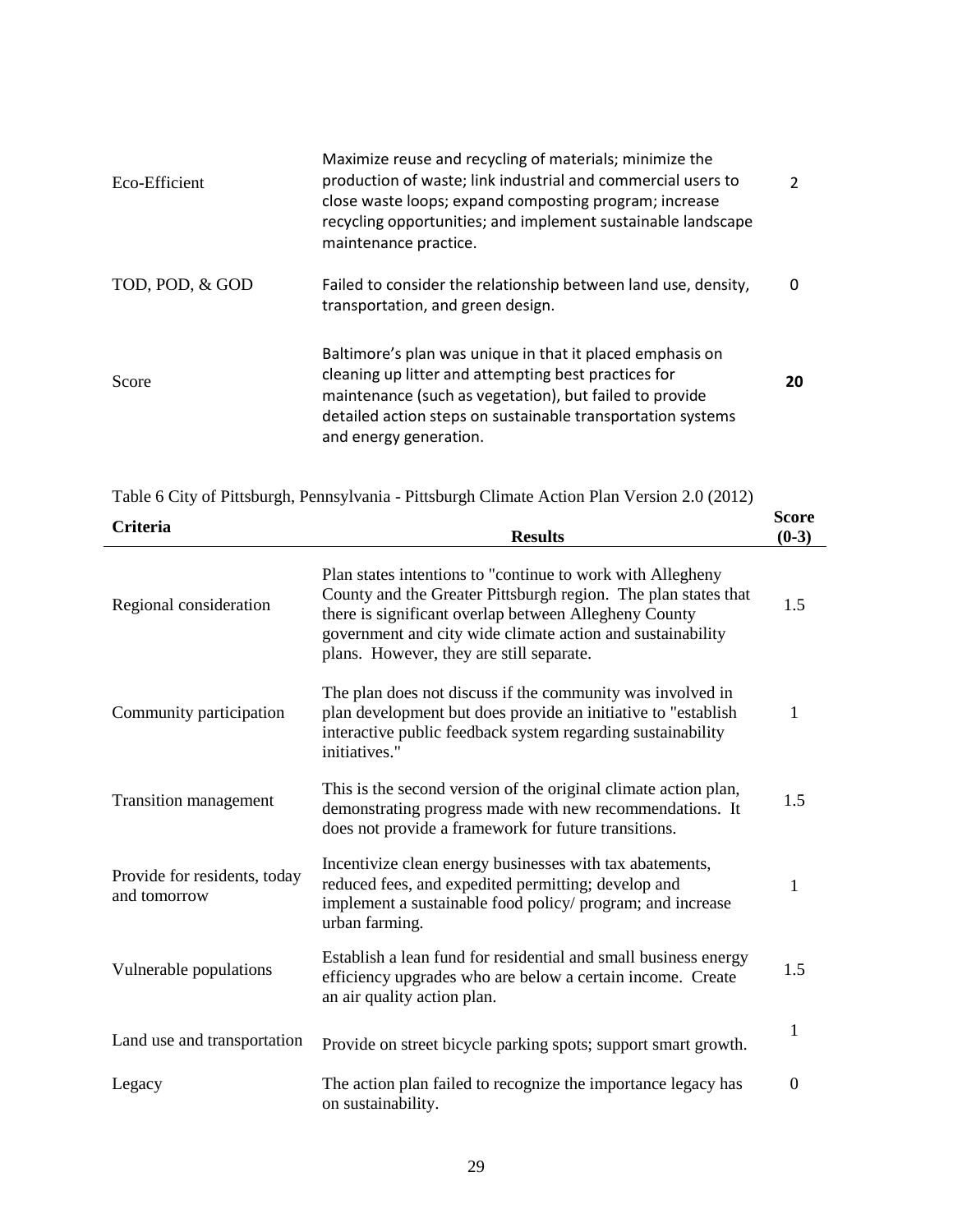| Regional consideration       | The plan does not consider regional impacts, and focuses                                                                                                                                                                                                                                                                                                                                | $\mathbf{0}$     |
|------------------------------|-----------------------------------------------------------------------------------------------------------------------------------------------------------------------------------------------------------------------------------------------------------------------------------------------------------------------------------------------------------------------------------------|------------------|
| Criteria                     | <b>Results</b>                                                                                                                                                                                                                                                                                                                                                                          | $(0-3)$          |
|                              | Table 7 City of Cleveland, Ohio - Sustainable Cleveland Municipal Action Plan (2013)                                                                                                                                                                                                                                                                                                    | <b>Score</b>     |
| Score                        | The plan develops many programs and focuses a lot on<br>assigning coordinators to new departments. The document<br>follows with data about what they could do or should promote<br>or enforce, but does not provide meaningful actions. Did<br>successfully organize and create departments along with<br>providing cross industry collaboration.                                       | 15               |
| TOD, POD, & GOD              | Failed to consider the relationship between land use, density,<br>transportation, and green design.                                                                                                                                                                                                                                                                                     | $\mathbf{0}$     |
| Eco-Efficient                | Develop an end-of-life plan for all city equipment; establish a<br>tree reuse program; establish a city operated compost facility;<br>advocate for pay as you throw policies; and lobby for a bottle<br>bill.                                                                                                                                                                           | $\mathbf{2}$     |
| <b>Carbon Neutral</b>        | Though the city does appear to be on a path to reducing their<br>carbon footprint, they are not aggressive enough to meet world<br>needs.                                                                                                                                                                                                                                               | 0.5              |
| Renewable Energy             | Install 10 MW by 2020; Utilize solar on all municipal<br>buildings that have access by 2020; and "encourage"<br>purchasing of renewable energy credits.                                                                                                                                                                                                                                 | $\overline{2}$   |
| <b>Distributed Utilities</b> | The plan calls for an increase in renewable energy<br>development, but fails to fully provide a framework for a<br>decentralized energy system.                                                                                                                                                                                                                                         | 0.5              |
| Resilience                   | Developed a lot of great partners including City of Pittsburgh<br>Sustainability Committee, Business Climate Coalition, Black<br>and Gold City Goes green Campaign, Higher Education<br>climate Consortium, and Allegheny County. Plan also calls<br>for energy planning to be adopted by city's comprehensive<br>plan, and for passive solar design to be incorporated with<br>zoning. | $\overline{2}$   |
| <b>Urban Culture</b>         | The action plan fails to improve or support a vibrant urban<br>culture.                                                                                                                                                                                                                                                                                                                 | $\boldsymbol{0}$ |
| <b>Integrated Nature</b>     | Provide green roof incentives for commercial buildings. The<br>plan did little else to capture the benefits associated with<br>integrating nature throughout the community.                                                                                                                                                                                                             | 0.5              |

almost exclusively on improving city owned facilities only.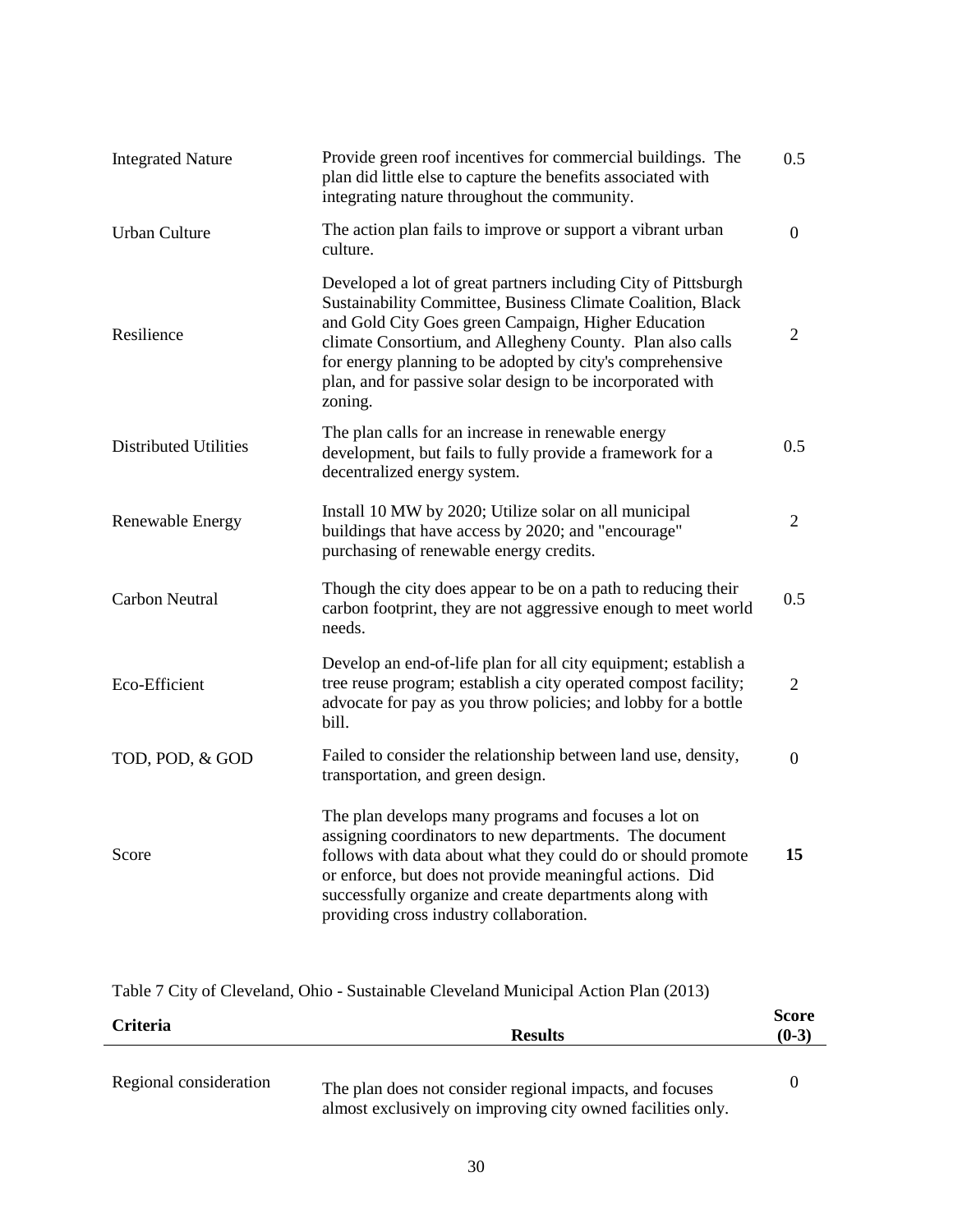| Community participation                      | The plan does not discuss if the community was involved in<br>plan development.                                                                                                                                                                                                              | $\overline{0}$ |
|----------------------------------------------|----------------------------------------------------------------------------------------------------------------------------------------------------------------------------------------------------------------------------------------------------------------------------------------------|----------------|
| Transition management                        | The plan states that SC-MAP (Sustainable Cleveland<br>Municipal Action Plan) is the first iteration of what will be a<br>living document, subject to continuous "plan-do-check-act"<br>review and revision process. Nothing else is said about when<br>revisions will be made.               | 0.5            |
| Provide for residents, today<br>and tomorrow | As mentioned, the plan focuses on making government more<br>efficient and provides little for human capital. However,<br>streetlight upgrades could provide some benefit.                                                                                                                    | 0.5            |
| Vulnerable populations                       | Nothing in the plan discusses how Cleveland will provide for<br>vulnerable populations.                                                                                                                                                                                                      | $\overline{0}$ |
| Land use and transportation                  | Reduce employee commuting VMT through<br>telecommunication; replace city vehicles with more efficient<br>fleet; enforce anti-idling policy; add a sustainability review for<br>all capital improvement projects.                                                                             | $\mathbf{1}$   |
| Legacy                                       | The sustainability plan failed to recognize the importance of<br>legacy.                                                                                                                                                                                                                     | $\mathbf{0}$   |
| <b>Integrated Nature</b>                     | No means of providing nature to the community was<br>addressed.                                                                                                                                                                                                                              | $\overline{0}$ |
| <b>Urban Culture</b>                         | The action plan fails to improve or support a vibrant urban<br>culture.                                                                                                                                                                                                                      | $\theta$       |
| Resilience                                   | The city mainly focused on improving efficiency and energy<br>conservation. Green building standards for new construction<br>and major renovations of all city facilities; on-site storm water<br>management when feasible; improve water efficiency through<br>upgrades in city facilities. | $\mathbf{1}$   |
| <b>Distributed Utilities</b>                 | The plan calls for an increase in renewable energy<br>development at some city facilities, but fails to fully provide a<br>framework for a decentralized energy system.                                                                                                                      | 0.5            |
| Renewable Energy                             | Install a variety of renewable energy systems at city facilities<br>and on city lands.                                                                                                                                                                                                       | 0.5            |
| Carbon Neutral                               | Though the city does appear to be on a path to reducing<br>government's carbon footprint, they are not aggressive in their<br>community to meet world needs.                                                                                                                                 | 0.5            |
| Eco-Efficient                                | Reduce waste 20% by 2030; divert 90% of waste by 2030;<br>increase recycling in city buildings; compost program for city<br>buildings; and focus on sustainable purchasing.                                                                                                                  | $\mathbf{1}$   |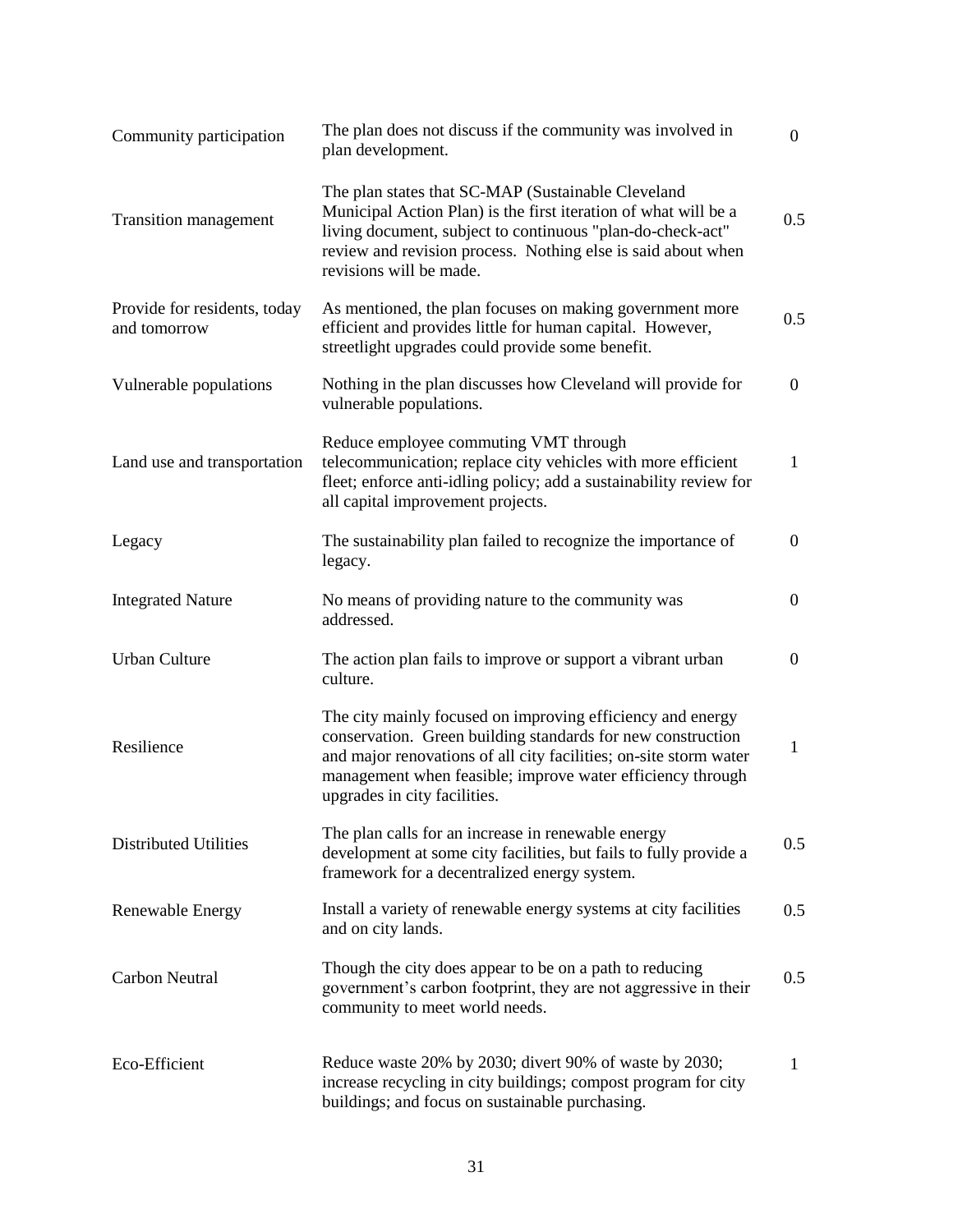| TOD, POD, & GOD | Failed to consider the relationship between land use, density,<br>transportation, and green design.                                                                                                                                                                                                    |     |
|-----------------|--------------------------------------------------------------------------------------------------------------------------------------------------------------------------------------------------------------------------------------------------------------------------------------------------------|-----|
| Score           | The plan was specific to Cleveland's Municipal government<br>and provided few actions that would make an impact on the<br>city's sustainability. The document discusses an additional<br>document about community sustainability, but why create two<br>documents when they accomplish the same tasks. | 5.5 |

Table 8 City of St. Louis, Missouri - City of St. Louis Sustainable Plan (2013)

| <b>Criteria</b>                              | <b>Results</b>                                                                                                                                                                                                                                                                                                                                                                                                                                                                                                                                                                      | <b>Score</b><br>$(0-3)$ |
|----------------------------------------------|-------------------------------------------------------------------------------------------------------------------------------------------------------------------------------------------------------------------------------------------------------------------------------------------------------------------------------------------------------------------------------------------------------------------------------------------------------------------------------------------------------------------------------------------------------------------------------------|-------------------------|
| Regional consideration                       | Supports regional cooperation on abating climate change.<br>However, regionalism did not show up in the plan.                                                                                                                                                                                                                                                                                                                                                                                                                                                                       | 1                       |
| Community participation                      | Two mayor's summits were held and 1,169 responded to non-<br>randomized survey about perception of sustainability.                                                                                                                                                                                                                                                                                                                                                                                                                                                                  | $\mathbf{1}$            |
| Transition management                        | Next steps were not discussed aside from actions in<br>accomplishing current initiatives.                                                                                                                                                                                                                                                                                                                                                                                                                                                                                           | $\boldsymbol{0}$        |
| Provide for residents, today<br>and tomorrow | Support designated districts that focus on job creation; build a<br>vibrant, community-based urban agriculture industry; assure<br>the employability of the entire labor force; provide waivers of<br>permit and tax abatements for renovation of city-owned vacant<br>properties for studios; and support and strengthen programs to<br>retain the city's diverse population.                                                                                                                                                                                                      | 2.5                     |
| Vulnerable populations                       | Ensure equal access to amenities, business opportunities,<br>transportation, and safe and healthy neighborhoods; identify<br>sectors which are at risk of not receiving health care and create<br>strategies to provide care; expand safe routes to school;<br>increase affordability and equitable access to a diversity of arts<br>and culture; reduce homelessness, and support low income<br>families and the unemployed; increase access to affordable<br>housing in neighborhoods with transit access; and promote<br>neighborhood stabilization efforts by forfeiting taxes. | 2.5                     |
| Land use and transportation                  | Develop incentives for TOD; ensure arts and culture districts<br>are multi-use, walkable, and well served by transit; provide<br>pedestrian conveniences at transit stops; connect cycling<br>infrastructure with transit; and complete city and<br>neighborhood mobility plans.                                                                                                                                                                                                                                                                                                    | $\overline{2}$          |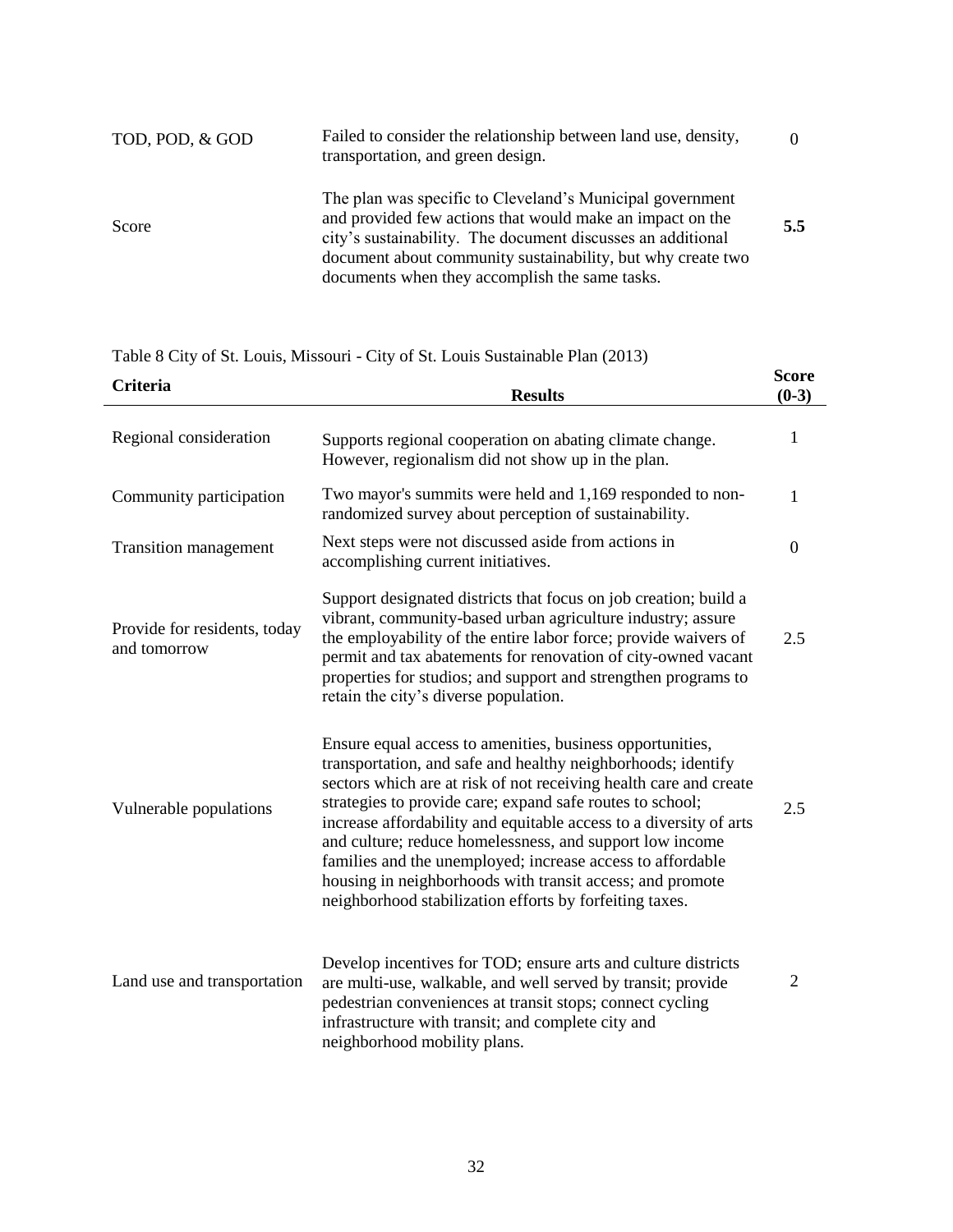| Legacy                       | Preserve the city's historically and architecturally significant<br>districts, buildings, landmarks, and landscapes through tax<br>credits and incentives; reuse existing buildings for inexpensive<br>incubation of entrepreneurial ideas.                                                                                                                 | 2.5            |
|------------------------------|-------------------------------------------------------------------------------------------------------------------------------------------------------------------------------------------------------------------------------------------------------------------------------------------------------------------------------------------------------------|----------------|
| <b>Integrated Nature</b>     | Encourage the installation of green infrastructure; ensure all<br>residents have access to parks, recreation facilities, and open<br>space; provide greenway and trail system within 1/2 mile from<br>every resident; expand urban tree canopy; and ensure building<br>and site development integrates with natural site ecology.                           | $\overline{2}$ |
| <b>Urban Culture</b>         | Prioritize infill development to develop thriving compact<br>communities and vibrant mixed-use main streets; complete<br>streets ordinance; expand access to public facilities in off<br>hours; create form based code; encourage public art and<br>design that builds vibrancy and identity.                                                               | $\overline{2}$ |
| Resilience                   | Promote and develop arts, cultural and innovation facilities,<br>resources and events; develop smart learning hubs as centers<br>of research and innovation; develop regulations and economic<br>incentives that attract innovative industries; expand<br>accessibility of public meetings; and develop energy<br>efficiency and conservation programs.     | 1.5            |
| <b>Distributed Utilities</b> | Utilize utility scale options to reduce overall community<br>energy consumption, and develop pilot projects to explore net<br>zero stormwater discharge.                                                                                                                                                                                                    | 0.5            |
| Renewable Energy             | Provide tax incentives to businesses that utilize 50% of their<br>energy need from clean energy sources. Implement a 20%<br>renewables by 2021 energy standard.                                                                                                                                                                                             | 1.5            |
| <b>Carbon Neutral</b>        | Some of the other initiatives will benefit the city's carbon<br>footprint, however, the only exclusive initiative towards<br>carbon neutral is engaging in climate action planning.                                                                                                                                                                         | $\mathbf{1}$   |
| Eco-Efficient                | Encourage the re-use of historic building materials; divert<br>wastewater treatment sludge from landfills; offer recycling<br>throughout the city; support materials and equipment<br>repurposing programs; pilot composting initiatives in homes<br>and businesses; and tax product manufactures for amount of<br>waste packaging their product generates. | 1.5            |
| TOD, POD, & GOD              | Failed to consider the relationship between land use, density,<br>transportation, and green design.                                                                                                                                                                                                                                                         | $\theta$       |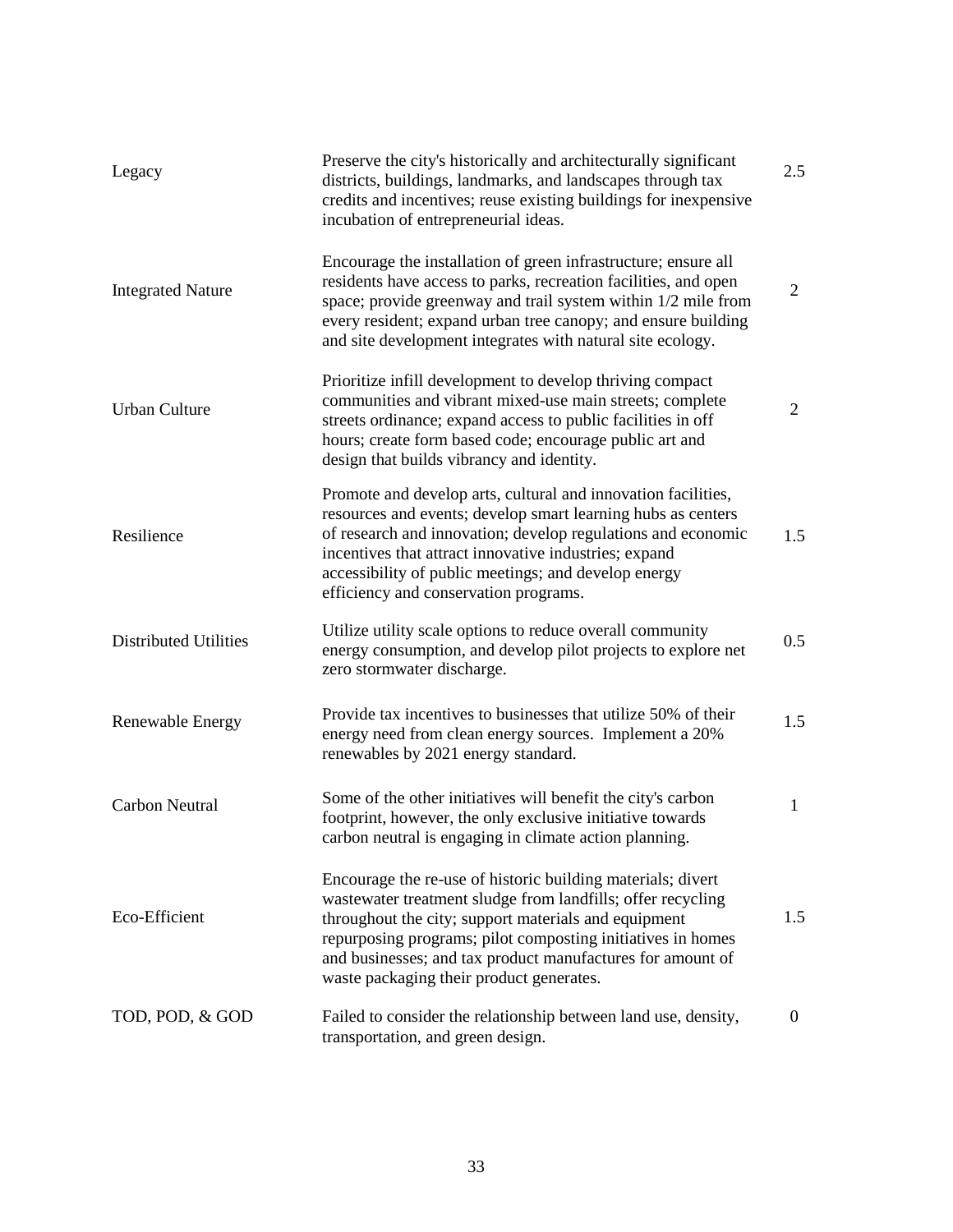| Score | Focuses highly on people and program development to better<br>utilize human capital. Falls short in responding to global<br>issues, providing little information on reducing greenhouse<br>gas emissions and increasing renewable energy. Suggests<br>broad but reasonable starting points, but not enough actions<br>yet. | 21.5 |
|-------|----------------------------------------------------------------------------------------------------------------------------------------------------------------------------------------------------------------------------------------------------------------------------------------------------------------------------|------|
|       |                                                                                                                                                                                                                                                                                                                            |      |

### Table 9 City of Milwaukee, Wisconsin - ReFresh Milwaukee (2013)

| <b>Criteria</b>                              | <b>Results</b>                                                                                                                                                                                                                                                                                                                                                                          | <b>Score</b><br>$(0-3)$ |
|----------------------------------------------|-----------------------------------------------------------------------------------------------------------------------------------------------------------------------------------------------------------------------------------------------------------------------------------------------------------------------------------------------------------------------------------------|-------------------------|
| Regional consideration                       | An initiative advocates for sustainable energy future for the<br>entire state, but the plan does not attempt to solve urban<br>problems on a regional scale.                                                                                                                                                                                                                            | 1                       |
| Community participation                      | Held five formal town hall meetings; surveyed 1,011<br>residents; partnered with area businesses and several trade<br>groups resulting in roughly 85 participating businesses.                                                                                                                                                                                                          | $\overline{2}$          |
| Transition management                        | Realign policies and codes of comprehensive plan to match<br>ReFresh Milwaukee goals and targets; Office of<br>Environmental Sustainability produces annual evaluations and<br>is responsible for implementation.                                                                                                                                                                       | $\overline{2}$          |
| Provide for residents, today<br>and tomorrow | Active support of entrepreneurship by city departments; fund<br>residential rehabilitation deconstruction, and demolition with<br>financing options; grow cluster of energy efficient and clean<br>technology companies to create local jobs and exports; create<br>action agenda to ReFresh Milwaukee's food system; and<br>promote inclusion and diversity for a sustainable economy. | 3                       |
| Vulnerable populations                       | Partner to save homes from foreclosure; business open house<br>to mentor youth; and increase access to and demand for<br>healthy food in a low-income neighborhood.                                                                                                                                                                                                                     | 1.5                     |
| Land use and transportation                  | New, expanded, and improved access to public transit<br>services; approve streetcar plan and begin implementation by<br>2016; improve pedestrian and bicycle infrastructure as critical,<br>healthy components of transportation system.                                                                                                                                                | $\overline{2}$          |
| Legacy                                       | Sell 200 city tax-foreclosed homes per year; rehabilitate<br>roughly 75 housing units with energy efficiency focuses per<br>year; adaptively reuse 10 buildings by 2016; and redevelop 30<br>acres of brownfield areas by 2016.                                                                                                                                                         | 2.5                     |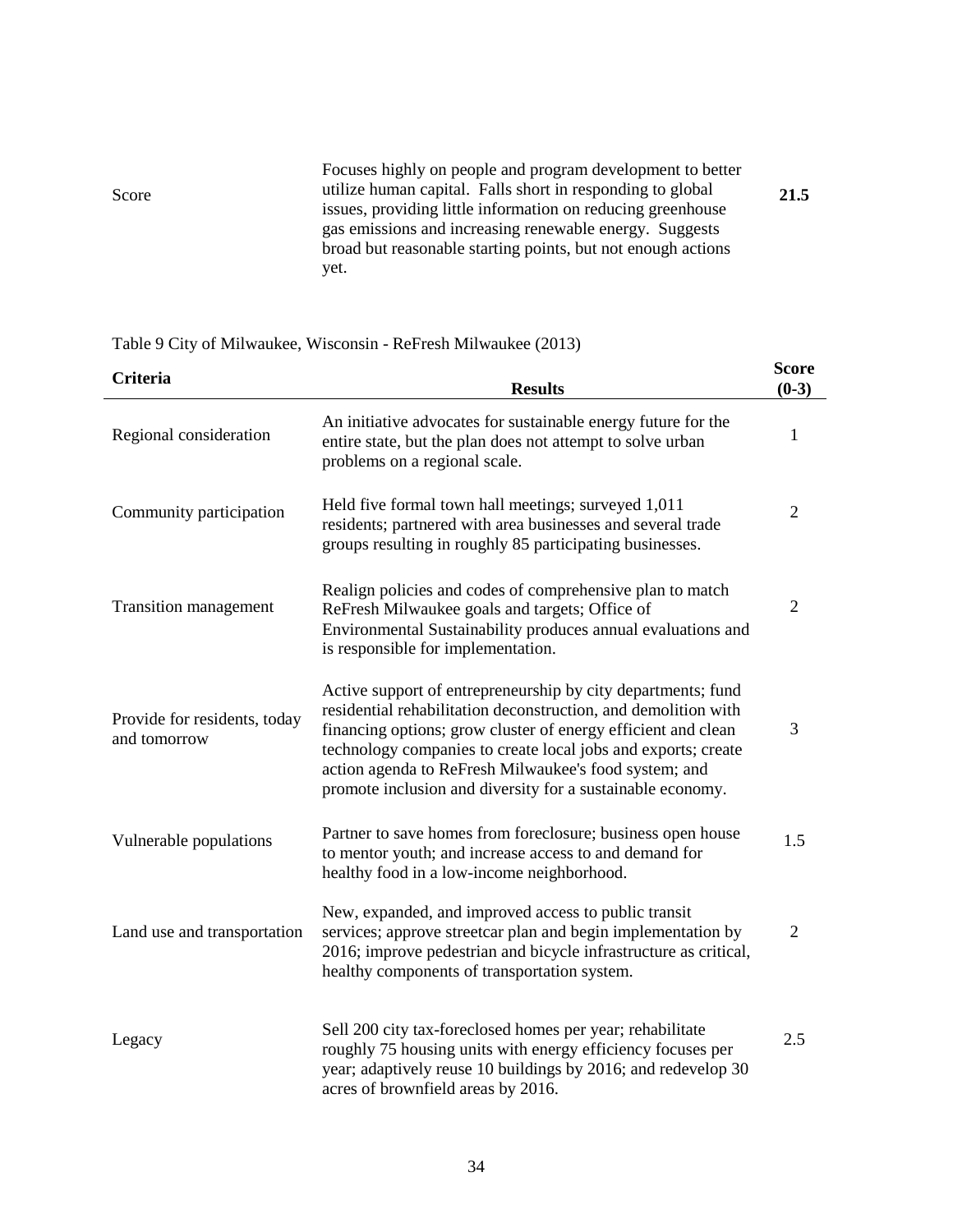| <b>Integrated Nature</b>     | Double tree canopy coverage to 40% of city by 2023; annually<br>increase restoration and/or preserved natural areas by 10%;<br>provide all residents a park or greenspace within a 10 minute<br>walk; increase stormwater runoff capture 10% per year with<br>green infrastructure; restore all waters in the city's watershed<br>to be swimmable and fishable; and revitalize ecology of inner-<br>harbor. | $\mathfrak{Z}$   |
|------------------------------|-------------------------------------------------------------------------------------------------------------------------------------------------------------------------------------------------------------------------------------------------------------------------------------------------------------------------------------------------------------------------------------------------------------|------------------|
| <b>Urban Culture</b>         | Convert 1,000 vacant lots to benefit neighborhoods by 2016,<br>and recognize and improve the recreational and aesthetic<br>potential of water resources.                                                                                                                                                                                                                                                    | 1.5              |
| Resilience                   | Hold all new industrial buildings to "Menomonee valley<br>Sustainable Design Guidelines"; energy code for commercial<br>uses by 2016; incentives for new housing by 2016; require<br>energy disclosure mandates on commercial buildings; evaluate<br>and update zoning and city codes; and reduce energy use by<br>20% by 2020.                                                                             | 1.5              |
| <b>Distributed Utilities</b> | Remove regulatory and institutional barriers to distribute<br>renewable energy projects, and advocate to utility companies<br>for a smart electric grid and power plant improvements.                                                                                                                                                                                                                       | 1.5              |
| Renewable Energy             | Create innovative financing options for energy efficiency and<br>clean energy, and produce 25% renewable energy by 2025.                                                                                                                                                                                                                                                                                    | $\overline{2}$   |
| Carbon Neutral               | The plan does not directly focus on carbon footprint reduction,<br>but because of attention to sustainability and other actions and<br>initiatives, Milwaukee should be moving towards a carbon<br>neutral future.                                                                                                                                                                                          | 1.5              |
| Eco-Efficient                | Pay-fee per garbage cart over 1, while recycling carts are free;<br>establish construction and demolition recovery requirements;<br>and achieve 40% waste diversion goal by 2040.                                                                                                                                                                                                                           | $\overline{2}$   |
| TOD, POD, & GOD              | The plan does not integrate these elements.                                                                                                                                                                                                                                                                                                                                                                 | $\boldsymbol{0}$ |
| Score                        | This plan is detail oriented, clearly laying out the actions the<br>city plans on taking. Unrelated, but worth noting, the plan<br>was innovative in organization, successfully grouping<br>objectives to achieve multiple tasks with one set of actions.                                                                                                                                                   | $27\,$           |

Table 10 City of Louisville, Kentucky - Sustain Louisville (2013)

| <b>Criteria</b>        | <b>Results</b>                           | Score $(0-$ |
|------------------------|------------------------------------------|-------------|
| Regional consideration | Plan does not consider regional impacts. |             |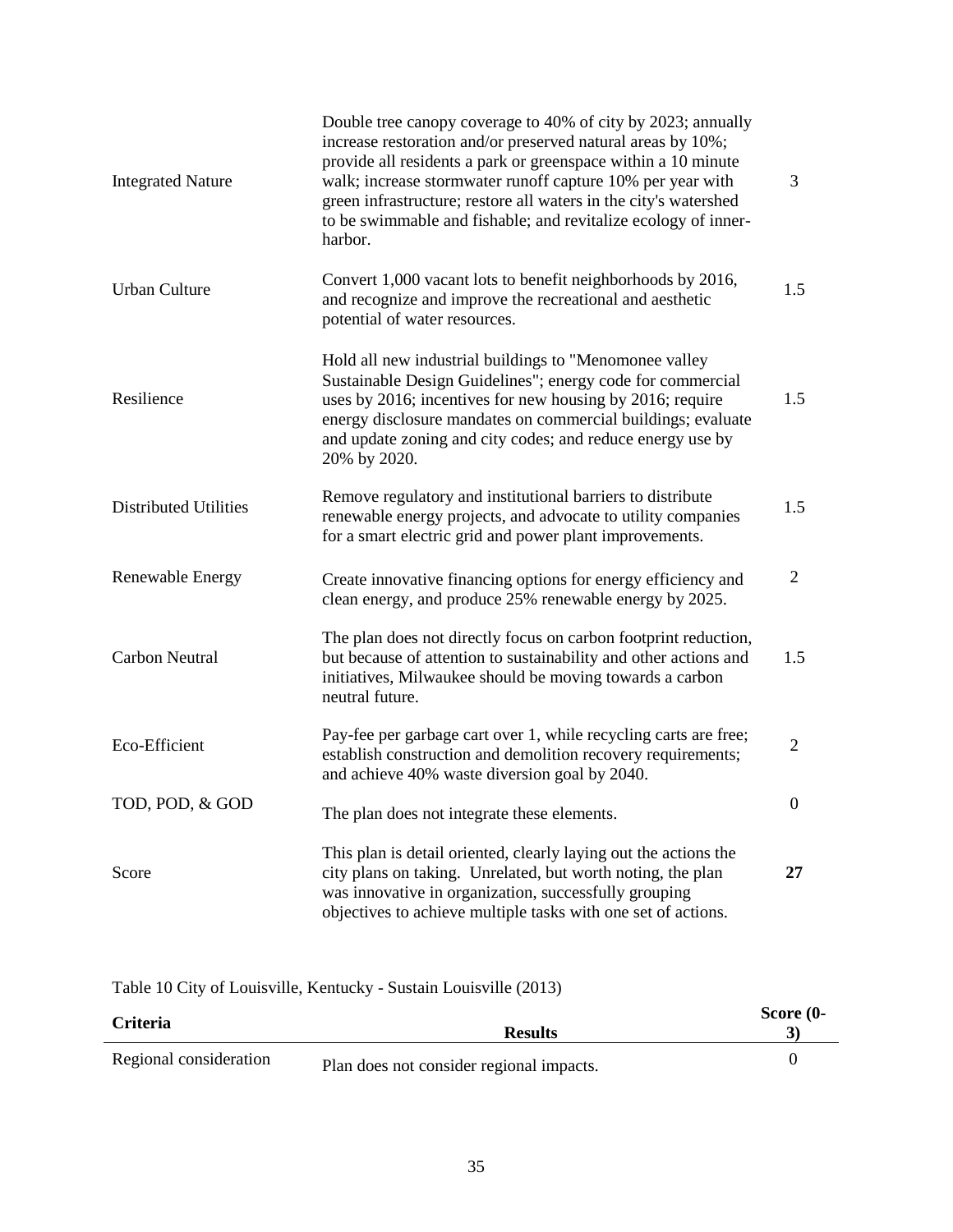| Community participation                      | Plan does not discuss how the community was involved,<br>only private stakeholders and businesses.                                                                                                                                                                                                                                                            | 0.5            |
|----------------------------------------------|---------------------------------------------------------------------------------------------------------------------------------------------------------------------------------------------------------------------------------------------------------------------------------------------------------------------------------------------------------------|----------------|
| Transition management                        | Updated annually showing progress towards goals and<br>initiatives, but does not discuss updating actions to achieve<br>goals or objectives.                                                                                                                                                                                                                  | $\mathbf{1}$   |
| Provide for residents, today<br>and tomorrow | Plan to form Green Workforce Advisory Team; evaluate<br>incentive program for businesses that reuse, reduce or make<br>sustainable products; and expand local food system by 20%.                                                                                                                                                                             | $\mathbf{1}$   |
| Vulnerable populations                       | Achieve and Exceed national Ambient Air Quality<br>Standards, and establish an urban tree canopy and<br>implement strategies to mitigate the urban heat island effect.                                                                                                                                                                                        | $\mathbf{1}$   |
| Land use and transportation                  | Traffic light coordination project; green city vehicle fleet<br>with diesel particulate filters; identify sustainability goals<br>for the strategic multimodal transportation plan and metro<br>transportation plan that promote TOD; expand frequent<br>service routes to increase ridership 25% by 2018; and<br>consider implementing a bike share program. | 0.5            |
| Legacy                                       | The plan fails to consider the importance of legacy.                                                                                                                                                                                                                                                                                                          | $\overline{0}$ |
| <b>Integrated Nature</b>                     | Implement the city parks master plan; increase amount of<br>land managed for habitat, outdoor recreation, and<br>environmental education by 25% by 2018; and acquire<br>4,000 acres of park land and conservation easements by<br>2018.                                                                                                                       | 1.5            |
| <b>Urban Culture</b>                         | The plan does not consider how to improve urban culture.                                                                                                                                                                                                                                                                                                      | $\overline{0}$ |
| Resilience                                   | Decrease city-wide energy use 25% by 2025; decrease city<br>owned buildings energy use 30% by 2018; launch an<br>incentive program for green infrastructure; launch a<br>community engagement process to develop a signature<br>sustainability project; and offer sustainability based<br>community education programs and workshops.                         | 1.5            |
| <b>Distributed Utilities</b>                 | The plan does not consider the benefits of decentralized<br>utilities.                                                                                                                                                                                                                                                                                        | $\overline{0}$ |
| Renewable Energy                             | Investigate opportunities and develop a program to increase<br>use of renewable energy technology 50% by 2025.                                                                                                                                                                                                                                                | 0.5            |
| <b>Carbon Neutral</b>                        | Develop a green building incentive program.                                                                                                                                                                                                                                                                                                                   | 0.5            |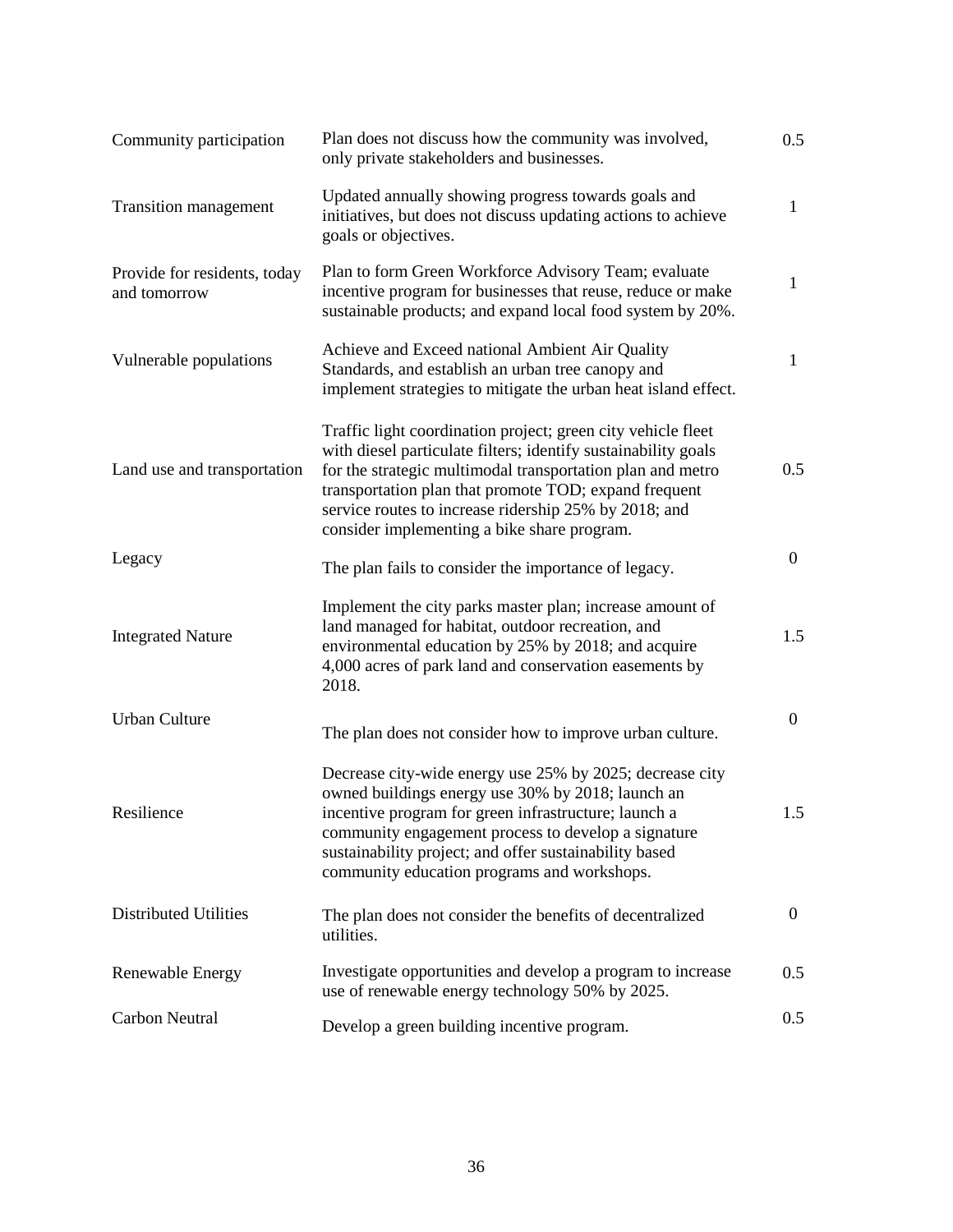| Eco-Efficient   | Weekly recycling services in the CBD; solar powered<br>recycling and garbage compactors; 90% participation in<br>recycling and 50% landfill diversion by 2025; and launch<br>pilot programs. |          |  |  |  |
|-----------------|----------------------------------------------------------------------------------------------------------------------------------------------------------------------------------------------|----------|--|--|--|
| TOD, POD, & GOD | The plan does not integrate these elements.                                                                                                                                                  | $\Omega$ |  |  |  |
| Score           | This plan falls short in many areas and does not seem to<br>have a sense of direction. The plan states some goals and<br>provides actions that seem to come up short.                        | 9        |  |  |  |

| Table 11Sustainability Plans' Score<br><b>Sustainability Plan</b>                    | <b>Total</b><br><b>Score</b> |
|--------------------------------------------------------------------------------------|------------------------------|
| City of Portland and Multnomah County Climate Action Plan (2009)                     | 30                           |
| City of Los Angeles, California - pLAn (2015)                                        | 25                           |
| City of Chicago, Illinois - Climate Action Plan (2008)                               | 11.5                         |
| City of Baltimore, Maryland - The Baltimore Sustainability Plan (2009)               | 20                           |
| City of Pittsburgh, Pennsylvania - Pittsburgh Climate Action Plan Version 2.0 (2012) | 15                           |
| City of Cleveland, Ohio - Sustainable Cleveland Municipal Action Plan (2013)         | 5.5                          |
| City of St. Louis, Missouri - City of St. Louis Sustainable Plan (2013)              | 21.5                         |
| City of Milwaukee, Wisconsin - ReFresh Milwaukee (2013)                              | 27                           |
| City of Louisville, Kentucky - Sustain Louisville (2013)                             | 9                            |

These plans provide a framework in understanding how sustainability is being practiced/pursued throughout the country, and more specifically in the Midwest. Over half the plans noted that it was the first attempt at such a plan. Growing pains should be expected because of this, but this is a crucial first step that many cities are taking. This list will be crucial in understanding how Cincinnati measures against similar cities making similar first steps. The following chapter will analyze Cincinnati's plan, followed by recommendations and suggestions from sustainability theory and practice, especially looking for ways to build from Milwaukee's success in energy and nature and Baltimore's and St. Louis's success in developing human capital.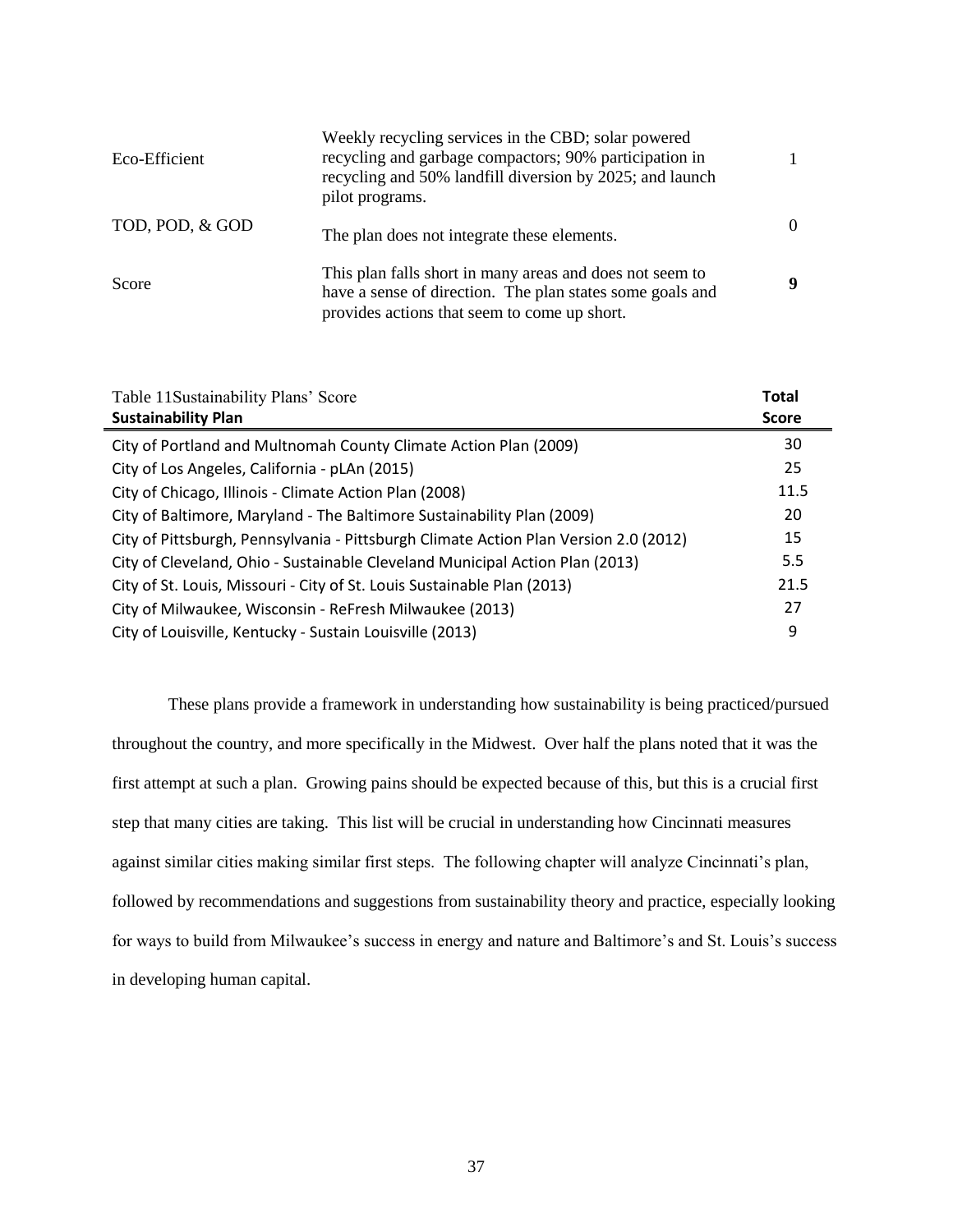## <span id="page-38-0"></span>Chapter 4 Green Cincinnati Plan

In 2005, Cincinnati was ranked as the third-highest carbon footprint per capita at 3.28 among the 100 largest metropolitan areas, behind only Indianapolis, IN and Lexington, KY (Brookings Institution, 2008). Cincinnati's region is defined as nonattainment by the EPA's NAAQA (National Ambient Air Quality Standard) for both the ozone and fine particulate (PM2.5). According to the Ohio-Kentucky-Indiana Regional Council of Government's (OKI) 2040 Regional Transportation Plan, the region was reclassified in 2011 as a NAAQS standard maintenance area because it attained the ozone and fine particulates standards. Unfortunately this was short lived. By the end of 2012, because of more stringent ozone NAAQS standards, the region was no longer in attainment, as the 2040 plan predicted. In January of 2015 the EPA displayed every county in the OKI region as a nonattainment area for 1 NAAQS Pollutant with the exception of Clermont County having 2 NAAQS Pollutants (EPA, 2015).

Aside from air quality, the Cincinnati Metropolitan Region recognizes congestion as a growing issue, as discussed in OKI's 2040 plan. The 2040 report used data from the Texas Transportation Institute (TTI) with statistics through 2010 for the Cincinnati Urban Area. This report found that the area is the  $45<sup>th</sup>$  most congested urban area in the U.S. with forty-seven percent of peak travel occurring under congested conditions. On average, peak period travelers were delayed 21 hours a year, congestion wasted six gallons of fuel per person per year, and the annual cost in delays and fuel equate to \$486 million (OKI Regional Council of Governments, 2012). Additionally public transit improvements are closely tied to equality, providing a means of transportation for those who do not have access to a personal vehicle. Between the region's carbon footprint, congestion, and poor air quality the need for the *Green Cincinnati Plan* is paramount.

The *Green Cincinnati Plan* was coordinated by the partnership of the Cincinnati Office of Environmental Quality and Green Umbrella, a not for profit organization known as the regional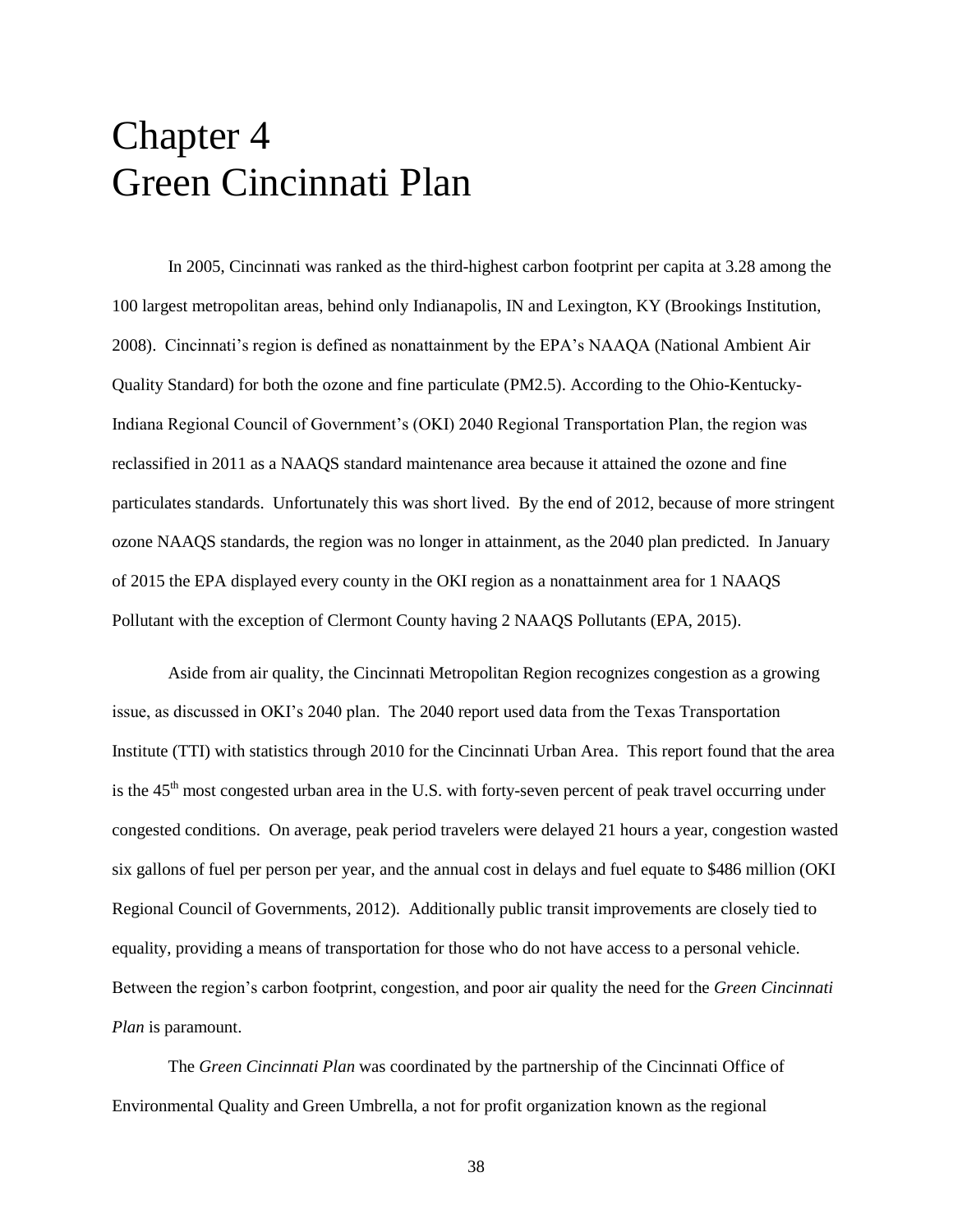sustainability alliance for Greater Cincinnati. The plan's goal states to "meet the environmental, social, and economic needs of today while preserving the ability of future generations to do the same" (2013, p. 9).

The plan's intention is to improve Cincinnati's health, economy, and environment. The plan notes that, "Greater Cincinnati's overweight/obesity rate is 64%. . . A sustainable lifestyle includes eating more local fresh vegetables, using human power instead of fossil fuel power to get from place to place, and getting active in our outdoor environment – all three can help reduce obesity" (2013, p. 6). In regards to health, the plan also notes how burning fossil fuels for energy and transportation have increased air pollution, leading to a significant increase in childhood asthma. The plan notes that going green can improve the economy by creating jobs through recycling waste which would otherwise be buried, saving money with efficiency, and attracting the "creative class". Lastly sustainability maintains natural resources, which the plan claims have brought people to Cincinnati for generations.

Nine broad goals provide the plan's framework including: energy efficiency, renewable energy, transportation, reducing waste, land management, land use, food, water, and climate adaptation. Unfortunately no goals were focused around social equity, but were addressed within other groups. Let's now assess the Green Cincinnati Plan in light of the factors on sustainability discussed in the previous chapter.

#### <span id="page-39-0"></span>**Regional Consideration**

No real regional consideration was given, although the importance of regionalism seemed to be understood. Many actions involved collaboration with regional governments, but unfortunately because Ohio does not have the same authority as Portland's regional government sustainability will be a difficult task. Cincinnati should advocate for regional governments like Ohio-Kentucky-Indiana Regional Governments (OKI) and Hamilton County to support and implement region wide sustainability.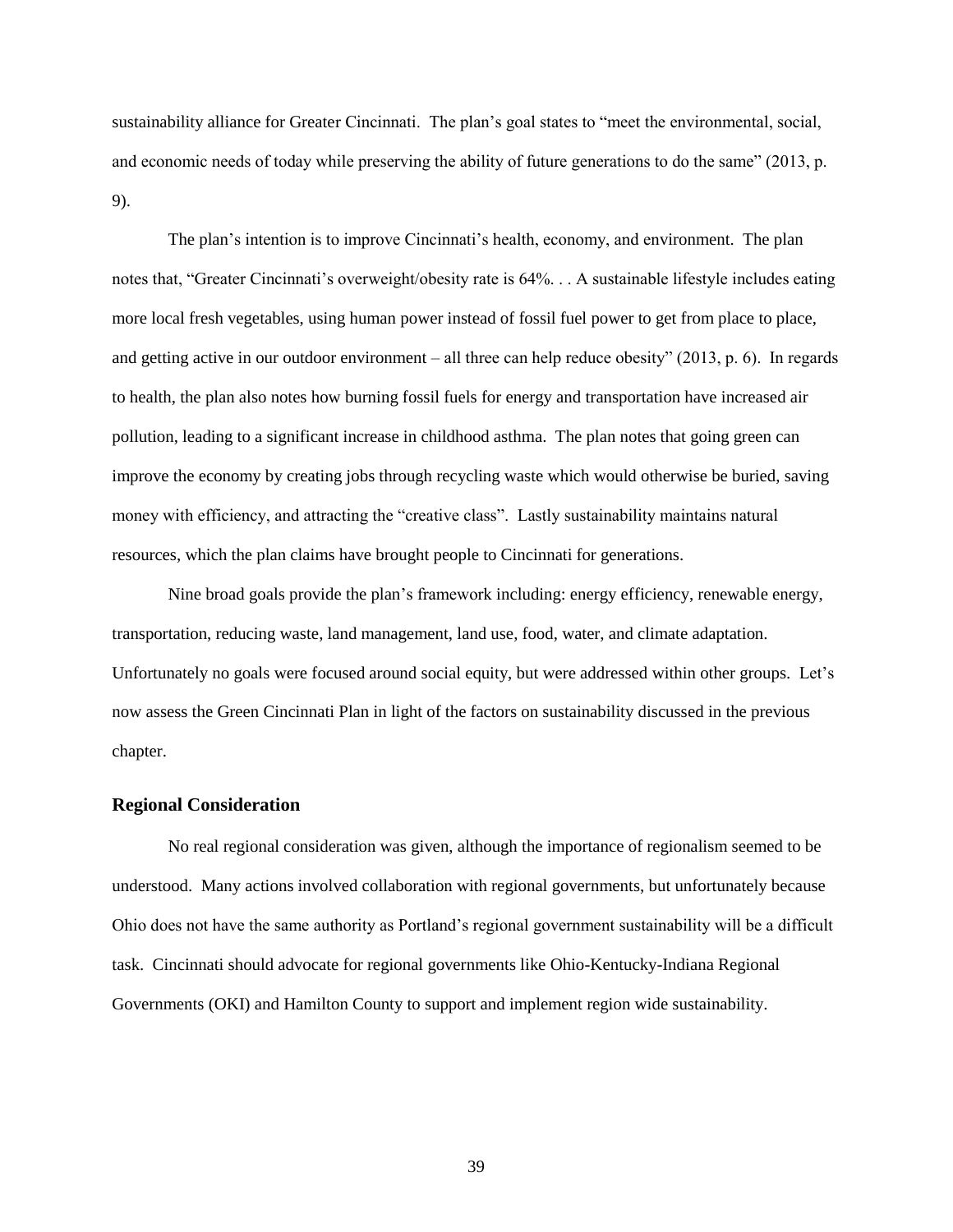#### <span id="page-40-0"></span>**Community Participation**

The plan states that more than 200 members of Green Umbrella Action Teams and other interested individuals participated in the new plan. Each action team was led by city staff. The action teams met four times, first to brainstorm, then evaluate and prioritize, then refine, and lastly to review and finalize the plan. Additionally, the plan was reviewed by a steering committee to make final suggestions, made up of public, private and civic sectors, and sustainability experts.

The plan appears to be a great collaboration of leaders throughout the city. However, to truly be sustainable the city should attempt to involve all residents. Sustainability will require everyone to innovate, be dedicated, and accept the challenges facing the planet. This includes hearing the voices from middle class residents and the poor who will require the greatest degree of adaptability and are also the most vulnerable populations. Cincinnati should at a minimum hold public meetings, providing everyone the opportunity to voice opinions. Ideally the city should seek maximum participation, including active online forums.

#### <span id="page-40-1"></span>**Transition Management**

The *Green Cincinnati Plan* fails to outline a clear path for transition. To ensure implementation and progress Cincinnati should follow a timeline similar to Portland's plan reporting yearly progress, updated actions every 3 years and re-examining of objectives every 10 years. This in itself would hold the city more accountable. Although Cincinnati does not clearly lay its plan's framework, the plan is an updated version of the original action plan adopted in 2008. Additionally the *New Green Cincinnati Plan Detailed Descriptions* (2013), notes that in the five years since adoption of the original plan, more than half of the 82 recommendations have been implemented. This is encouraging news, it proves that Cincinnati is updating its plan and is implementing to some degree.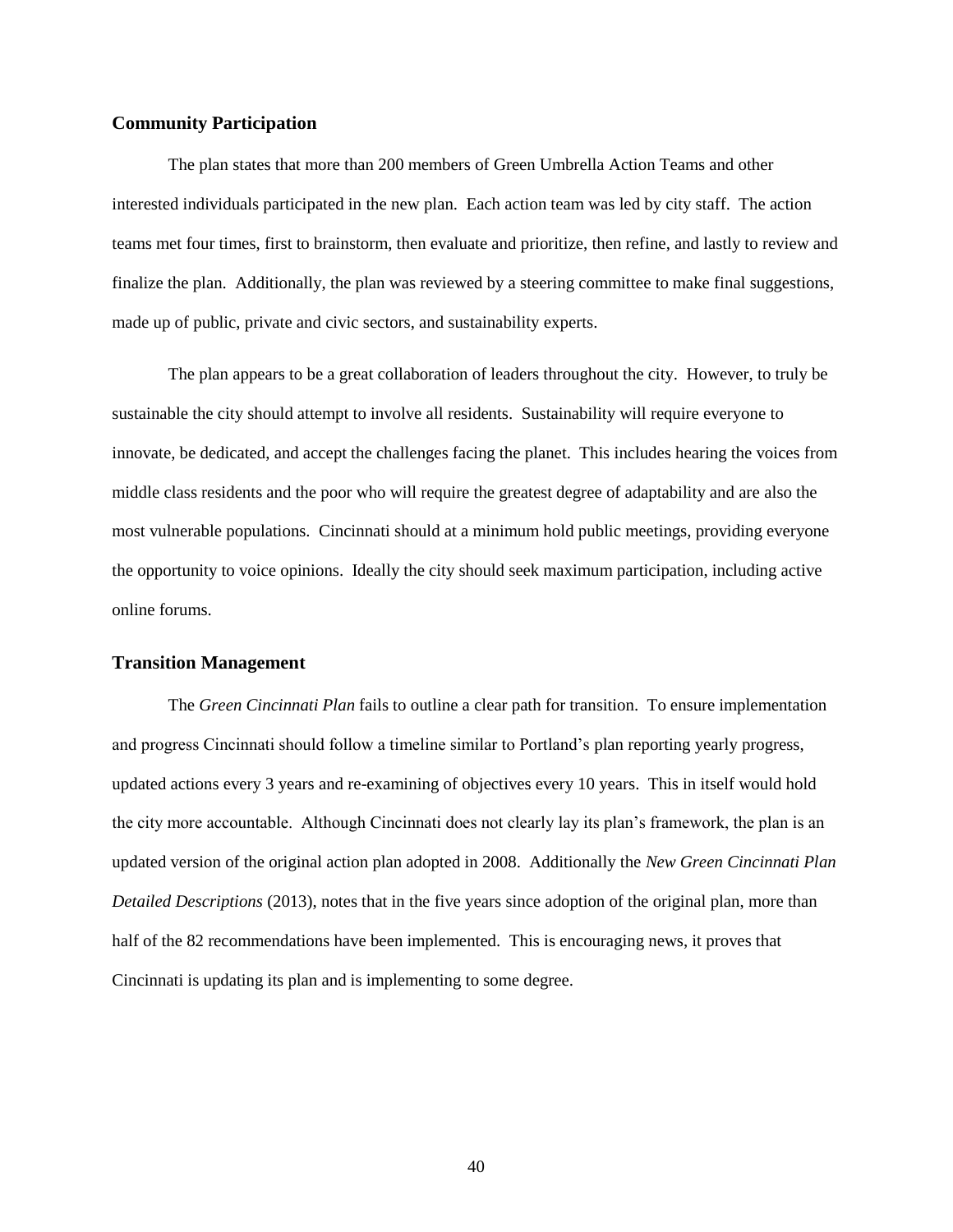#### <span id="page-41-0"></span>**Provide for People: Today and Tomorrow**

Providing for people today and tomorrow is the essential goal of sustainability. To provide for people can be simplified to improving quality of life. This includes access to a reasonable job translating to quality, safe housing and a healthy source of food and water. Additionally people need open space and natural areas to relax, have recreation, and simply to enjoy themselves. Most importantly, providing these elements should not hinder future generations the same opportunity.

Cincinnati's sustainability plan addresses this to some degree. The city plans to expedite the permitting process for green developments and provide tax abatements for LEED certification. These actions show commitment to providing quality housing and reducing greenhouse gas emissions for future prosperity.

The plan also looks to identify ideal land for urban agriculture and continue land banking, updating codes and regulations, and provide programs to support such practices. Programs include training to certify residents and promote best practices for urban farming. Incentives will also be provided for midsize food processors and distributors. In the future the city wishes to assess local food production, to measure how well the city can provide food for residents. This expresses how the city is attempting to provide healthy food for all residents. Increasing urban agriculture also focuses on local production which is crucial for reducing greenhouse gas emissions and pollution associated with transporting food across the country and stopping the degradation of diverse ecosystems.

The city has a lofty but needed goal of improving the city's watershed and finishing local action plans that aim to do just that. Water will become more of an issue as climate change progresses. Fortunately the IPCC does not expect there to be water shortages in the area, but quality of water will be that much more important as the demand for water increases globally as international supplies decrease.

Closed loop systems are important for future generations to ensure that society does not waste valuable resources. The city will incentivize local packaging guidelines to reduce the amount of wasted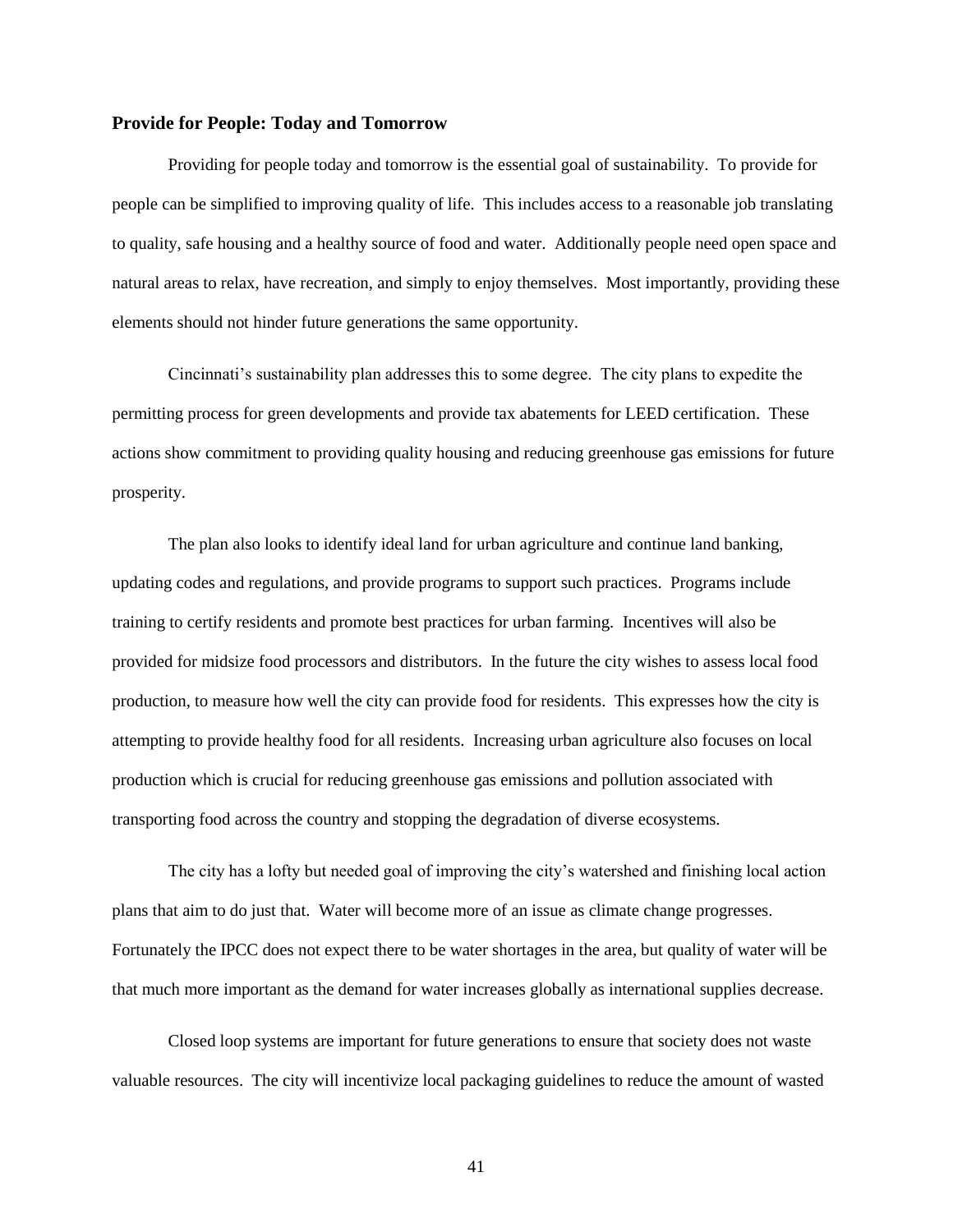materials used for packaging. The sustainability plan also wishes to identify and develop markets for residential recyclables, and will accomplish this by providing incentives to businesses that reuse recyclables.

Incentives are typically not the best approach for developing markets, but at least the city's objective is in the right place. Overall the city does a fair job of meeting people's needs, but should place more focus on developing an equitable economy that provides employment opportunities for all.

#### <span id="page-42-0"></span>**Vulnerable populations**

The plan identifies two actions that provide for vulnerable populations. Increase access to local foods in all neighborhoods, and link natural areas to the urban population with trails and transit routes. These actions are not nearly enough, the plan should consider initiatives developed in St. Louis, or simply identify who is most vulnerable to climate change. Specifically to Cincinnati, who will be affected by increased flooding and how stable are their homes. The city should also answer what areas are vulnerable during heat waves, how could the heat be mitigated, and how could vulnerable homes be improved. Ideally programs should be investigated to improve employment and economic activity in underserved areas.

#### <span id="page-42-1"></span>**Land Use & Transportation**

The sustainability plan understands the need to develop and implement a regional transit plan. This is a long political process which was previously completed but not implemented (OKI, 2002). While not losing sight of the broader picture of regional transit, the plan wishes to implement short term transit plans. These include: preserve right-of-ways for transit improvements, continue implementation of city's bike plan, develop a commuter bike plan, improve pedestrian connectivity, adopt complete streets, partner with safe routes to school to identify missing links, optimize traffic signals, expand incentives for electric cars (free parking and installing charging stations), improve fuel efficiency of city vehicles, and interconnect modes of transportation. The city also prioritizes enhancing intercity transit, through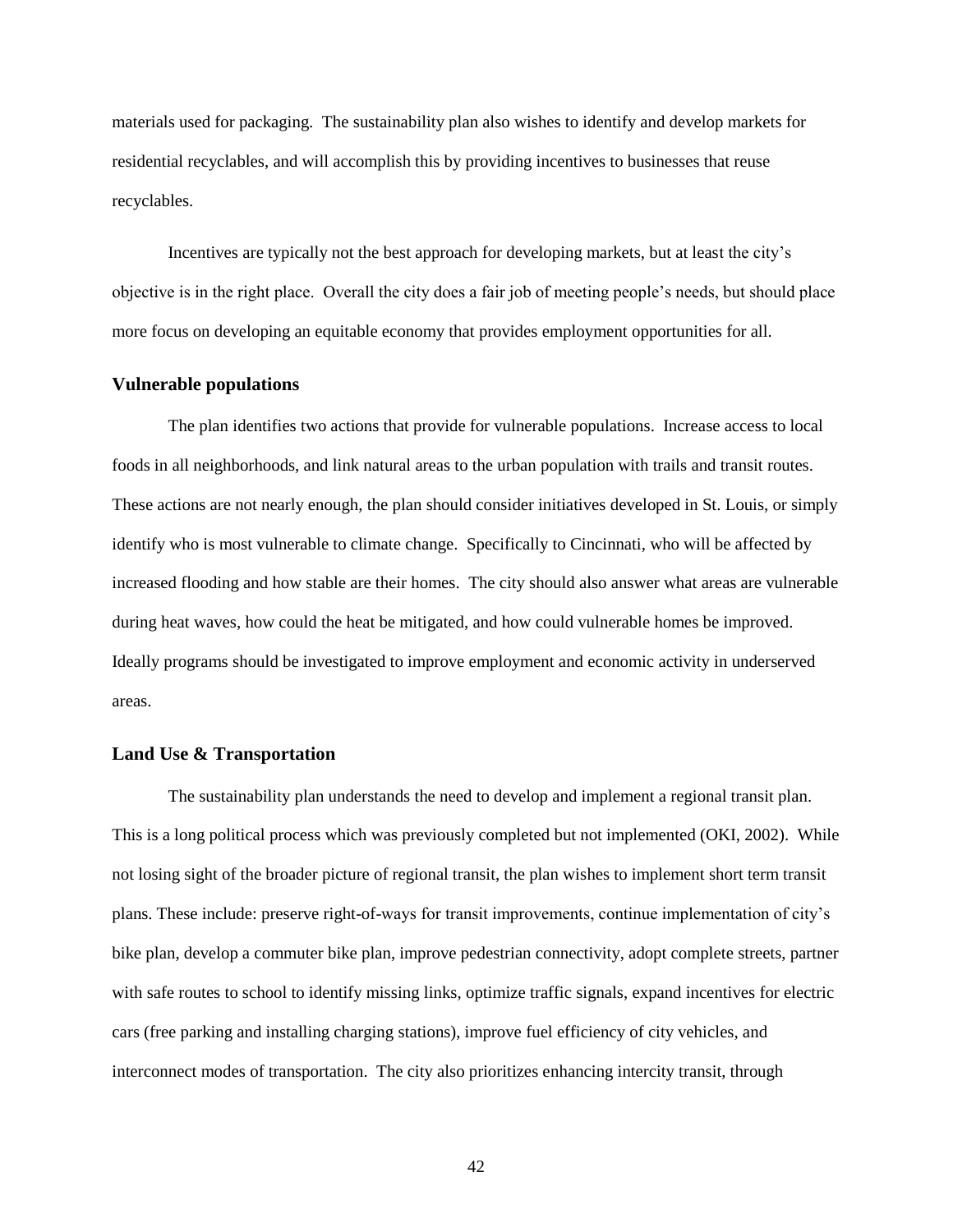marketing initiatives and revising recommendations to be ready when intercity opportunities are presented.

This is a great list of initiatives to pursue, however the city needs to recognize the important relationship between transportation and land use. One initiative began to show this; implement formbased zoning codes in specified mixed-use districts. The city should attempt to align this initiative and other density considerations with transit.

#### <span id="page-43-0"></span>**Legacy**

A city's history is important for its future, as was discussed in Banfield's work (2014). Each place has its own unique history, and this uniqueness is what makes people want to be in a place. If communities replace their old historic structures with typical buildings that can be constructed throughout the world, simply because the historic buildings are underutilized, then places will lose what is great about them. People will forget the past and there will be no pride or desire to rebuild great cities. Places must focus on adaptively reusing buildings, which in itself demonstrates resiliency. Cincinnati's plan attempts to revitalize specified vacant structures and brownfields and look for ways to develop them.

This is simply not enough. The city needs policy to protect buildings from destruction. They should identify re-uses for buildings and develop a process which carefully considers all options before ultimately deciding that significant structures should come down.

#### <span id="page-43-1"></span>**Integrated Nature**

An initiative is to preserve and restore natural corridors through regulations and ordinances, and land banking partners. Additionally the city wishes to increase trees in the city, incorporate green infrastructure in road re-construction, and replace mowed areas with native low maintenance plantings. The city could improve its natural features by ensuring greenspace is within a ¼ mile of all residents as Baltimore's plan states.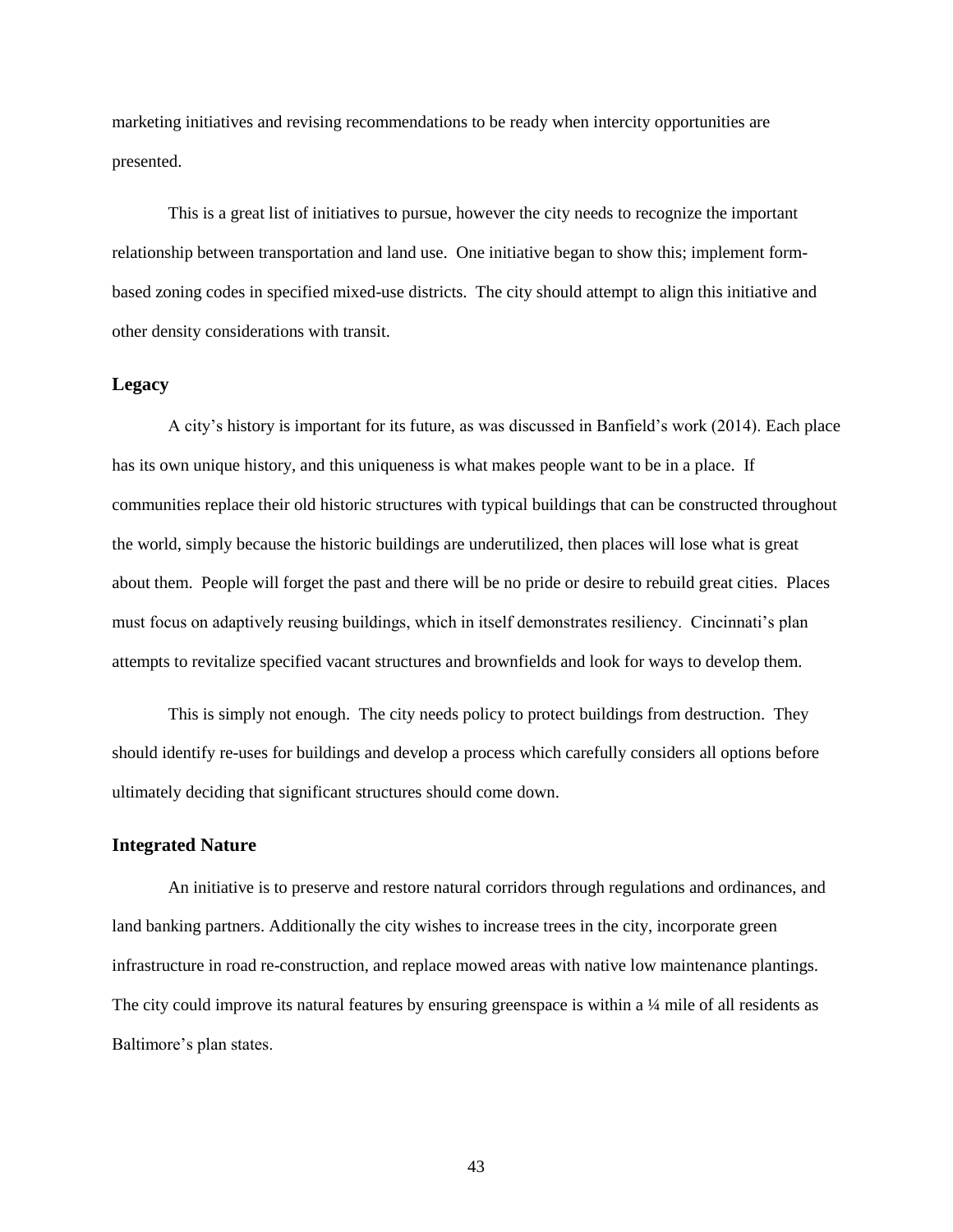#### <span id="page-44-0"></span>**Urban Culture**

Cincinnati placed little to no emphasis on urban culture. They touched the subject when they developed initiatives around enhancing mixed-use districts and implementing complete streets. However culture is more important than just enhancing mixed-use districts, much like legacy. Without culture there would be little desire to live in a city. Cincinnati has many festivals, museums, and other cultural attractions and should consider how to improve these features in the sustainability plan.

#### <span id="page-44-1"></span>**Resilience**

Resiliency is the ability to adapt. Cincinnati will need to adapt to a changing climate that is expecting warmer wetter weather. Climate change means much more than this, entire economies could be devastated, fragmented, and essentially relocated. The ability to innovate and overcome these changes is crucial for resilience and future prosperity.

Some of the plan's initiatives that relate to resilience include: reduce impervious surface through incentives and restrictions, adopt policy to use software (similar to sustainability LENS) to assess triple bottom line of approved city funded projects, reduce combined sewer overflows, update emergency plan to include information regarding prolonged heat, update landscape ordinance to include only plants that are adaptable to the expected climate, incorporate landscaping into zoning and subdivision regulations to mitigate UHI effect, partner to implement other strategies such as cool roofs and green roofs, and assess infrastructure in performance for warmer wetter climate.

Again, this is a good list of initiatives, that if implemented would lead to a resilient city. However, improvements could be made to create a more resilient economy, including an equitable economy.

#### <span id="page-44-2"></span>**Distributed utilities**

Distributed utilities are an integral part of a resilient city. If a power plant fails, power will be lost in great numbers. If a solar panel fails, the effects would only be noticeable at the household level,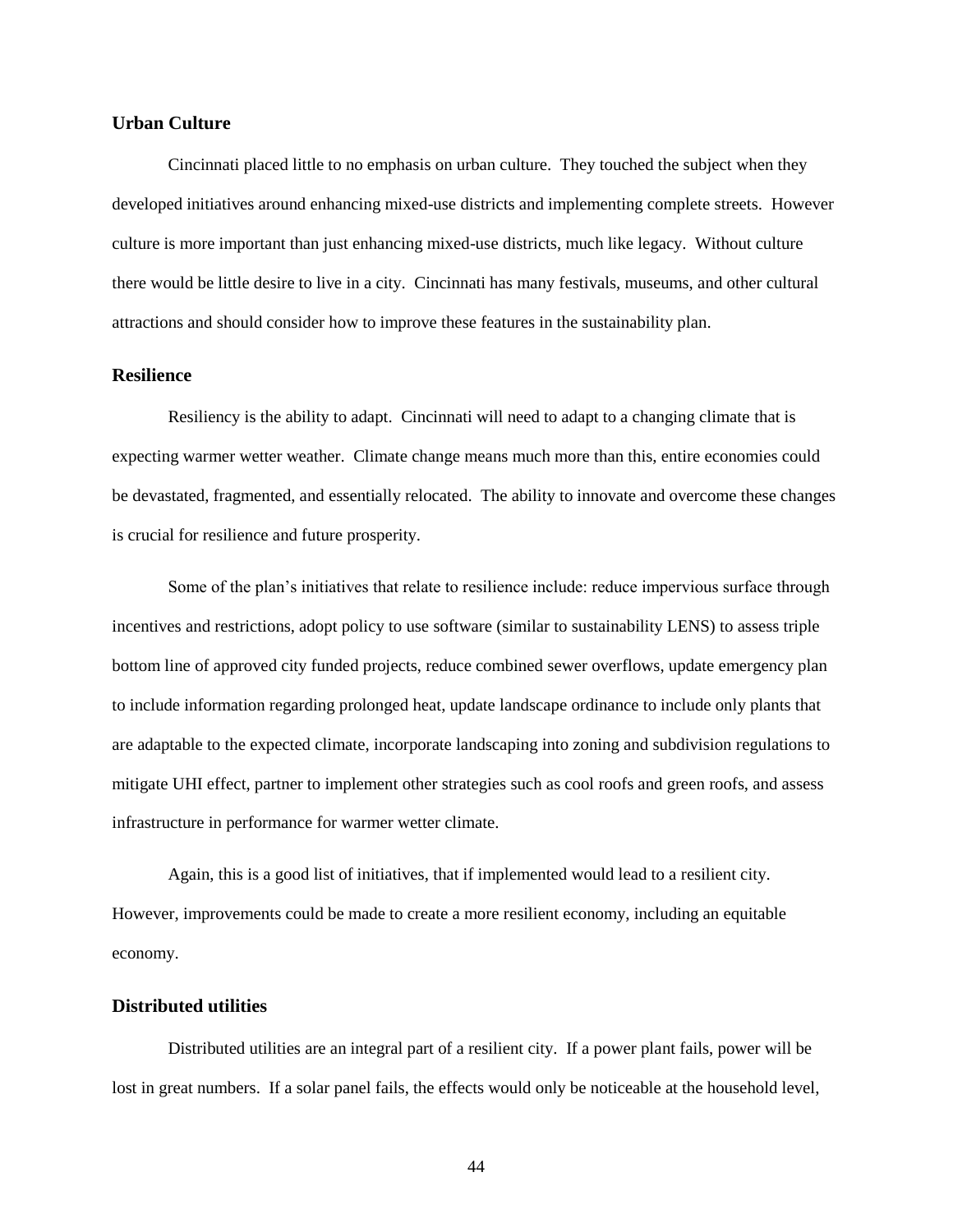but also renewable energy tends to be distributed, because the number of photovoltaic panels and wind turbines needed to power a city cannot be crammed into one plant. Unfortunately Cincinnati's plan was not aggressive with this approach but did show interest in geothermal energy. The plan calls for the city to draft and pass a city ordinance requiring and incentivizing ground sourced heat pump systems. This would be a great policy to distribute heating and cooling abilities. The city could improve this section by identifying numerous locations to generate renewable power, and determining how to implement these plans.

#### <span id="page-45-0"></span>**Renewable energy**

The plan recognizes the influences state governments have on renewable energy. The plan noted that an amendment to a state policy instantly reduced the number of solar panels being installed. To respond, the plan recommends lobbying to the state of Ohio to strengthen the market for solar projects.

City owned utilities are becoming a rarity, and Cincinnati is no different. This is an obvious road block for municipalities who wish to change their means of energy production. In response the city plans to work on agreements with electric providers to allow virtual net metering for shared solar. This would allow an individual who produces solar power to sell unused energy at market rate, which is currently not the case.

Other initiatives the city identified was to research and promote renewable energy financing tools, expand solar power purchase agreement, and research feasibility of anaerobic digestion. The city's plan was effective at identifying the many roadblocks renewable energy continues to face. However, renewables are crucial to ensure future generations have the same opportunities as present. Cincinnati could potentially reduce the price of such energy for residents with innovative financing tools.

#### <span id="page-45-1"></span>**Carbon Neutral**

The carbon cycle is crucial to the Planet's health. Historically natural forest fires, animal respiration, and other processes released carbon into the atmosphere, and photosynthesis replaced this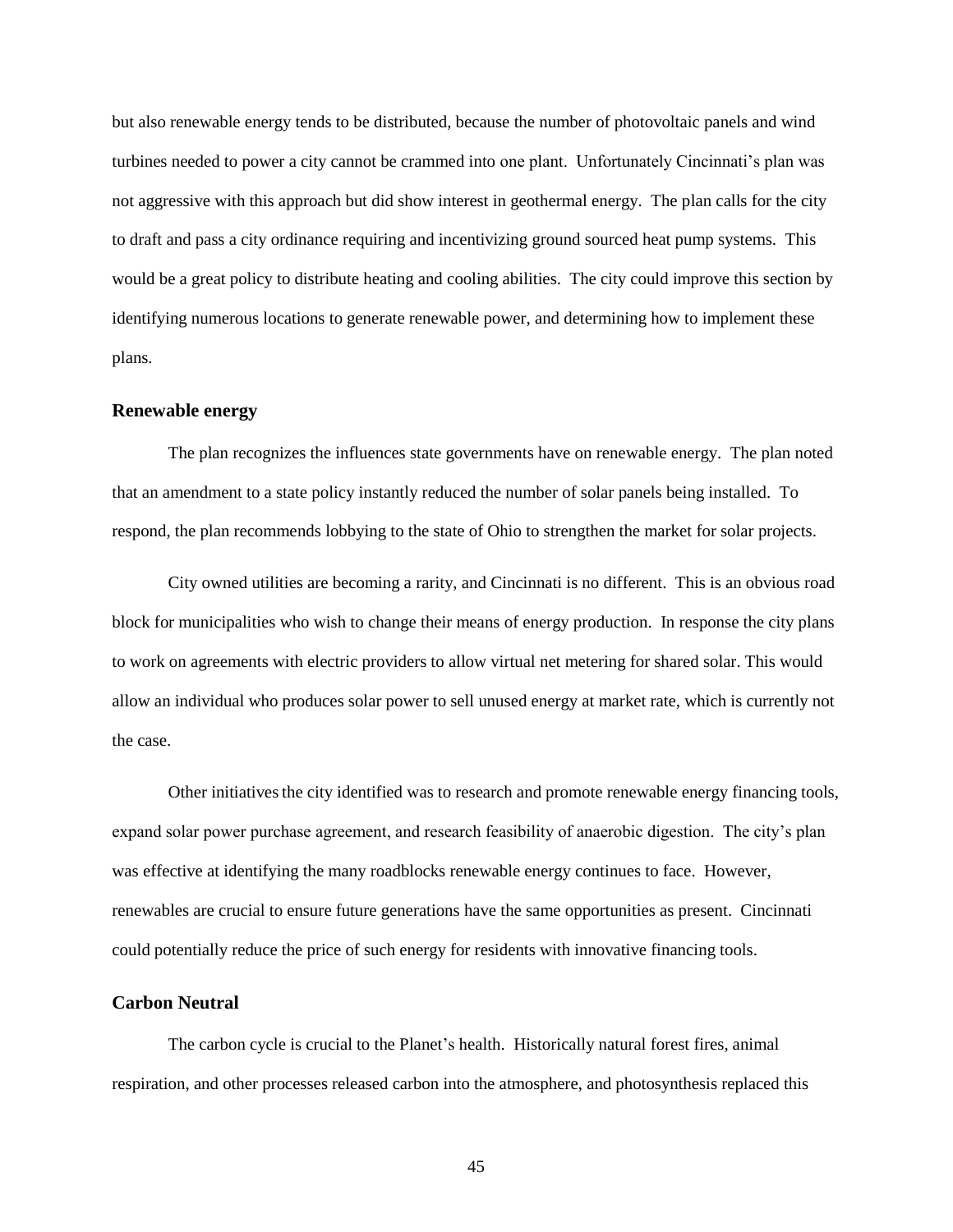carbon with oxygen. Today carbon is produced in more ways, and the capacity for photosynthesis has been reduced, resulting in exponential increase of carbon year after year. To ensure Earth's health, communities must focus on increasing the capacity for photosynthesis and decreasing carbon emissions.

Cincinnati's plan recommends small steps. The city should support building performance disclosures, and develop energy rating system. This could help consumer awareness, but will not get the city anywhere close to carbon neutral. The city must up its efforts in reducing and offsetting carbon.

#### <span id="page-46-0"></span>**Eco-Efficiency**

Nature functions in closed loop systems, meaning one product's waste is another's energy and the cycle continuously repeats itself. Humans are the first known species to disrupt this highly efficient cycle. As populations increase cities need to be smart in their use of resources, including reducing raw materials used, re-using products, and recycling them when finished.

Cincinnati's plan discusses how recently an amendment was passed that would not allow the city to increase taxes on trash pick-up for a number of years. The sustainability plan chose an obvious starting point for improving eco-efficiency, attempt to overturn the amendment to allow for the adoption of a payas-you-throw tax. This would hold residents accountable for their waste. Additional initiatives included fund "best in class" campaign to educate about recycling, implement biweekly organic collection, increase electronic waste collection drop off opportunities, introduce a commercial recycling program, and begin a city compost program.

#### <span id="page-46-1"></span>**TOD, POD, & GOD**

The city's plan individually discusses these theories, but does not integrate them enough to achieve great projects. The city has related actions like interconnecting transit, adopting complete streets, implementing bike and pedestrian plans, identifying mixed-use districts, and removing road blocks for renewable energy. However, the city should consider integrating Transit Oriented Development,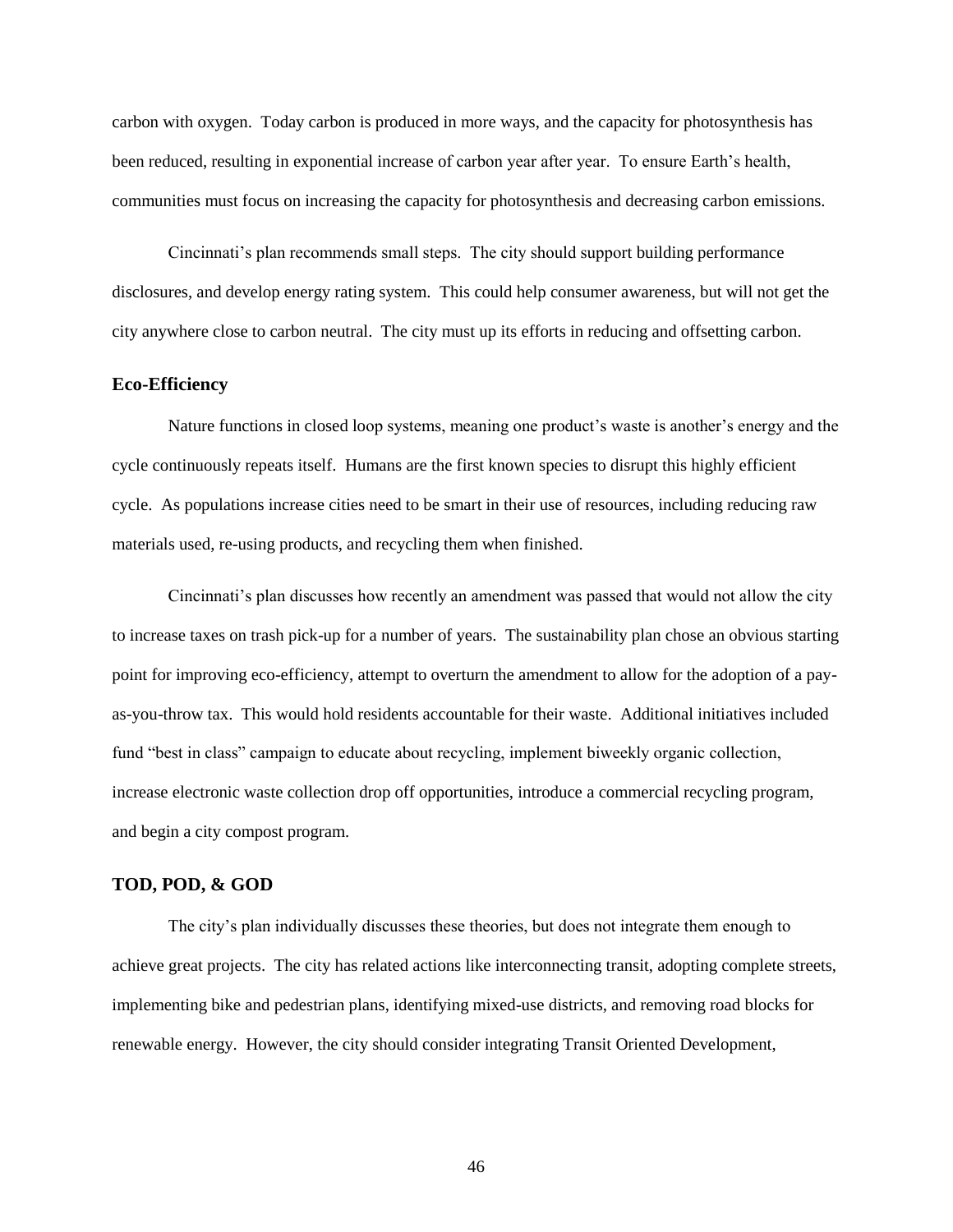Pedestrian Oriented Development, and Green Oriented Development; which is the aspects that Banfield (2014) explains need to be combined to produce true sustainability.

Perhaps if the city sought greater community participation, social equity would have been more evident. Fortunately this is Cincinnati's second sustainability plan and there is room to evolve. The city must ensure that the plan does evolve however. Plan makers could also consider increasing measurements to include progress on objectives and not just goals.

### Table 12 City of Cincinnati, Green Cincinnati Plan (2013) **Assessing Cincinnati's Sustainability Plan**

| Criteria                                          | <b>Score</b><br>$(0-3)$ |
|---------------------------------------------------|-------------------------|
| Regional consideration                            | 1.5                     |
| Community participation                           | 1.5                     |
| Transition management                             | 1.5                     |
| Provide for residents as well as future residents | $\overline{2}$          |
| Vulnerable populations                            | 1                       |
| Land use and transportation                       | $\overline{2}$          |
| Legacy                                            |                         |
| <b>Integrated Nature</b>                          | $\overline{2}$          |
| <b>Urban Culture</b>                              | 0.5                     |
| Resilience                                        | $\overline{2}$          |
| <b>Distributed Utilities</b>                      | 1                       |
| Renewable Energy                                  | 1.5                     |
| <b>Carbon Neutral</b>                             | 1                       |
| Eco-Efficient                                     | $\overline{2}$          |
| TOD, POD, & GOD                                   |                         |
| <b>Totals</b>                                     | 21.5                    |

| Table 13 Plan Rankings<br><b>Plan</b>                                                    | <b>Total</b><br><b>Score/Ran</b><br>k |
|------------------------------------------------------------------------------------------|---------------------------------------|
| (1) City of Portland and Multnomah County Climate Action Plan (2009)                     | 30                                    |
| $(3)$ City of Los Angeles, California - pLAn $(2015)$                                    | 25                                    |
| (8) City of Chicago, Illinois - Climate Action Plan (2008)                               | 11.5                                  |
| (6) City of Baltimore, Maryland - The Baltimore Sustainability Plan (2009)               | 20                                    |
| (7) City of Pittsburgh, Pennsylvania - Pittsburgh Climate Action Plan Version 2.0 (2012) | 15                                    |
| (10) City of Cleveland, Ohio - Sustainable Cleveland Municipal Action Plan (2013)        | 5.5                                   |
| (4) City of St. Louis, Missouri - City of St. Louis Sustainable Plan (2013)              | 21.5                                  |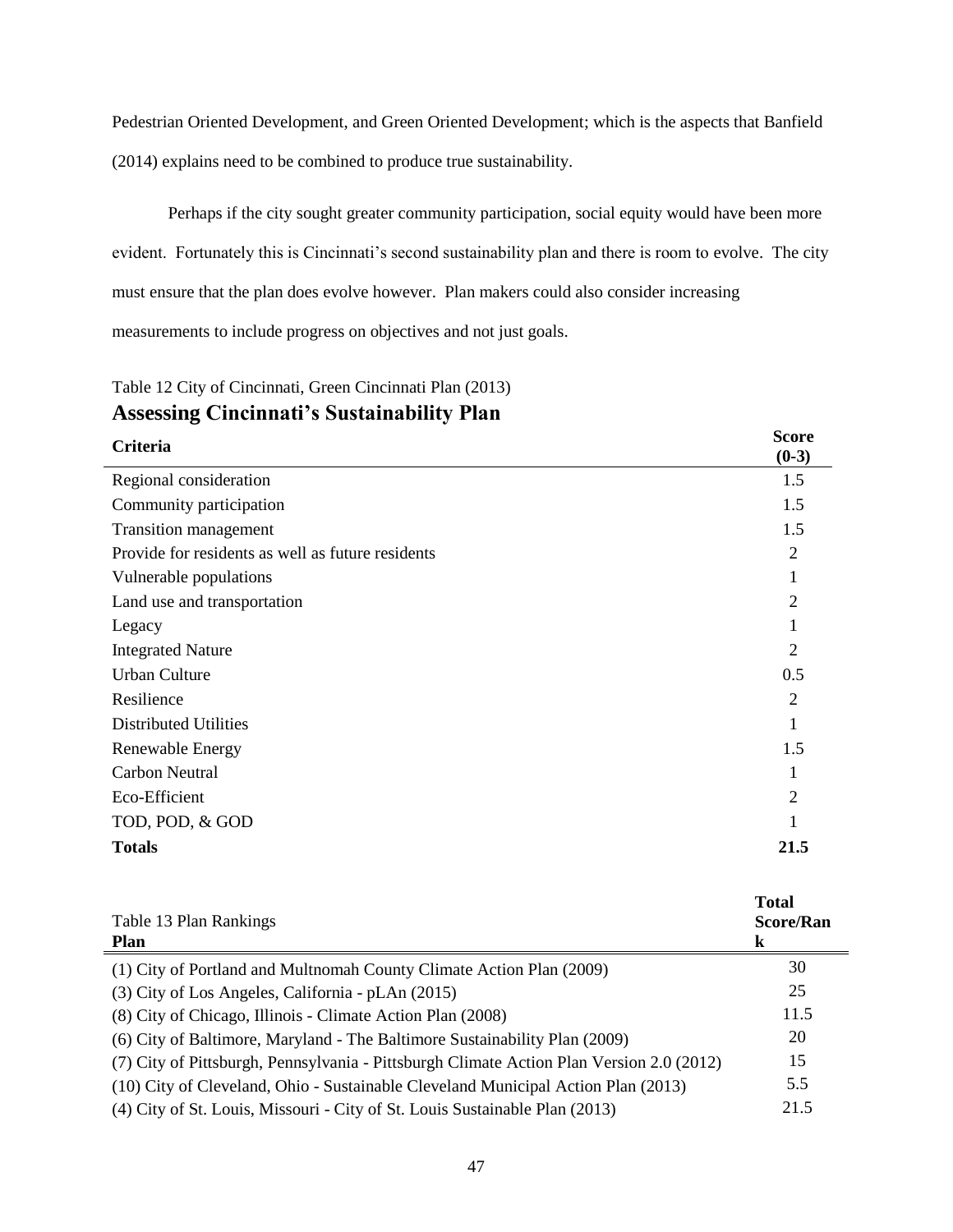| (4) City of Cincinnati, Ohio - Green Cincinnati Plan (2013)  | 21.5 |
|--------------------------------------------------------------|------|
| (9) City of Louisville, Kentucky - Sustain Louisville (2013) |      |
| (2) City of Milwaukee, Wisconsin - ReFresh Milwaukee (2013)  |      |

#### <span id="page-48-0"></span>**Final Thoughts on Green Cincinnati Plan**

Overall Cincinnati's plan is a success, being only there second attempt at such a plan. It is difficult to compare with a city's plan which has been reworked and revised for multiple decades, such as Portland's plan. The Green Cincinnati Plan established great goals and objects and laid clear actions for success.

The city must create a next plan. A revised plan should clearly state transition management, such as yearly progress updates, revised actions every three years to better chances of meetings goals and objectives, and a new plan every ten years to ensure that the goals and objectives align with what is needed at that time.

Sustainability is more than just being green. Smaller footprints are needed for future generations, but equity and application of the plan must be accepted by all. The best way to accomplish this is to give power to the people and give them the opportunity to write and make revisions to the plan. It's no surprise that little consideration was given to equity considering the level of community participation. The city must think of new ways to involve more citizens, by doing this more citizens will be dedicated to sustainability and creative solutions to local problems will increase in prevalence.

By addressing these two problems, transition management and community participation, Cincinnati's plan will improve in all other aspects. Additionally more involvement will improve urban culture, considerations for vulnerable population, and help equity provide for all people. More aggressive goals and objectives should also be pursued, especially in renewable energy and distributed utilities.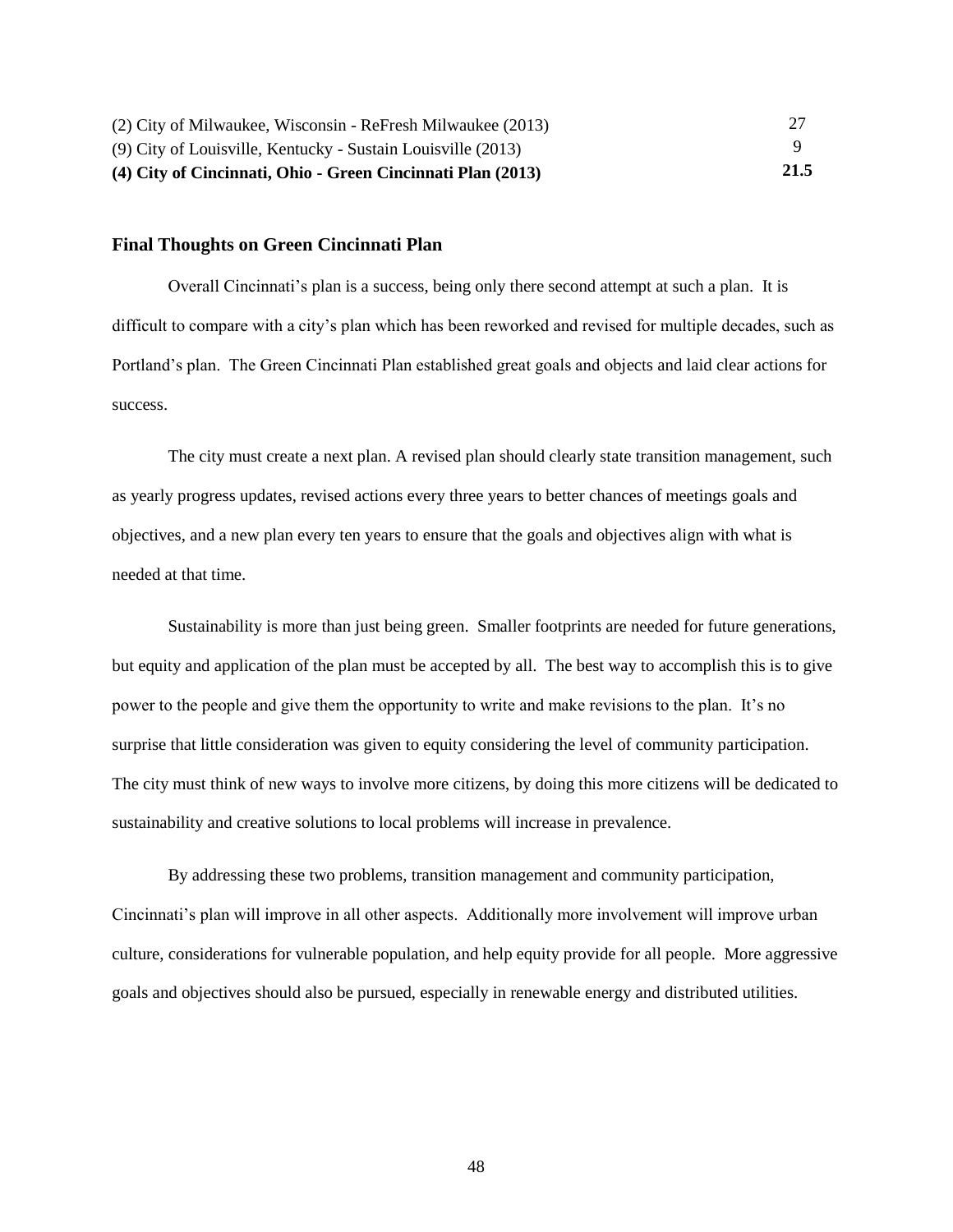## <span id="page-49-0"></span>Chapter 5 Conclusion

Climate change threatens everyone's way of life, especially vulnerable populations not well positioned to adapt. National and local leaders are starting to accept the implications of climate change and are showing signs of action. Unfortunately political opposition has slowed progress and will be difficult to overcome. Regardless of the opposition, local governments need to act now. The science is becoming more convincing and the consequences of inaction are too dire.

The United Nations is meeting in Paris later this winter for another Climate Change Conference. As international governments work on agreements to address the biggest threat to civilization, legislation may be forced on local governments. Local, state, and federal governments should expect laws demanding reductions in greenhouse gases, and those governments that are most prepared will have the greatest advantage for future prosperity. This report looked at how cities were preparing to respond to climate change and other twenty first century problems to provide a framework for action. The best way communities can prepare is by responding now. This will allow for better organization when international pressure is heightened.

It is impossible to expect any city, organization, or even individual person to master solutions to problems on first attempt. By acting now cities will be better positioned to analyze progress and understand how they can be held to higher standards. Table 14 shows this reports analysis of total scores for how well each city accomplished each criteria element and the average score for each criteria.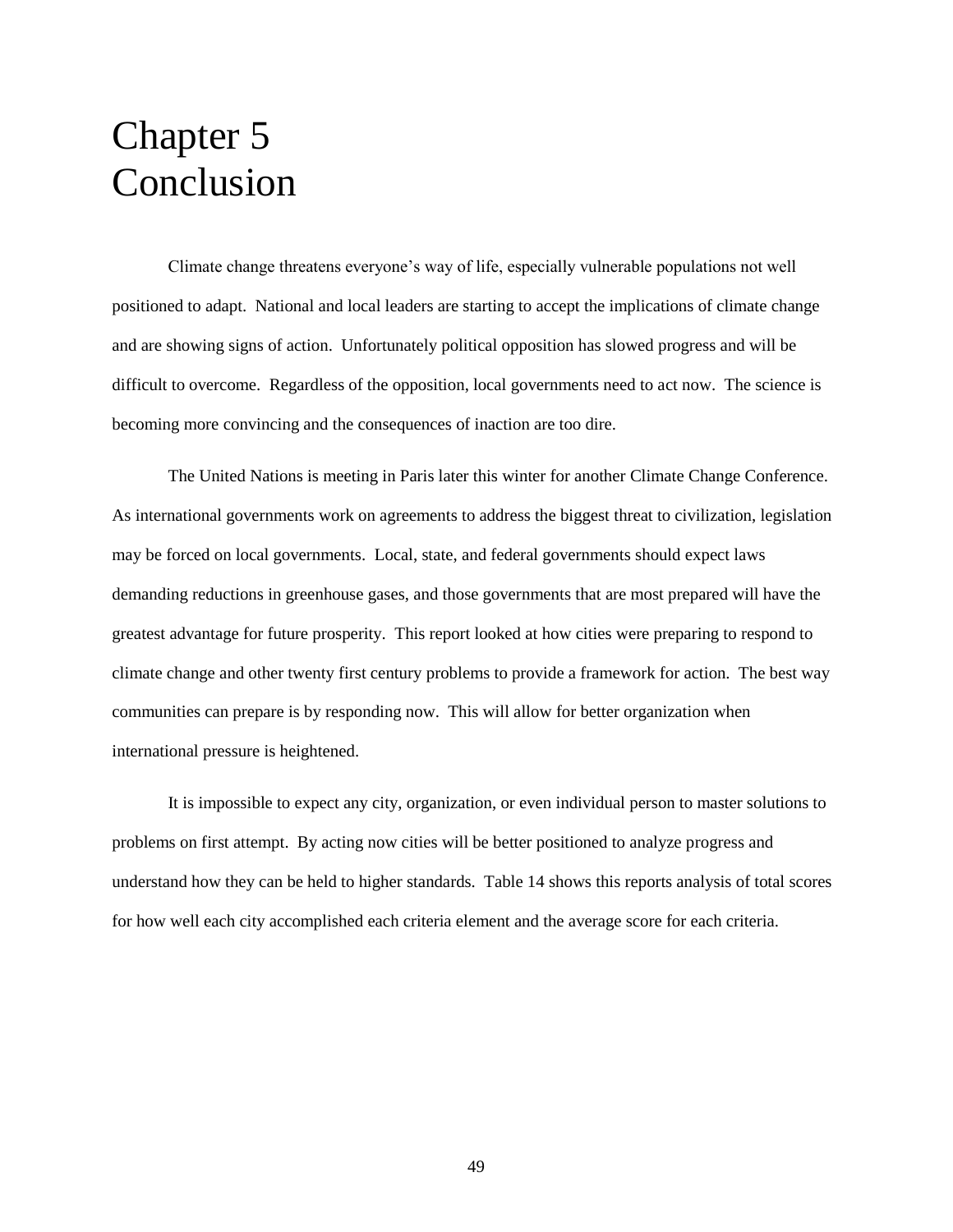|                                          | Portland         | LA             | Chicago          | <b>Baltimore</b> | Pitts.           | Cleveland        | St.<br>Louis     | Milwaukee        | Louisville       | Cinci.         | Ave.         |
|------------------------------------------|------------------|----------------|------------------|------------------|------------------|------------------|------------------|------------------|------------------|----------------|--------------|
| Regional<br>cons.                        | $\overline{3}$   | 0.5            | 0.5              | $\mathbf{0}$     | 1.5              | $\overline{0}$   | $\mathbf{1}$     | $\mathbf{1}$     | $\mathbf{0}$     | 1.5            | 0.75         |
| Com.<br>Part.                            | $\overline{2}$   | $\mathbf{1}$   | 0.5              | $\overline{2}$   | $\mathbf{1}$     | $\boldsymbol{0}$ | $\mathbf{1}$     | $\overline{2}$   | 0.5              | 1.5            | $\mathbf{1}$ |
| Transition<br>mgmt.                      | $\overline{3}$   | 3              | $\overline{0}$   | $\overline{c}$   | 1.5              | 0.5              | $\boldsymbol{0}$ | $\overline{2}$   | $\mathbf{1}$     | 1.5            | 1.3          |
| Provide<br>for<br>residents<br>Vulnerabl | $\mathbf 1$      | $\overline{c}$ | 0.5              | $\sqrt{2}$       | $\mathbf{1}$     | 0.5              | 2.5              | 3                | $\mathbf{1}$     | $\overline{2}$ | 1.35         |
| e<br>populatio<br>ns                     | $\mathbf{1}$     | 3              | $\,1$            | 1.5              | 1.5              | $\boldsymbol{0}$ | 2.5              | 1.5              | $\mathbf{1}$     | $\mathbf{1}$   | 1.3          |
| Land use<br>and trans.                   | 2.5              | 1.5            | $\mathbf{1}$     | $\mathbf{1}$     | $\mathbf{1}$     | $\mathbf{1}$     | $\overline{2}$   | $\overline{2}$   | 0.5              | $\overline{2}$ | 1.25         |
| Legacy                                   | 1.5              | 0.5            | $\boldsymbol{0}$ | 1.5              | $\boldsymbol{0}$ | $\boldsymbol{0}$ | 2.5              | 2.5              | $\boldsymbol{0}$ | $\mathbf{1}$   | 0.85         |
| Integrated<br>Nature                     | $\overline{c}$   | 1.5            | 1.5              | 2.5              | 0.5              | $\boldsymbol{0}$ | $\overline{2}$   | 3                | 1.5              | $\overline{2}$ | 1.45         |
| Urban<br>Culture                         | $\boldsymbol{0}$ | 1.5            | 0.5              | 0.5              | $\boldsymbol{0}$ | $\boldsymbol{0}$ | $\overline{2}$   | 1.5              | $\boldsymbol{0}$ | 0.5            | 0.6          |
| Resilience                               | $\sqrt{2}$       | 2.5            | 1.5              | 1.5              | $\sqrt{2}$       | $\mathbf{1}$     | 1.5              | 1.5              | 1.5              | $\overline{2}$ | 1.5          |
| Distribute<br>d Utilities                | $\mathfrak{Z}$   | $\mathbf 1$    | 0.5              | 0.5              | 0.5              | 0.5              | 0.5              | 1.5              | $\boldsymbol{0}$ | $\mathbf{1}$   | 0.8          |
| Renewabl<br>e Energy                     | 2.5              | $\sqrt{2}$     | $\mathbf{1}$     | 1.5              | $\sqrt{2}$       | 0.5              | 1.5              | $\overline{2}$   | 0.5              | 1.5            | 1.35         |
| Carbon<br>Neutral                        | 2.5              | $\sqrt{2}$     | 1.5              | 1.5              | 0.5              | 0.5              | $\mathbf{1}$     | 1.5              | 0.5              | $\mathbf{1}$   | 1.15         |
| Eco-<br>Efficient<br>TOD,                | $\sqrt{2}$       | $\sqrt{2}$     | $\,1$            | $\sqrt{2}$       | $\sqrt{2}$       | $\mathbf{1}$     | 1.5              | $\sqrt{2}$       | $\mathbf{1}$     | $\overline{2}$ | 1.45         |
| POD, &<br>GOD                            | $\sqrt{2}$       | $\mathbf{1}$   | 0.5              | $\boldsymbol{0}$ | $\boldsymbol{0}$ | $\boldsymbol{0}$ | $\boldsymbol{0}$ | $\boldsymbol{0}$ | $\boldsymbol{0}$ | $\mathbf{1}$   | 0.35         |
| Totals                                   | 30               | 25             | 11.5             | 20               | 15               | 5.5              | 21.5             | $27\,$           | 9                | 21.5           | 16.45        |

### Table 14 Total City Plan Scores and Element Averages

Five criteria averaged scores under one, from lowest to highest includes: TOD, POD, & GOD; Urban Culture, Regional Consideration, Distributed Utilities, and Legacy. Three of these (TOD, POD, & GOD; Regional consideration; and Distributed Utilities) require regional corporation which explains why Portland scored so well in these categories while the other cities lagged. Distributing utilities must be accomplished at a large scale. By focusing on a region local governments can begin to solve energy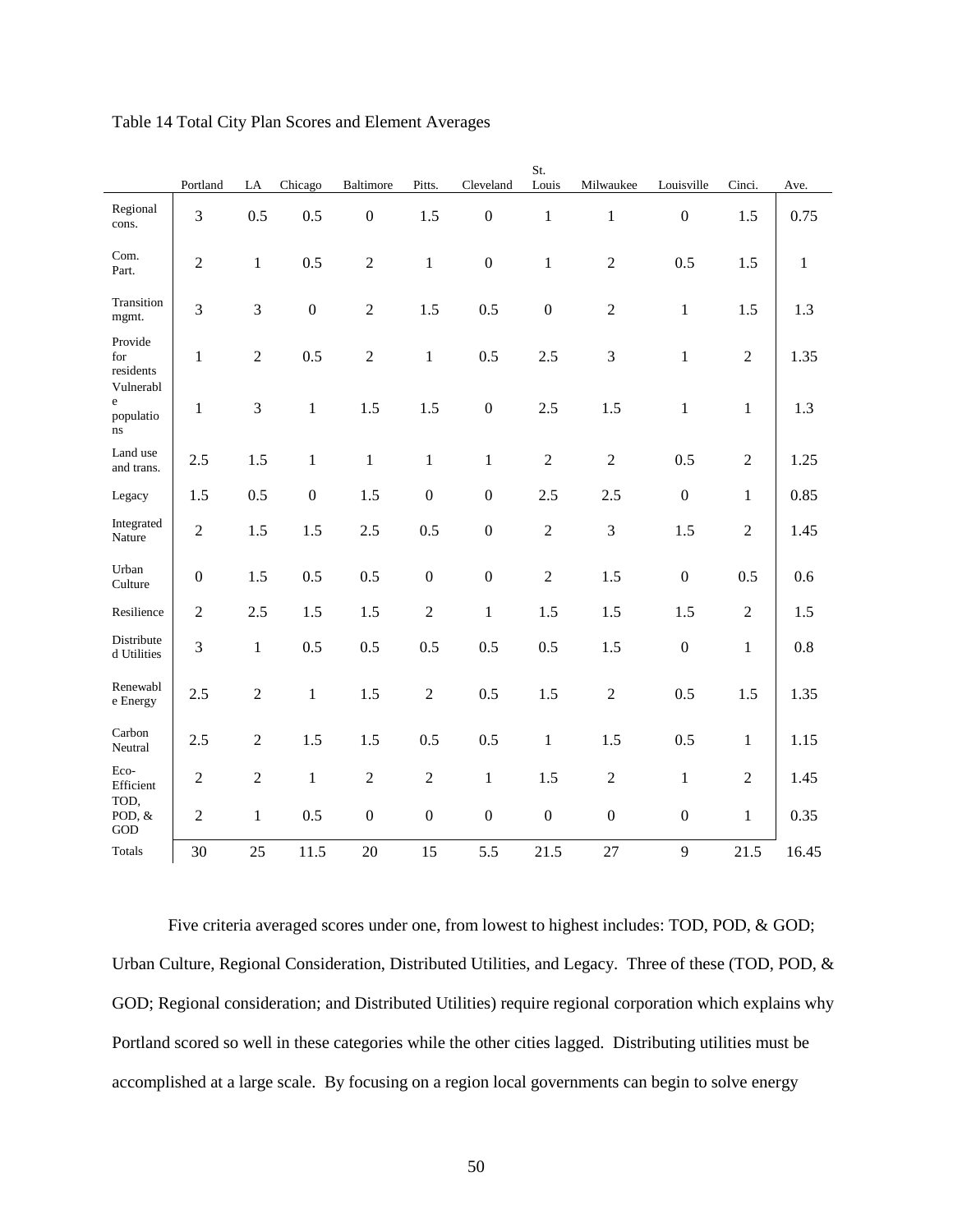dependence, combining energy generation in the countryside with on-site generation. The same goes for TOD, POD, & GOD; the regional population is an important aspect of city sustainability and not considering this population when integrating these three elements will make sustainability nearly impossible. The city will depend on the region for aid in the production of food, water, energy, and other valuable resources provided by healthy ecosystems. The other two elements (Urban Culture and Legacy) are a result of leaders not understanding the full potential of sustainability. Cities seem to understand the "three E's" but overlook the importance of a high quality of life that fosters interrelated relationships. Banfield (2014) discussed the importance of cities in ancient times and how cities' needed people interactions for progress. The same holds true today, if cities fail to provide a high quality of life new and current residents will not stay, and the city will become far from sustainable.

Additionally a majority of the plans that were analyzed had a portion dedicated to improving current building stock energy efficiencies by providing funding and then pursuing renewable energy generation. It would be more effective to simultaneously update building codes to guarantee that new construction meets the same standard while incentivizing onsite energy production.

Cities developing new plans or revising old ones should start addressing the criteria discussed throughout this document including: solve problems with regional consideration; increase community participation; organize and plan for transition management; provide for all residents; improve resilience and quality of lives for vulnerable populations; consider land use and transportation together; build upon the community's established legacy; integrate nature throughout urban areas; foster an urban culture so people want to live in urban areas; become resilient and in a position to adapt to local climate change; develop distributed utilities; increase the proportion of renewable energy; strive to be carbon neutral; become eco-efficient; and develop transit-oriented-development, pedestrian-oriented-development, and green-oriented-development together. Additionally plans should clearly lay out actions to accomplish goals and objectives similar to plans in Portland, Los Angeles, Cincinnati, and Milwaukee.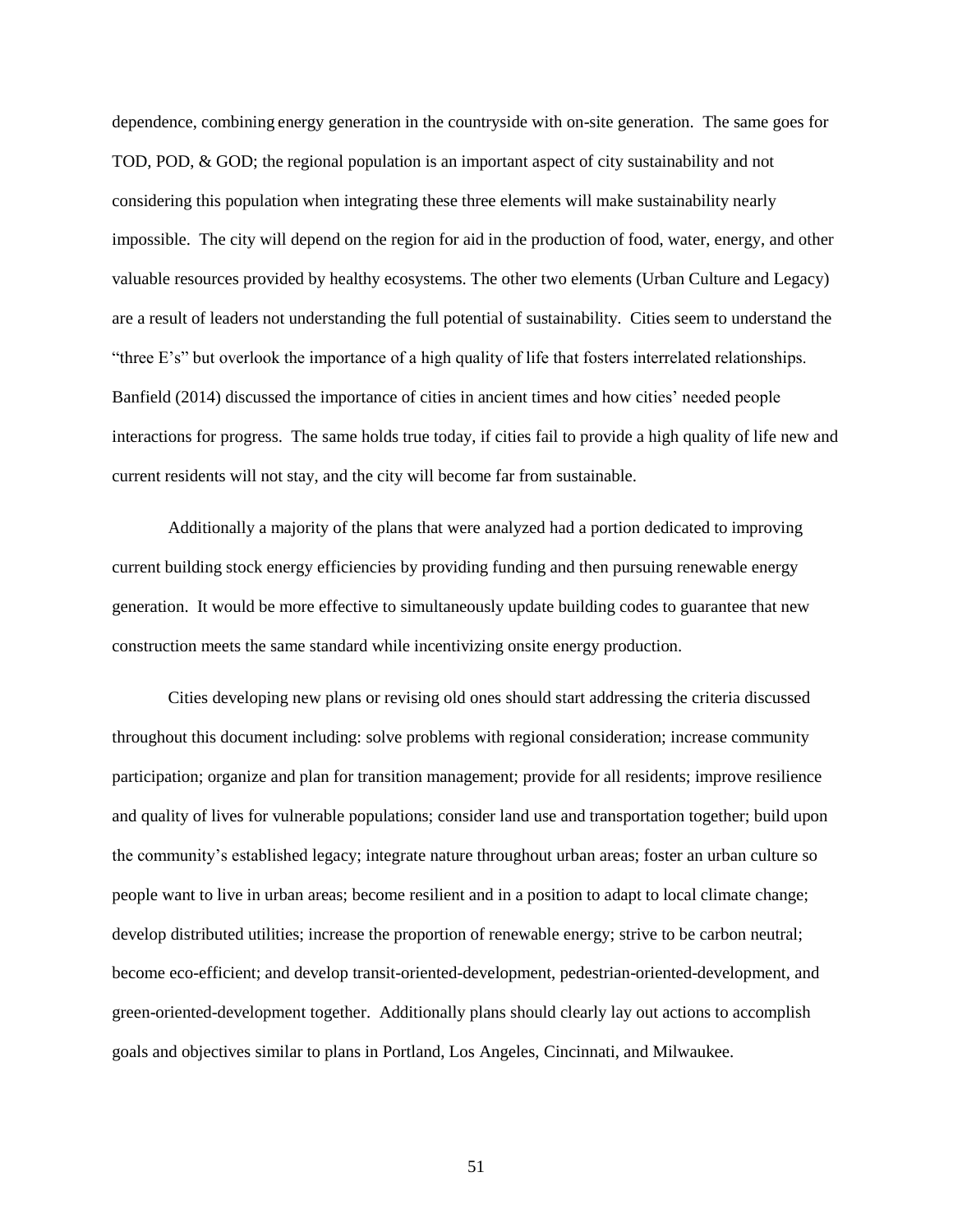The biggest challenge that will generate the greatest return is the organization and collaboration of regional governments. Portland is leading by example and proving that by solving problems regionally progress can be made. This will be a huge problem for cities like Cincinnati, whose region overlaps with three separate states each with different legislation.

It may make more sense to just incorporate sustainability throughout cities' comprehensive plans and not just a section at the end of the plan. Sustainable elements should be considered throughout every goal, objective, and action. One plan would help organize and align the entire city's actions. Unfortunately because of the political opposition that stems from sustainability, a separate plan is better than no plan and each piece that gets accomplished will provide opportunity to assess, learn, and improve local sustainability.

Sustainability is an ideal of comprehensive planning, a theory that attempts to consider everything. It is often considered as a theory that simultaneously reflects on the three E's; Economy, Environment, and Equity (WCED, 1987). This can be overwhelming for one individual to organize and accomplish, and it cannot be done in one year's time. That is why it is important that cities, towns, and communities everywhere act. If the world, and especially the developed nations, can act locally while considering impacts globally there is hope that twenty first century problems can be solved.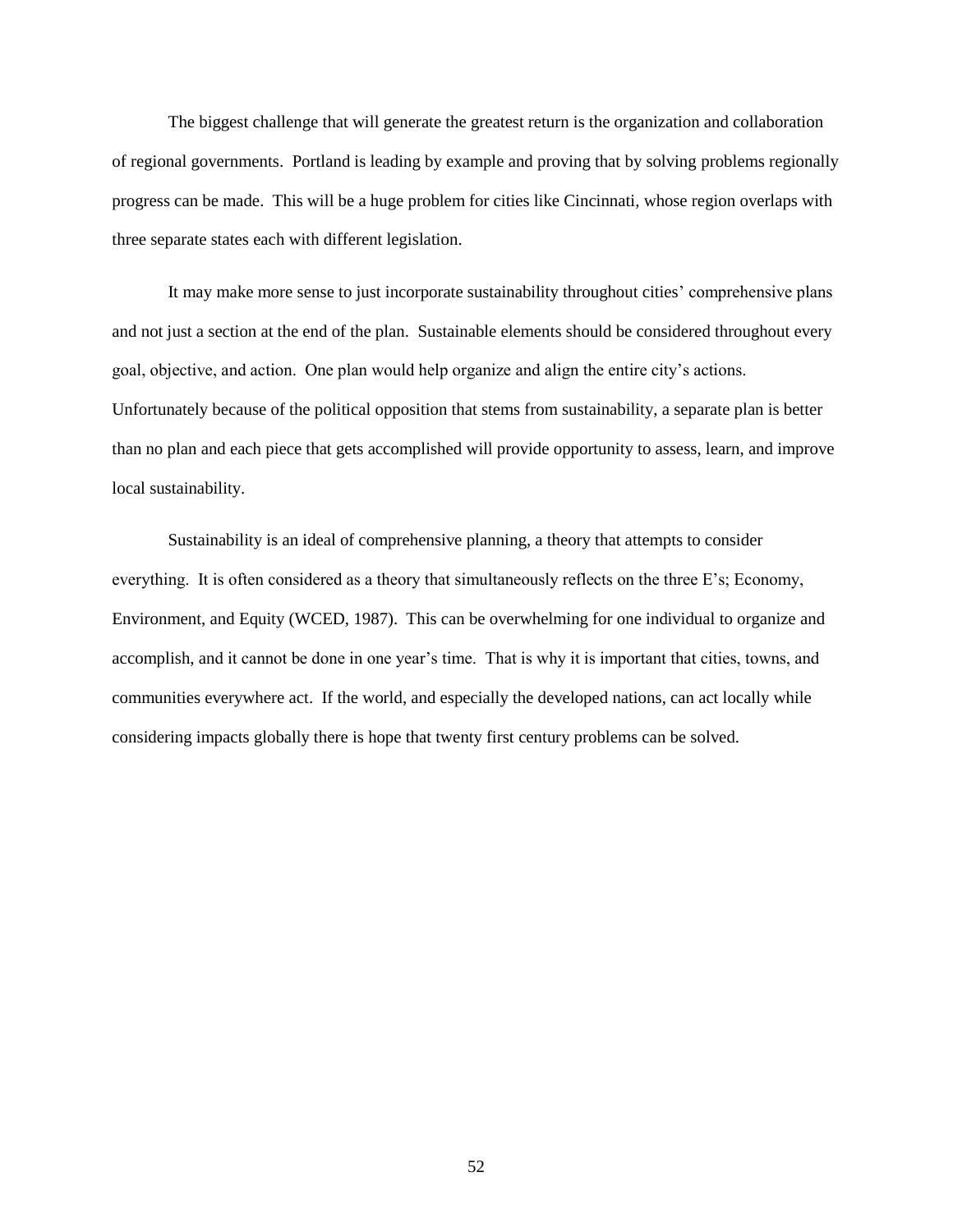## <span id="page-53-0"></span>References

Benfield, F. Kaid. (2014) *People habitat: 25 ways to think about greener, healthier cities*. Print.

Brookings Institute. (2008). *Per capita carbon emissions from transportation and residential energy use.* 

Retrieved June 2, 2015, from [http://www.brookings.edu/~/media/Research/Files/Reports/2008/5/carbon-footprint](http://www.brookings.edu/~/media/Research/Files/Reports/2008/5/carbon-footprint-sarzynski/tables.PDF)[sarzynski/tables.PDF](http://www.brookings.edu/~/media/Research/Files/Reports/2008/5/carbon-footprint-sarzynski/tables.PDF)

- City Climate Leadership Awards 2014. (2014). Retrieved June 3, 2015, from <http://cityclimateleadershipawards.com/about-ccla-2014/>
- City of Baltimore. (2009). *The Baltimore sustainability plan.* Baltimore, MD.
- City of Chicago. (2008). *Chicago climate action plan: Our city our future.* Chicago, IL.
- City of Cincinnati. (2013). *The New Green Cincinnati Plan Detailed Descriptions.* Cincinnati, OH.
- City of Cincinnati. (2013). *Green Cincinnati Plan.* Cincinnati, OH.
- City of Cleveland. (2013). *Sustainable Cleveland municipal action plan.* Cleveland, OH.
- City of Los Angeles. (2015). *Sustainable city pLAn.* Los Angeles, CA.
- City of Milwaukee. (2013). *ReFresh Milwaukee: A vision for community sustainability.* Milwaukee, WI
- City of Portland Bureau of Planning and Sustainability. (2009) *City of Portland and Multnomah County*

*climate action plan 2009*. Portland, OR.

City of St. Louis. (2013). *City of St. Louis sustainability plan.* St. Louis, MO.

Green Building Alliance. (2012). *Pittsburgh climate action plan: Version 2.0*. Pittsburgh, PA

IPCC, (2014): *Climate Change 2014: Synthesis Report*. *Contribution of Working Groups I, II and III to the Fifth Assessment Report of the Intergovernmental Panel on Climate Change* [Core Writing

Team, R.K. Pachauri and L.A. Meyer (eds.)]. IPCC, Geneva, Switzerland, 151 pp.

Louisville Metro Government. (2013). *Sustain Louisville: Louisville Metro sustainability plan*. Louisville, KY.